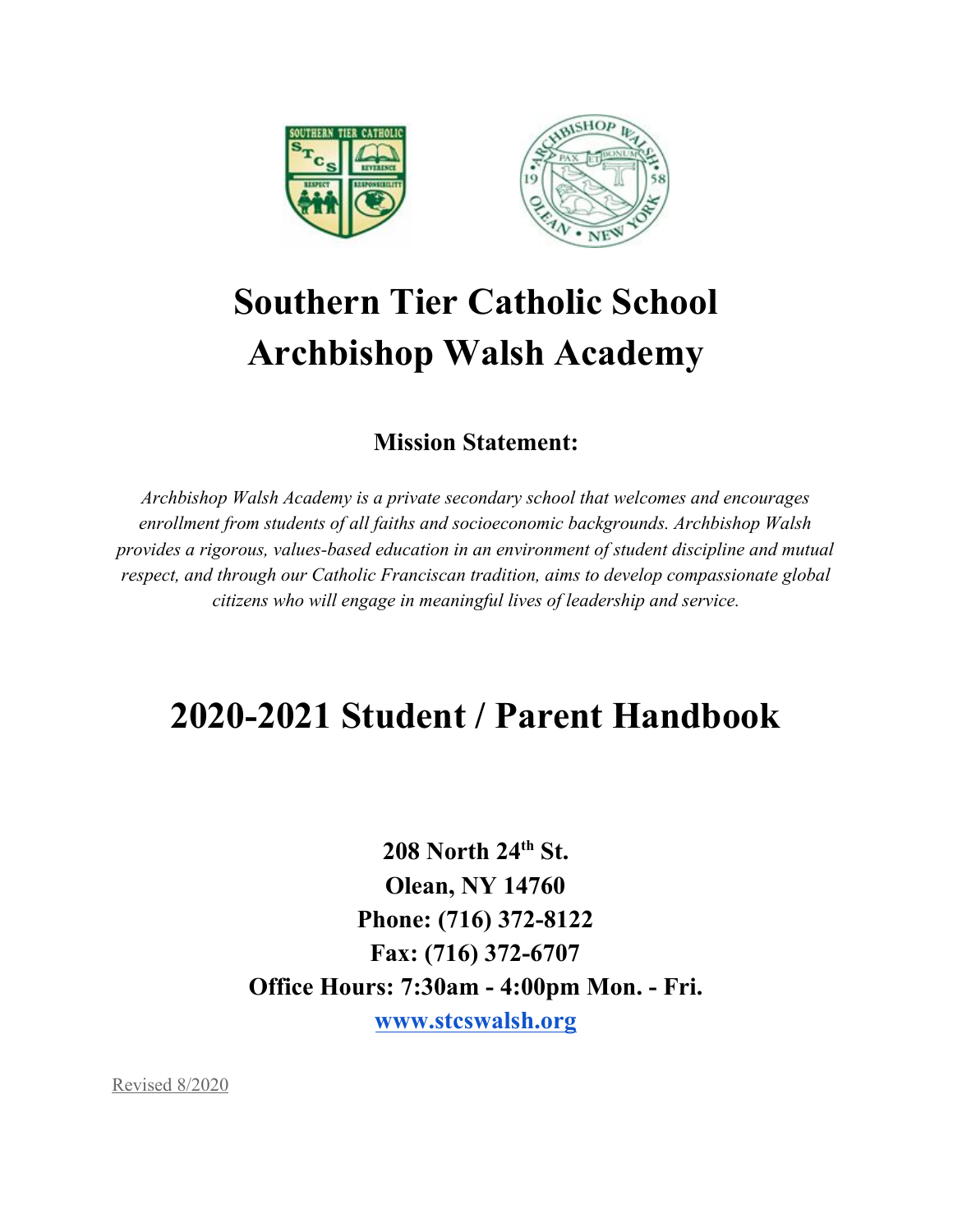# **2020-2021 Board of Trustees**

| <b>President</b>               | Jessica Anderson    |
|--------------------------------|---------------------|
| <b>Vice President</b>          | Ja:no's Bowen       |
| <b>Treasurer</b>               | <b>TBD</b>          |
| <b>Secretary</b>               | Darlene Connelly    |
| <b>Canonical Administrator</b> | Fr. Peter Schneible |
| <b>Trustees:</b>               |                     |
| <b>Frank McAndrew</b>          |                     |
| Joseph Keary                   | Brian C. Palumbo    |
| Fr. Patrick Melfi              | R. Erik Seastedt    |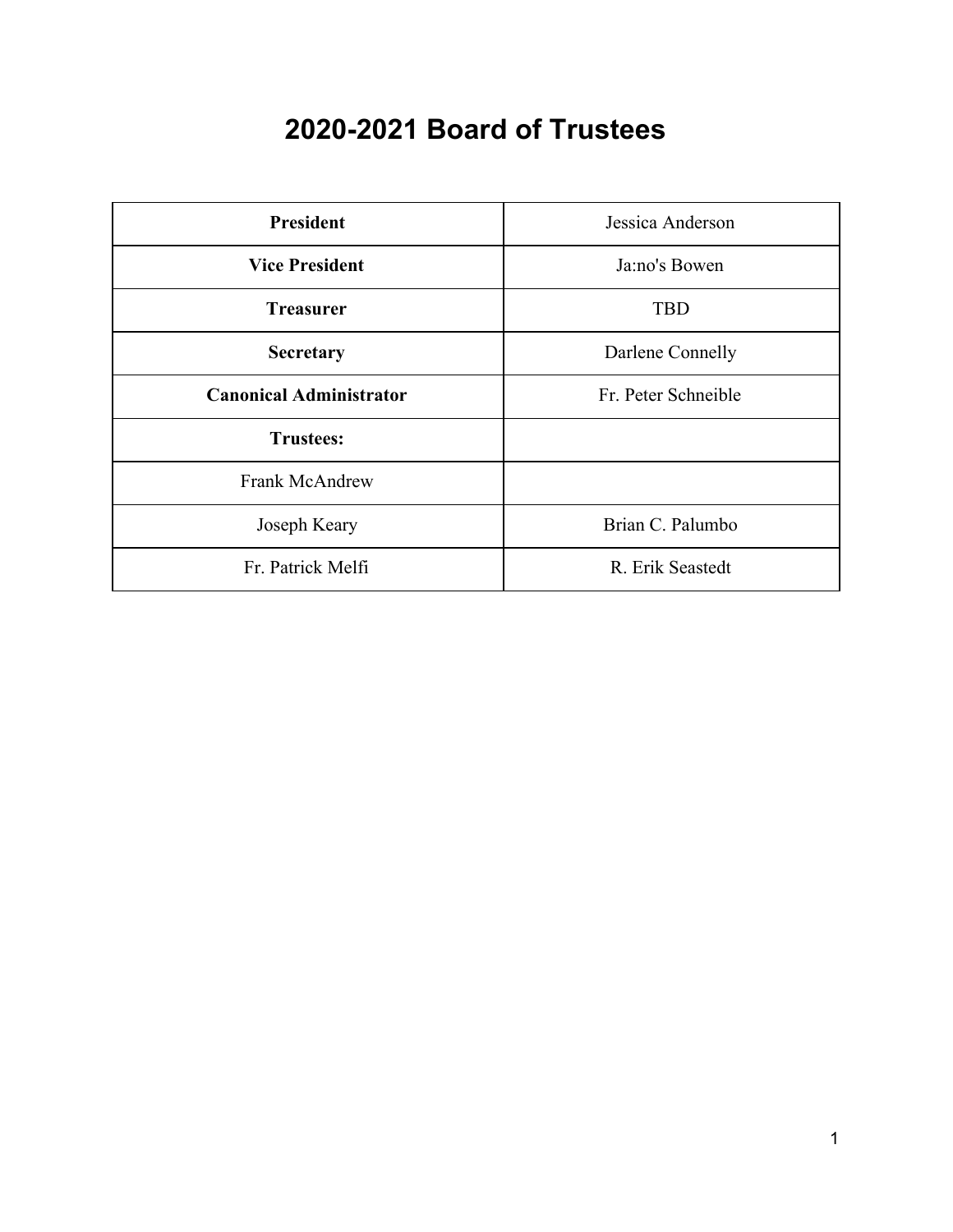## **2020-2021 Administration, Teachers, & Support Staff**

| Alex<br>Peterson                  | Music K-12                                                               | Alex.Peterson@walshstcs.org        |
|-----------------------------------|--------------------------------------------------------------------------|------------------------------------|
| Amber<br>Kaple                    | <b>First Grade</b>                                                       | Amber.kaple@walshstcs.org          |
| BethAnn<br>Owens                  | 3rd Grade Teacher, Elementary Curriculum<br>Coordinator and Team Leader  | BethAnn.Owens@walshstcs.<br>org    |
| <b>Brittany</b><br><b>Nichols</b> | Kindergarten                                                             | Brittany.Nichols@walshstcs.or<br>g |
| Christine<br>Miller               | 5-7 ELA, 5-6 Science, 5th Math                                           | Christine.Miller@walshstcs.or<br>g |
| Conor<br>Tingley                  | 2nd Grade Teacher                                                        | Conor.Tingley@walshstcs.org        |
| Cristy<br>Ferry                   | School Secretary                                                         | Cristy.Ferry@walshstcs.org         |
| Daniel<br>Klice                   | Seneca Nation Resource Tutor                                             | Daniel.Klice@walshstcs.org         |
| Danielle<br>Michel                | IB Coordinator & TOK 11th & 12th grade                                   | Danielle.Michel@walshstcs.<br>org  |
| Dr. Leslie<br>Watson              | College Counseling grades 8-12                                           | Leslie.Watson@nzwatsons.co<br>m    |
| Elizabeth<br>Casey                | PT Title 1 Reading Teacher (OCSD)                                        | Elizabeth.Casey@walshscs.org       |
| Eric<br>Dimartino                 | Business Manager, Athletic Director & Food<br>Service Program Supervisor | Eric.DiMartino@walshstcs.org       |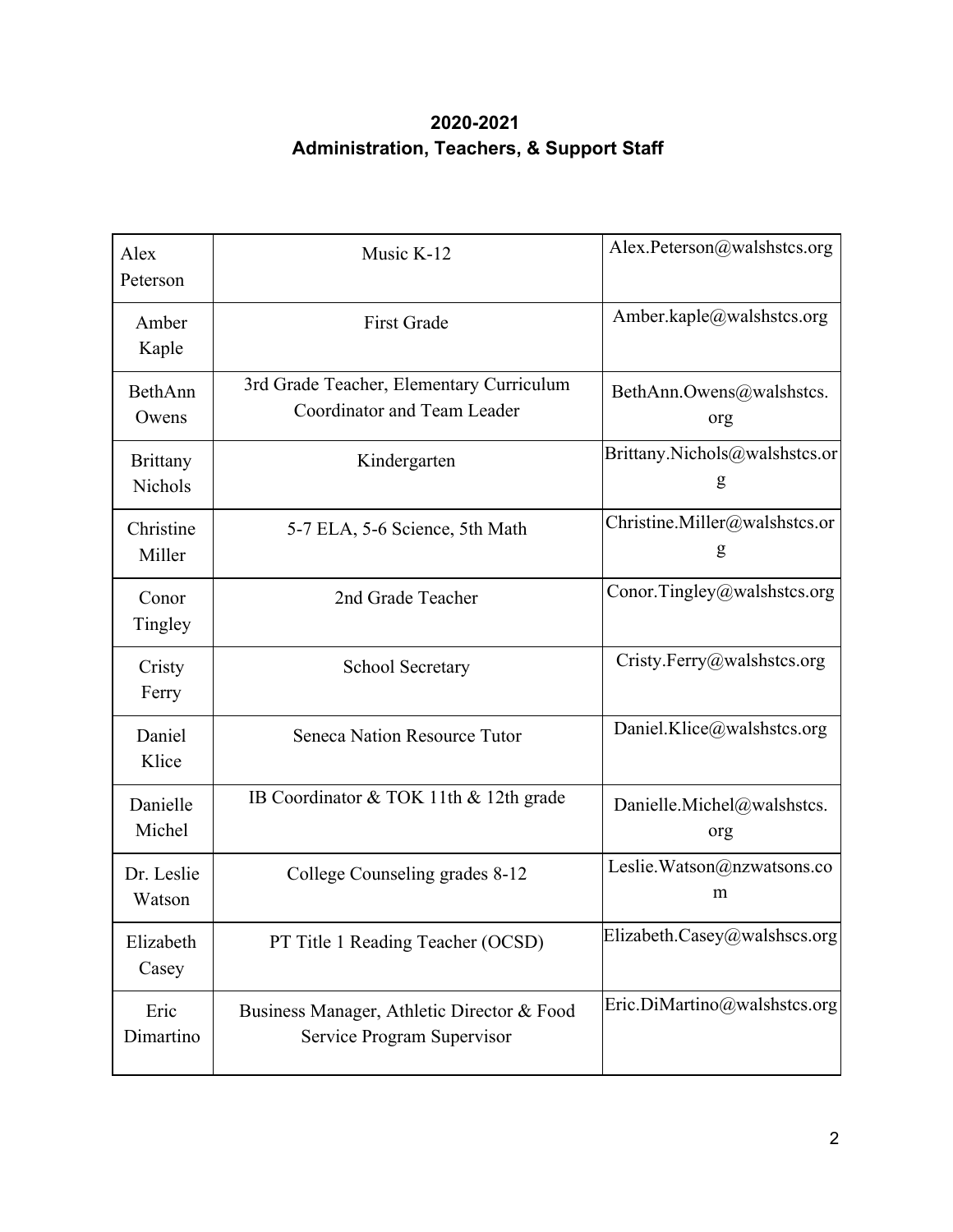| Evelyn<br>Cruz              | IB Spanish 11-12, MYP Spanish 7-10,<br>Supplemental Spanish                             | Evelyn.Cruz@walshstcs.org              |
|-----------------------------|-----------------------------------------------------------------------------------------|----------------------------------------|
| Gary Alan<br>Johnson        | IB Physics 11-12, IB Math 11-12, Geometry<br>10th, Algebra 9th                          | Alan.Johnson@walshstcs.org             |
| Janice<br>Wolfe             | Montessori Teacher                                                                      | Janice.Wolfe@walshstcs.org             |
| Jessica<br>Policastro       | Alumni Relations & Marketing, Grades 1 and 3<br>Religion, Morning Care                  | Jessica.policastro@walshstcs.o<br>rg   |
| Joe Butler                  | Instructional & Support Technology                                                      | Joe.Butler@walshstcs.org               |
| Joe<br>Sempolins<br>ki      | Director of Development                                                                 | Joe.Sempoliski@walshstcs.org           |
| Karen<br>Larson             | Math teacher grades 5-8th, Religion 7thand 5th<br>grade                                 | Karen.Larson@walshstcs.org             |
| Kathleen<br>Kwiatkow<br>ski | School Nurse (OCSD) One day a week                                                      | Kathleen.Kwiatkowski@walsh<br>stcs.org |
| Kathleen<br>Shay            | K-12 Visual Arts                                                                        | Kathleen.Shay@walshstcs.org            |
| Katie<br>Jodush             | FT Social Worker (Catholic Charities &<br>Walsh/STCS) Aftercare Program Supervisor      | Katie.Jodush@walshstcs.org             |
| Lee Filbert                 | <b>Assistant Principal/IB History</b>                                                   | Lee.Filbert@walshstcs.org              |
| Lois<br>Housler             | MS Science 6,7 & HS Biology & Earth Science                                             | Lois.Housler@walshstcs.org             |
| Margaret<br>Tufino          | Spanish 4-6, Religion 4, Supplemental and<br>Accelerated Spanish, Elementary Technology | Margaret.Tufino@walshstcs.<br>org      |
| Marty<br>Meddock            | IB Chemistry 11th grade                                                                 | Marty.Meddock@walshstcs.<br>org        |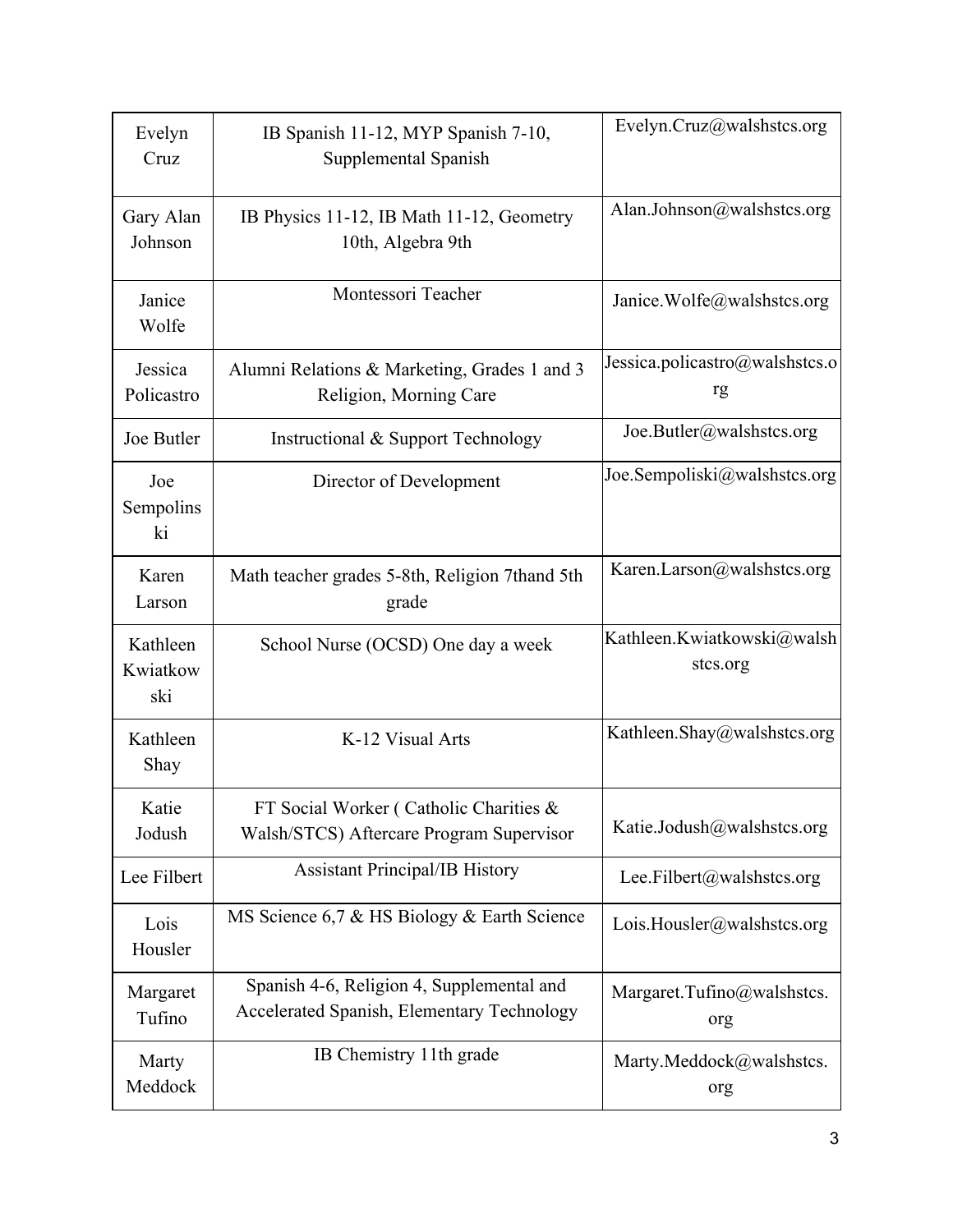| Mary Beth<br>Garvin | Admissions &<br><b>Student Life</b>                                                     | Marybeth.Garvin@walshstcs.o<br>rg |
|---------------------|-----------------------------------------------------------------------------------------|-----------------------------------|
| Mary<br>Kichman     | Academic Intervention Services (AIS) K-5,<br>Religion 2nd grade                         | Mary.Kichman@walshstcs.org        |
| Mary Lou<br>Plesac  | Director of Spiritual Life, Religion 9-12 & TOK<br>11                                   | Marylou.Plesac@walshstcs.org      |
| Maryann<br>Cole     | English 8-12 grade & Writing Workshop<br>Coordinator                                    | Maryann.Cole@walshstcs.org        |
| Millie<br>Jedrosko  | Resource                                                                                | Millie.Jedrosko@walshstcs.o<br>rg |
| Nate<br>Farnum      | School Counselor, Director of International<br>Baccalaureate Middle Years Program (MYP) | Nate.Farnum@walshstcs.org         |
| Reston<br>Petit     | M-12 PE/Health                                                                          | Reston.Petit@walshstcs.org        |
| Sara Dash           | Montessori, Title I Reading, Religion K, 1 and 2                                        | Sara.Dash@walshstcs.org           |
| Sarah<br>Wheaton    | 4th Grade Teacher, Elementary Tech                                                      | Sarah. Wheaton@walshstcs.o<br>rg  |
| Sean Budd           | Food Service/Chef                                                                       | Sean.Budd@walshstcs.org           |
| Thomas J.<br>Manko  | President & Principal                                                                   | Thomas.Manko@walshstcs.or<br>g    |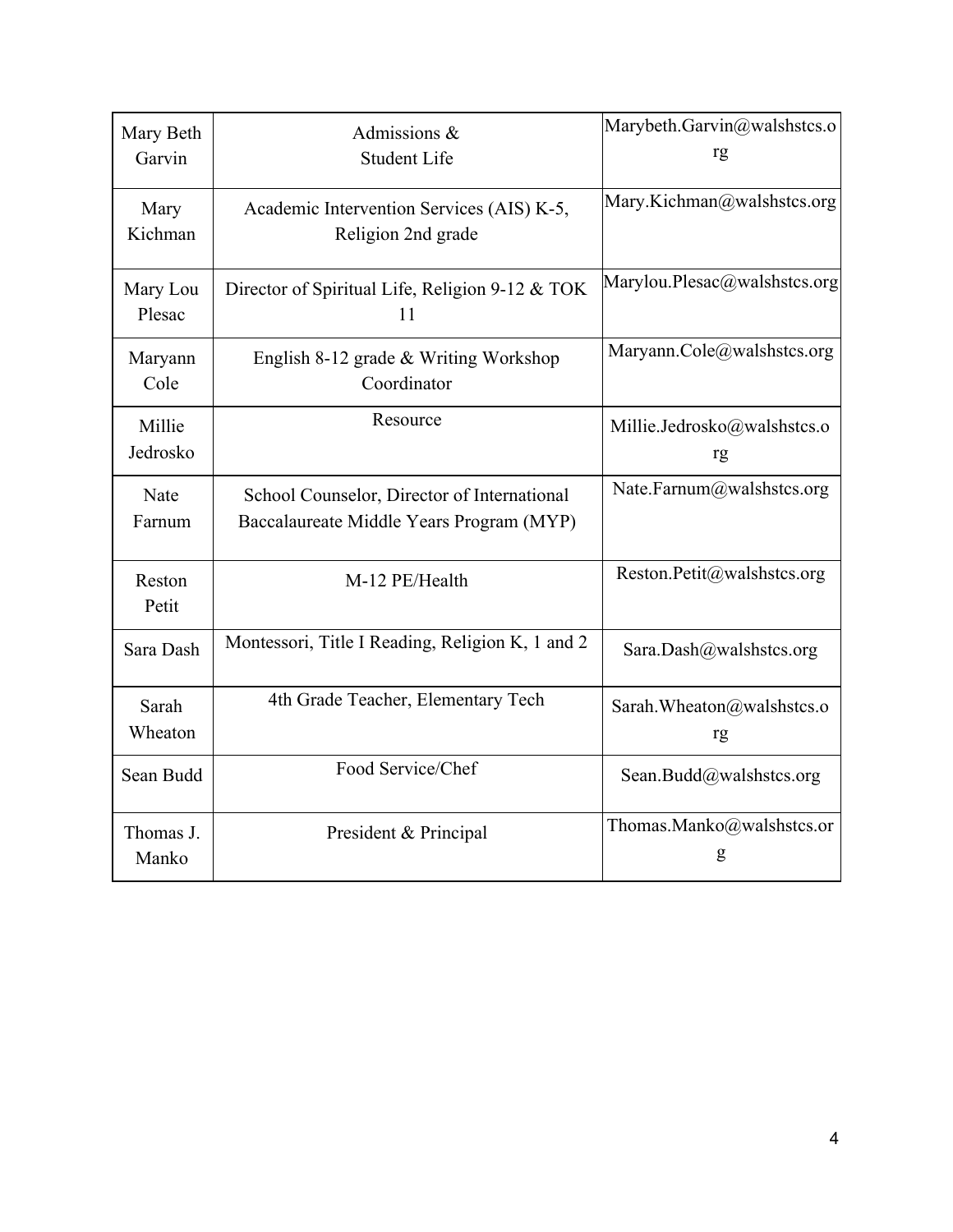## **Table of Contents:**

| $\mathbf{I}$ .      | Introduction                                  | p. 6 |       |
|---------------------|-----------------------------------------------|------|-------|
| II.                 | Academic Program                              | p. 6 |       |
| III.                | <b>Academic Policies</b>                      |      | p. 16 |
| IV.                 | <b>Community Service Hours</b>                |      | p. 32 |
| V.                  | <b>School Hours</b>                           |      | p. 33 |
| VI.                 | Attendance                                    |      | p. 33 |
| VII.                | Arrival                                       |      | p. 36 |
| VIII.               | <b>Dismissal</b>                              |      | p. 36 |
| IX.                 | Registration / release of Students            |      | p. 37 |
| Х.                  | <b>Emergency Forms</b>                        |      | p. 38 |
| XI.                 | <b>Visitors</b>                               |      | p. 38 |
| XII.                | <b>Emergency School Closing</b>               |      | p. 38 |
| XIII.               | First aid and Administration of Medicine      |      | p. 39 |
| XIV.                | <b>Medication on Field trips</b>              |      | p. 39 |
| XV.                 | <b>Picture Release</b>                        |      | p. 40 |
| XVI.                | <b>Student Acceptable Computer Use Policy</b> |      | p. 40 |
| XVII.               | Admissions                                    |      | p. 41 |
| XVIII.              | <b>School Records</b>                         |      | p. 42 |
| XIX.                | <b>Transfer Procedures</b>                    |      | p. 42 |
| XX.                 | Transportation                                |      | p. 42 |
| XXI.                | Tuition                                       |      | p. 42 |
| XXII.               | Authority of Teachers and School Personnel    |      | p. 43 |
| XXIII.              | <b>Student Behavior</b>                       |      | p. 43 |
| XXIV.               | Cafeteria Policy                              |      | p. 51 |
| XXV.                | Alcohol, Tobacco, and Drug Policy             |      | p. 52 |
| XXVI.<br>Appendices |                                               |      |       |
|                     | A. Community Service                          |      |       |

- B. Student Releases
- C. Uniform Dress Code
- D. Prom & Formal/Semi-Formal Event Dress Code
- E. Cafeteria Forms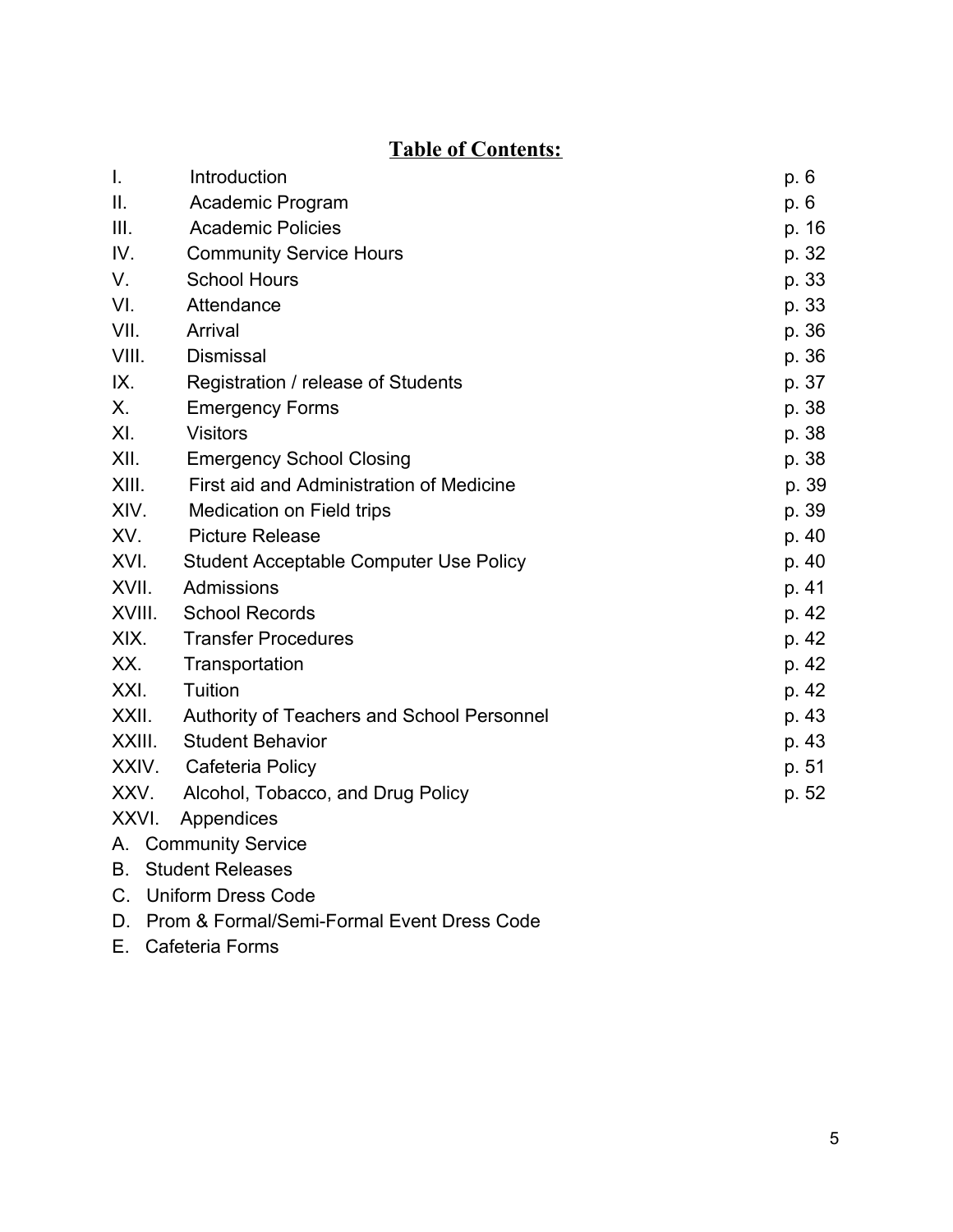## **I. Introduction:**

Southern Tier Catholic School / Archbishop Walsh Academy (STCS/Walsh) provides a foundation for Christian living by integrating and nurturing faith through teaching and example and thereby becoming an extension of the teaching mission of the Roman Catholic Church. STCS/Walsh is a Christ-centered community which stimulates academic excellence and emphasizes family values and respect of self and others all in an atmosphere of kindness, love and understanding. We are committed to balancing physical, spiritual, intellectual and social growth for our students so they mature into responsible, self-disciplined citizens; developing and supporting a dynamic faculty and staff comprised of dedicated professionals; providing a physical facility conducive to reaching our goals; encouraging parental involvement of time and talent; continually developing and evaluating decisions, options and actions consistent with our mission, values and beliefs.

\*Please note that the school principal may revise regulations at any time when the principal deems necessary. Prior notice will be provided before changes become effective.

#### **II. Academic Program:**

- A. General Description:
	- a. STCS/Walsh is a Montessori through 12th grade educational institution.
		- i. The Montessori program for three and four year old children emphasizes a child-centered learning environment in which children are given both choice and responsibility in equal measure.
		- ii. The Kindergarten through 4th grade program provides a comprehensive skills program designed around differentiated instruction and project-based learning.
		- iii. The middle school years program (MYP), grades 5-10, develops student ability to think critically, originally, and with integrity. These thinking skills will lead to the development of the critical writing, analytical thinking, and community service requirements of the International Baccalaureate (IB) Diploma Programme.
		- iv. The capstone of a student's educational experience at STCS/Walsh is the IB Diploma Programme during the 11th and 12th grade. The Diploma Programme is a rigorous pre-university course of study designed for students in the 16-19 age range. It is a broad-based two-year course that aims to encourage students to be knowledgeable and inquiring, but also caring and compassionate. There is a strong emphasis on encouraging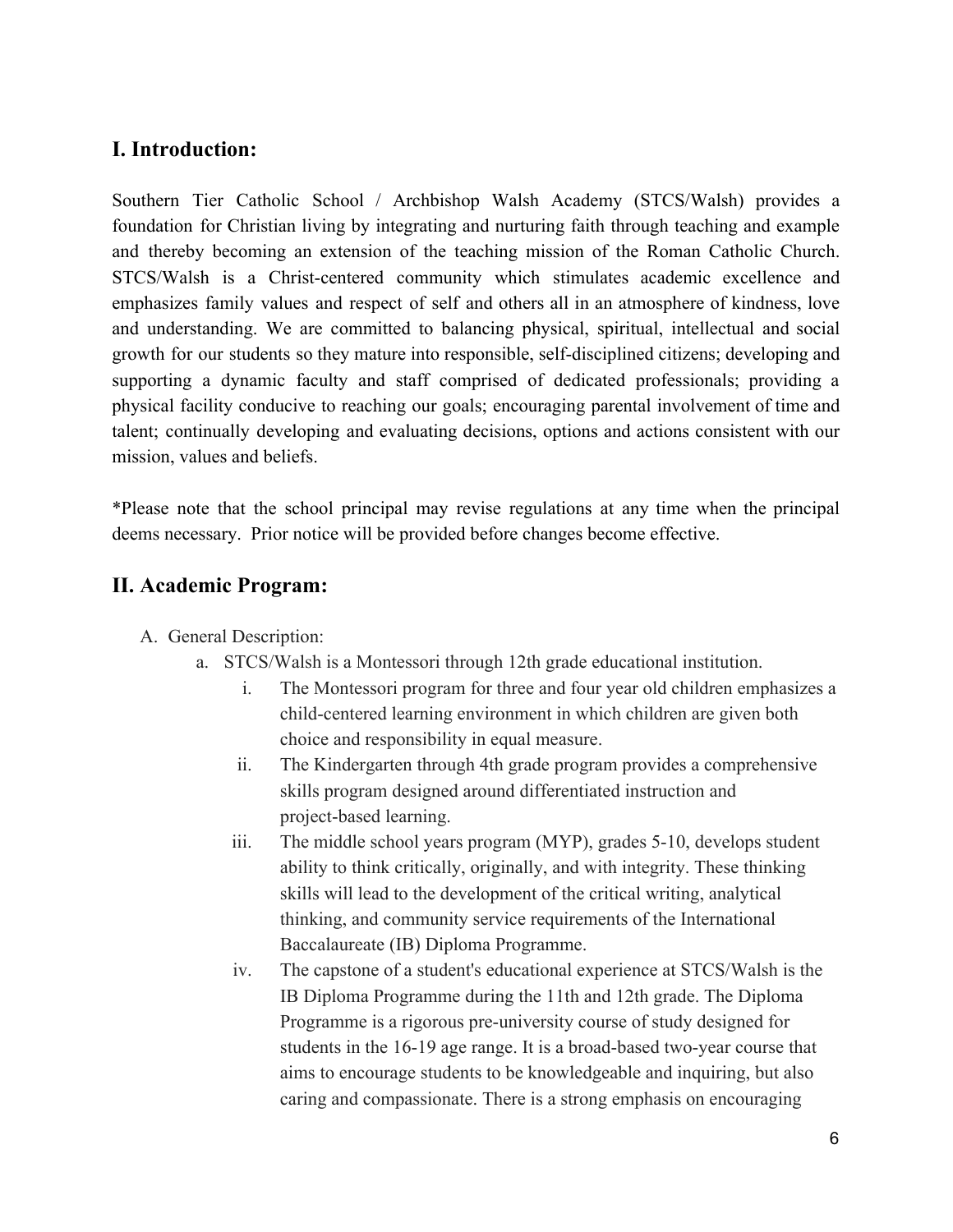students to develop intercultural understanding, open-mindedness, and the attitudes necessary for them to respect and evaluate a range of points of view.

- B. Standardized Testing:
	- a. At STCS/Walsh students in K-8 will take tests called Measures of Academic Progress<sup>®</sup> (MAP<sup>®</sup>) three times a year in fall, winter, and spring – usually in the months of September, January and June. We give students MAP tests to help provide data about your child's instructional level and measure academic growth throughout the school year, and from year to year in the areas of math, reading, and language usage. Your child will take the tests on a computer. Following the 1<sup>st</sup> and final testing period, you will receive a report showing your child's growth. January results are available upon request. MAP tests are unique in that they adapt to be appropriate for your child's level of learning. As a result, each student has the same opportunity to succeed and maintain a positive attitude toward testing. MAP tests provide the opportunity to administer shorter tests and use less class time while still receiving detailed, accurate information about your child's growth.
	- b. At STCS/Walsh students in grades 8-12 will take the appropriate Regents examinations at the conclusion of regents credit courses. In addition, students will take the International Baccalaureate exams in May of their  $12<sup>th</sup>$  grade year. Therefore, in addition to receiving an Archbishop Walsh Academy diploma, students may earn a basic or advanced Regents designation as well as an International Baccalaureate diploma.
- C. Progress Reports:
	- a. All students will receive a 5 week progress report after the midpoint of the 1st marking period. Subsequent progress reports will be prepared for students at academic risk. Academic risk is identified as receiving a 79% or lower in a course.

In addition, parents are kept informed of progress during each quarter by a variety of methods. Corrected tests, weekly folders (K-8), and graded class work are sent home for the purpose of keeping parents informed of their child's progress. Phone calls and emails are also made informing parents of difficulties. Throughout the school year parents can use the eSchool (5-8) and Option C (9-12) parent portals to monitor their child's progress. Information and access to the parent portals will be given during the 1st week of school. Google classroom is another resource to help students and parents stay connected to the learning experience. Teacher's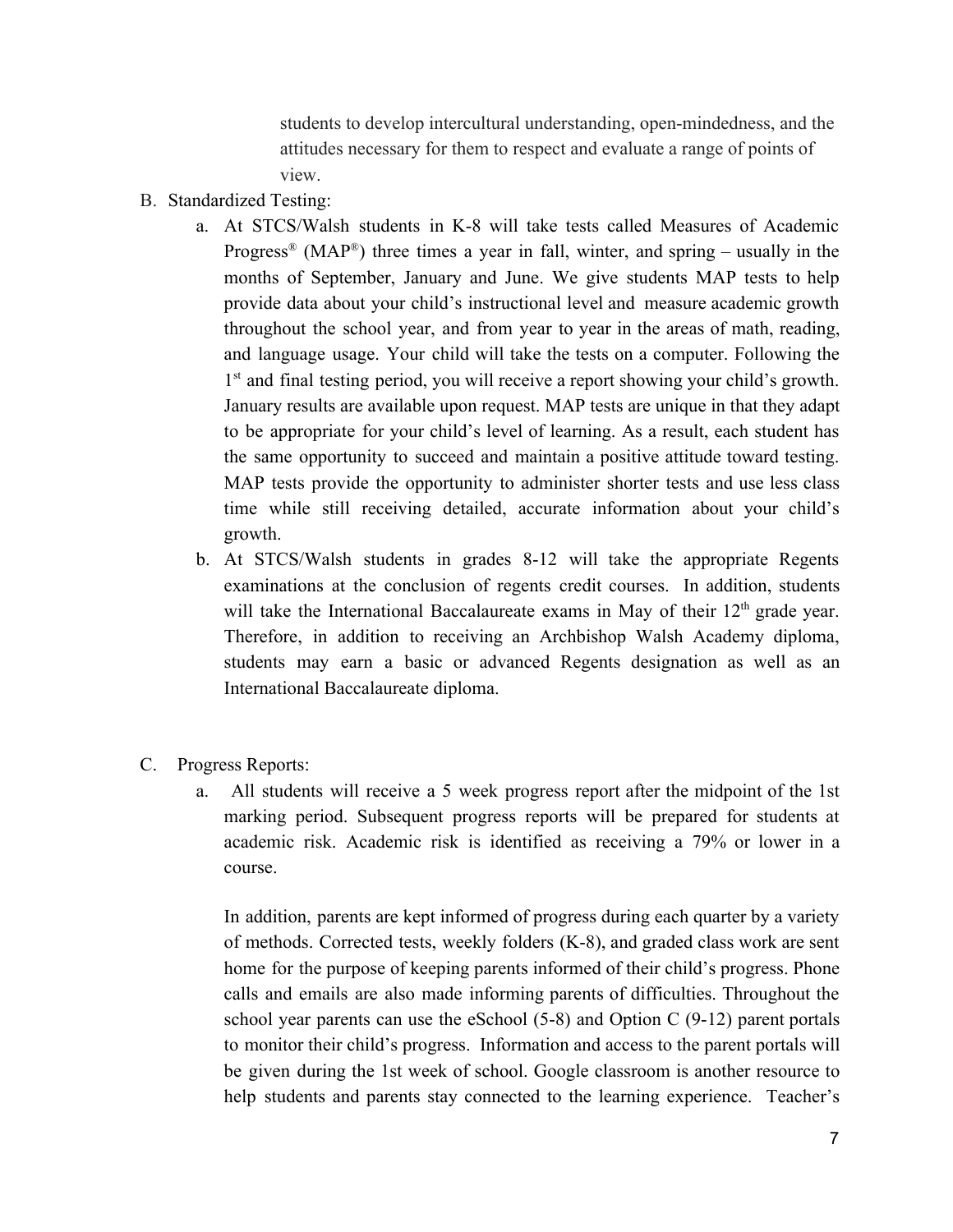will invite students to join google classroom early in the school year. Questions can be directed to the main office or guidance counselor. Parental inquiries should be directed to the appropriate teacher or the guidance counselor.

The use of discipline reports and discussion documentation are other means of keeping parents informed of class activities and student progress.

- D. Grading:
	- a. Grades K-2 will use Standards Based Report Cards. A numerical grading system will be used in all subject areas for Grades 3 through 12. No letter grades will be given to any student, K-12. Any student with a failing average at the conclusion of a quarter will not be eligible for honor rolls that quarter.

Honor Roll Criteria Grades 3-8: Performance Key K-2:

High Honor Roll:  $95 - 100\%$   $4 =$  Exceeds Proficiency Standards Honor Roll: 90-94% 3 = Meets Proficiency Standards Merit Roll: 85-89% 2=Meets Basic Proficiency Standards  $1 =$ Below Standards N/A=Not assessed at this time

Honor Roll Criteria Grades 9-12: High Honor Roll: 95-100% Honor Roll: 90-94% Merit Roll: 85-89%

#### E. Student Evaluation and Report Cards:

#### a. **Schedule for distribution:**

- i. Montessori: Twice a year, November and June
- ii. K-12: Four times a year, at the end of each ten week marking period
- b. Report cards are one way to report progress. Other progress indicators include but not limited to conferences, phone calls, and mid-quarter progress reports. Student achievement will be assessed through many means such as, but not limited to:
	- i. Class participation
	- ii. Class work/homework completion
	- iii. Final examinations
	- iv. Performance on projects\*
	- v. Unit tests
	- vi. Weekly tests and quizzes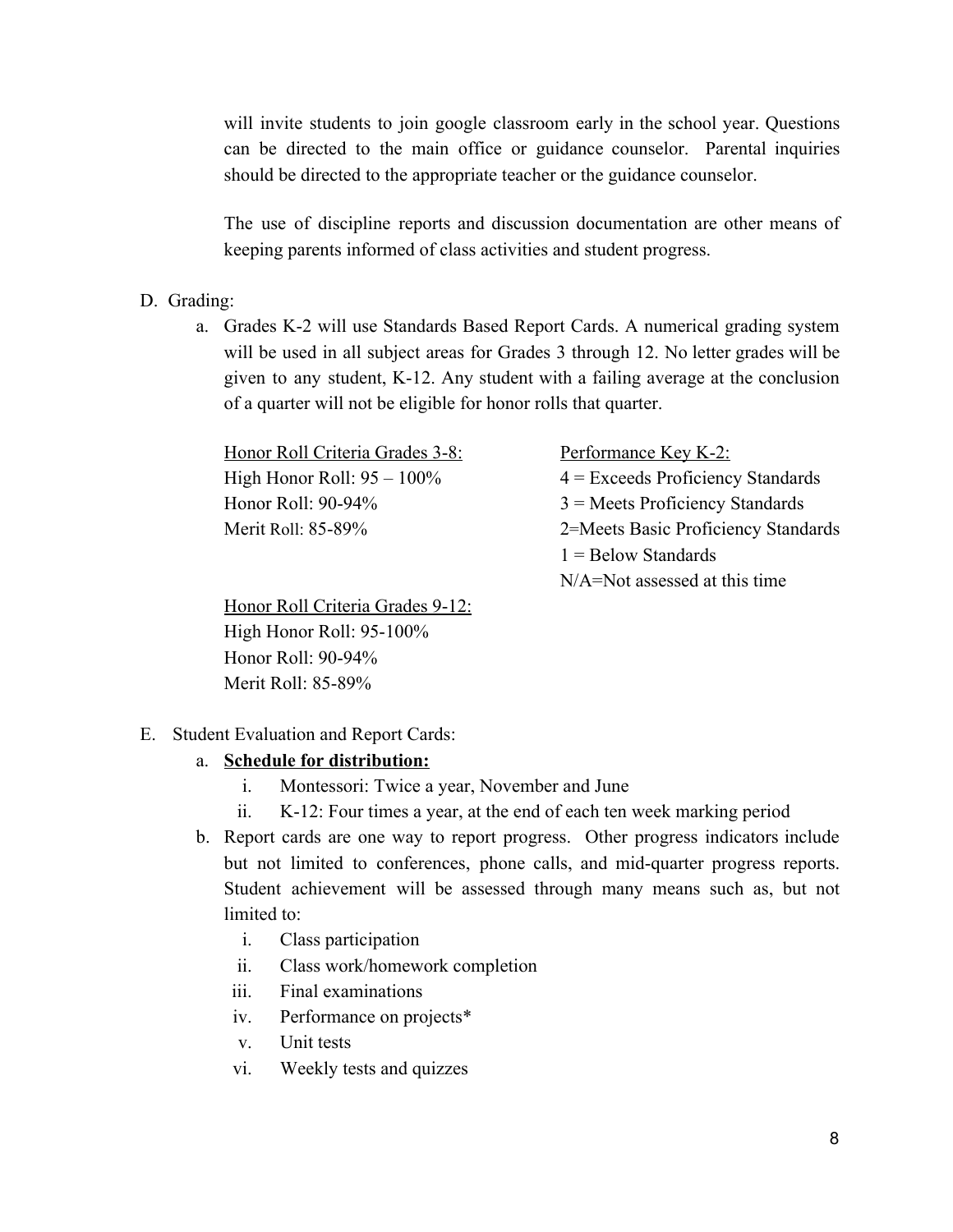\**Please note that STCS/Walsh expects any project sent home to be independently completed by the student.*

All of these areas are to be considered when preparing quarterly marks for a student. The weight of each for purposes of calculating averages will be determined by local school process and regulation.

- F. Safe Environment Program:
	- a. *Safe Environment Programs* were mandated by the United States Conference of Catholic Bishops when they adopted the *Charter for the Protection of Children and Young People* in June 2002. As a result, the Diocese of Buffalo conducts criminal background checks for all school employees and volunteers. In addition, all adults over the age of eighteen, whether employed or volunteering at an institution or in a program associated with the Diocese of Buffalo, who have regular contact with youth under the age of eighteen are required to attend the "Protecting God's Children" workshop. The main purpose of this initial training is to help the community become aware of the extent of the problem of child sexual abuse in society, and provide solutions to prevent abuse from occurring. Following attendance in the Protecting God's Children workshop, individuals who attend are required to read periodic training bulletins along with periodic re-certification. This part of the program is called "Virtus" and is completed on-line. Registration for workshops and information about the program can be found at [www.virtus.org.](http://www.virtus.org/)
- G. Diocesan Religion Curriculum:
	- a. Religion classes will be conducted daily according to the *Diocesan Religion Curriculum* in order to:
		- i. Proclaim the message of Jesus, including the instruction on the sacraments.
		- ii. Foster a sense of community awareness.
		- iii. Motivate our students to service.
		- iv. Lead our students to prayer. Formal prayers are taught and spontaneous prayer is encouraged.
	- b. Mass attendance is mandatory for all students when it is offered and scheduled.

During Mass, all students are welcomed and encouraged to sing as well as participate in the scripture readings and presentation of the gifts. Students who are Catholic and trained to be altar servers are strongly encouraged to participate as altar servers.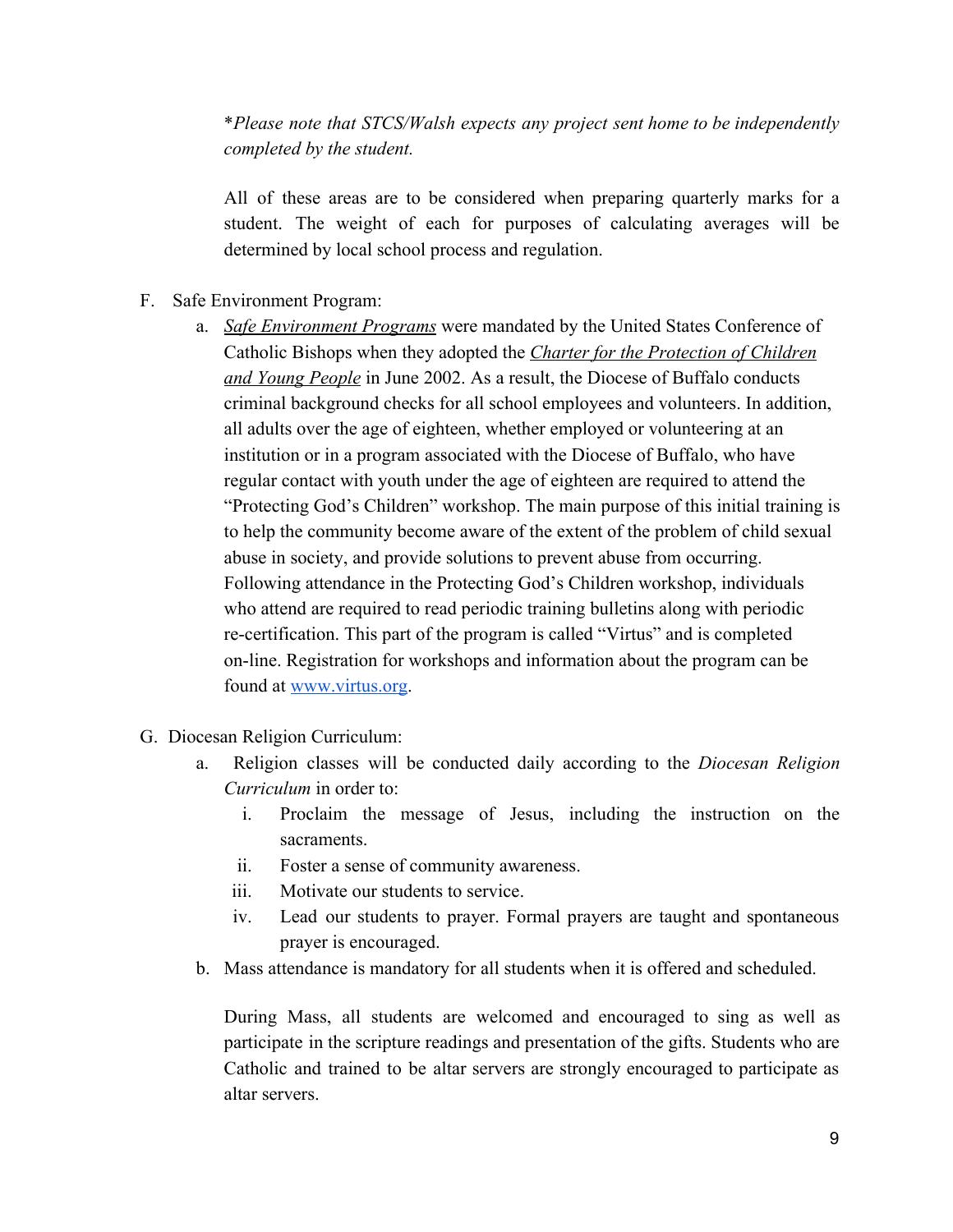Students who are Catholic and have made their first communion are encouraged to receive the Eucharist. All other students are encouraged but not required to receive a blessing from the presiding priest.

All students are expected to stand and sit accordingly and respectfully during the entire liturgy. During the Ash Wednesday Mass, any student can receive ashes if they believe there is a personal reason they would like to do so.

Parents are invited to join our school community at these liturgies. On occasion, prayer services are held. Catholic and non-Catholic students will participate in all religion classes, liturgies and activities.

Montessori through eighth grade follow the recently updated Pre-K to 8 Diocesan religion curriculum: *Forming Disciples for the New Evangelization.* This curriculum looks at the six tasks of catechesis as six key elements of lived Catholic life so as to help young disciples in formation to realize the intimate connection between our Catholic faith and life.

- c. The six key elements are:
	- i. Knowledge of Faith
	- ii. Liturgy and Sacraments
	- iii. Morality
	- iv. Prayer
	- v. Education for Living in the Christian Community
	- vi. Evangelization and Apostolic Life
- d. High school religion classes follow the guidelines as recommended by the United States Conference of Catholic Bishops for Catholic high school students.
- e. In addition to the required *Diocesan Religion Curriculum*, our students participate in the following activities:
	- i. Celebration of the Liturgy, with student teacher preparation
	- ii. Weekly study of Scripture of the Church year
	- iii. School celebrations of the church (i.e. Holy Days, Advent, Lent)
	- iv. Pastors' visits
	- v. Prayer services
	- vi. School assemblies with guest speakers
	- vii. Opportunities for community and service projects
	- viii. Spiritual guidance
	- ix. Religious retreats
	- x. Sacrament of penance and reconciliation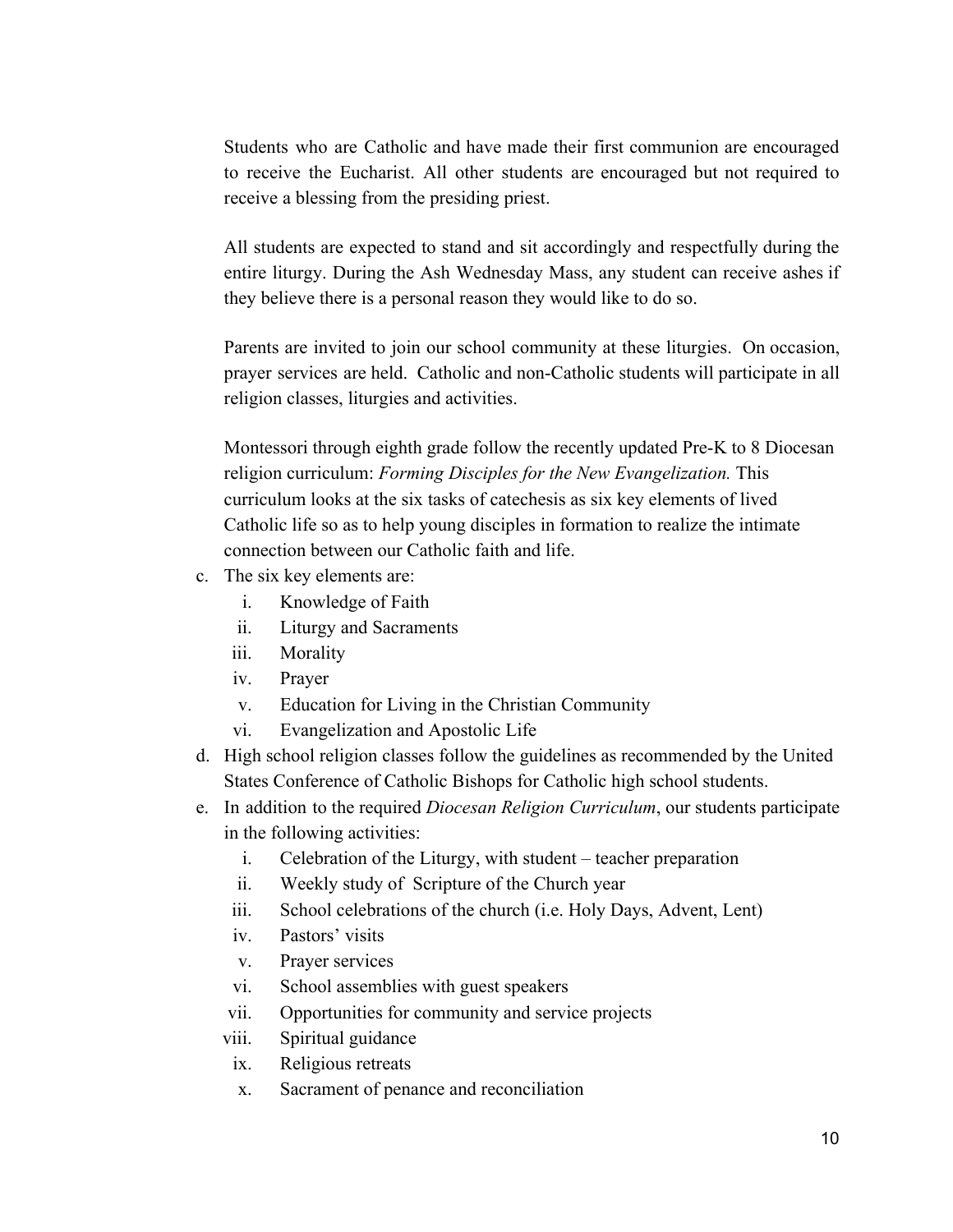#### H. Music:

a. Performance Art: Students are required to participate in the Christmas and Spring concerts. Their music grade will reflect this participation. A written excuse, submitted for and pending administrative approval, is required for any student unable to attend.

Concert Etiquette: Students and parents attending concerts should arrive promptly. Students should have proper attire as required by the school. The audience is to remain seated for the entire concert. Students will not be dismissed before the end of the entire performance.

Additionally, the audience must:

- i. Refrain from talking during performances.
- ii. Turn off or silence all cell phone and other electronic equipment.
- iii. Remove all hats.
- iv. Quickly remove restless or crying children.
- v. Ensure children remain seated and keep their feet from kicking other peoples' chairs.
- vi. No food or drink is permitted in the performance area.
- b. Observing proper concert etiquette enables the audience and students to enjoy the concert and optimizes the quality of the student's performances. As a sign of appreciation the audience is encouraged to applaud with vigor at the conclusion of each selection.

#### c.

- I. Physical Education:
	- a. All children are required to participate in physical education (gym) classes, unless excused by the family doctor. This excuse must be in written form and is to be kept on file in the school office.

Proper gym attire is required as indicated below:

- i. Grades K-3: may stay in their uniforms or street clothes to participate in gym but must wear sneakers.
- ii. Grades 4-10: Proper attire includes tee shirt [no tank tops], shorts or pants [comfortable enough to move around in – no jeans or jean shorts), and sneakers [no platform sneakers].
- iii. All students K-10: Students that do not have his/her gym clothes will not be able to participate in regular gym activities. For safety reasons, jewelry is not to be worn during gym classes.
- J. National Honor Society: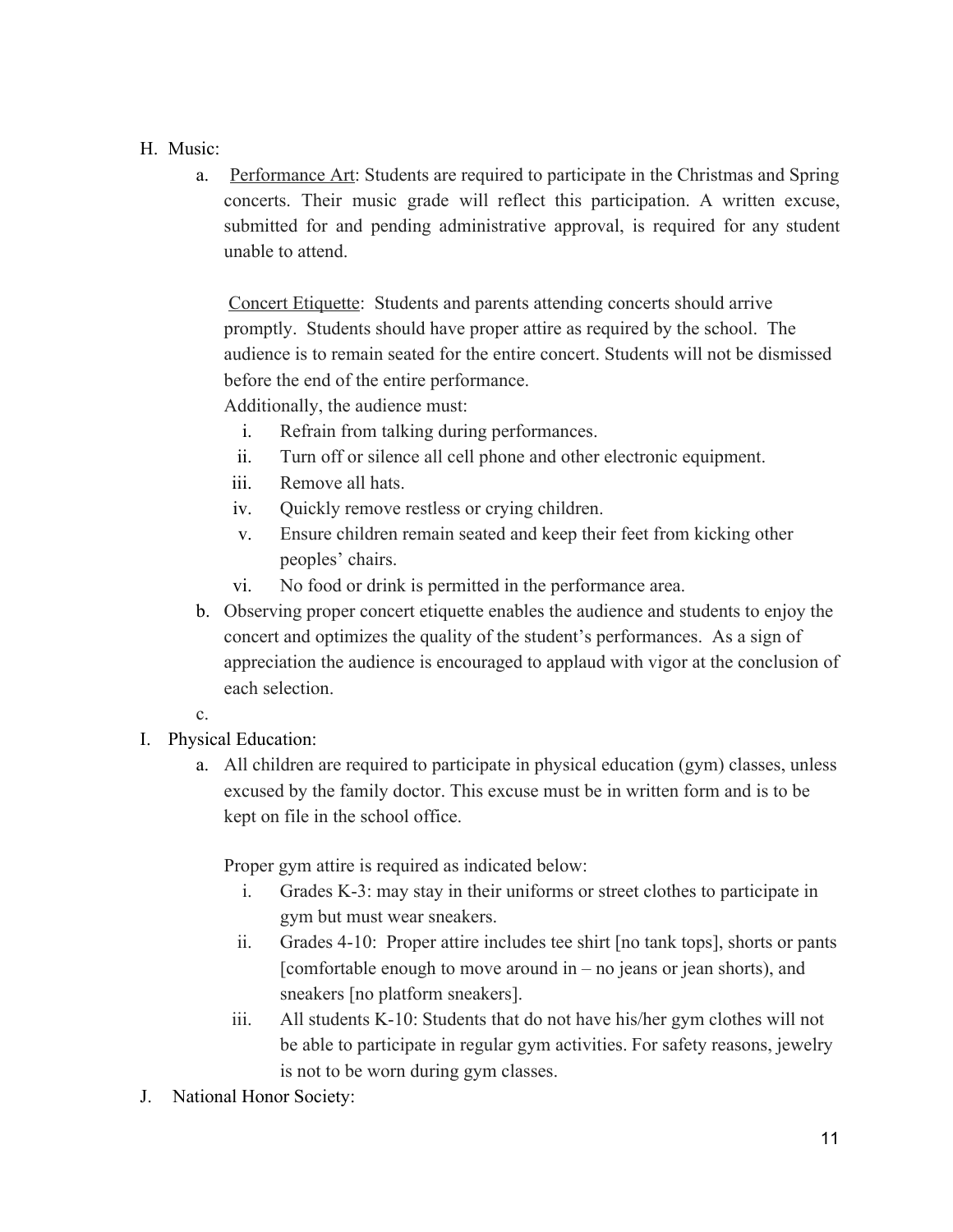a. Admission to the National Society is a privilege. Students must satisfy a rigorous set of criteria to gain admission and all students are encouraged to aspire to attain membership.

The National Honor Society admission criteria may be found on the school website ([www.stcswalsh.org\)](http://www.stcswalsh.org/) home page under the "High School" tab, once there click on "National Honor Society."

- K. Academic Honor Society:
	- a. Admission to the Academic Honor Society is a privilege. Students must satisfy a rigorous set of criteria to gain admission and all students (grades  $6<sup>th</sup>-9<sup>th</sup>$  grade) are encouraged to aspire to attain membership.

The Academic Honor Society admission criteria may be found on the school website (**[www.stcswalsh.org](http://www.stcswalsh.org/)**) home page under the "High School" tab, once there click on "Academic Honor Society."

- L. Athletics/Extracurricular Activities:
	- a. It is important to remember the student/athlete is a student first and foremost. Interscholastic athletics at Archbishop Walsh is a component of the health and physical education program and therefore is an integral part of the school's total educational program.

Athletics should be a broadening experience in which harmony of the mind and body is created through striving for physical and mental excellence. This value building experience should be offered to as many students as possible. A well-coordinated program is vitally important to the morale of the school and our community.

A complete copy of the Athletic Handbook criteria may be found on the school website ([www.stcswalsh.org\)](http://www.stcswalsh.org/) home page under the "Athletics" tab, once there click on "Athletic Handbook." Excerpts are highlighted below.

#### i. **Sportsmanship**

- **1.** Athlete
	- a. Be Courteous to visiting teams and officials.
	- b. Respect the integrity and judgement of officials, and accept their decisions without question.
	- c. Respect the facilities of the host school and the trust extended in being a host.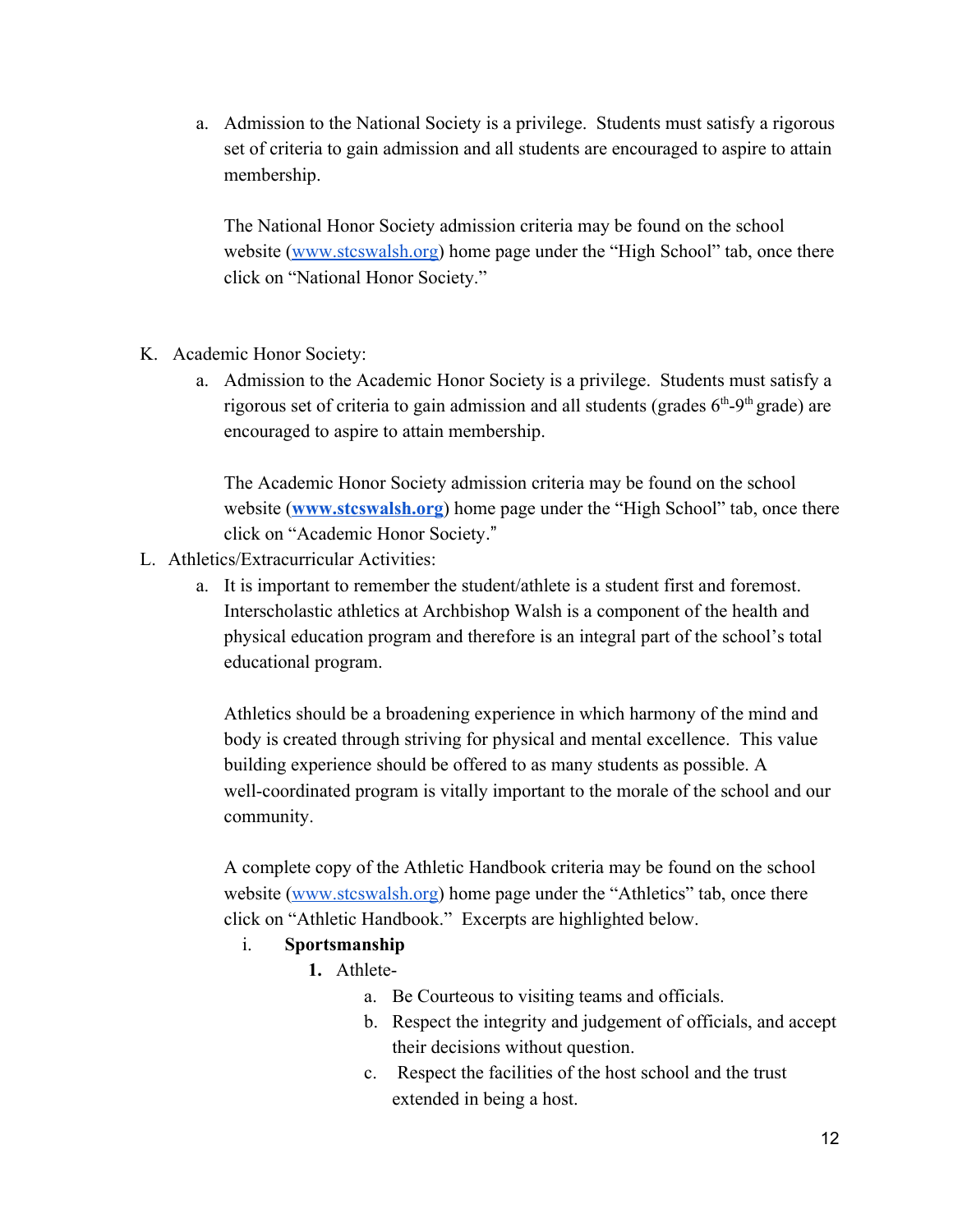- d. Each athlete should realize that the true athlete does not give up, nor do they quarrel, cheat, or grandstand (showboat.)
- e. Encourage their teammates and speak highly of them when talking to others, unity should be a priority on any team.
- f. Respect the coach.
- g. Be modest when successful and be gracious in defeat. A good sport does not offer excuses for failures.
- 2. Coach
	- a. Exemplify behavior that is representative of the educational staff, the school, and the community.
	- b. Demonstrate the highest ideals, desirable attitudes in personal behavior, good habits of courtesy and demand the same standards of the players.
	- c. Remember that the most important values are derived from playing the game fairly, and teach players that it is better to lose fairly than to win unfairly.
	- d. Maintain self-control at all times, accepting adverse decisions without loss of emotional control. Demonstrate to players how to interact with officials without humiliating them or being disrespectful.
	- e. Be a positive role model, develop good athletes as well as good citizens.
	- f. Respect the student/athlete.
- 3. Spectator
	- a. Represent the school just as distinctly as the players on a team.
	- b. Therefore, he/she has an obligation to be a good sport, encouraging through personal example the practice of good sportsmanship by others.
	- c. Understand that good sportsmanship involves applauding good team play, individual skills, and outstanding examples of sportsmanship and fair play exhibited by either team.
	- d. Treat visiting teams and officials as our guests and make them feel welcome.
	- e. Cheer for your team, not against the opposition.
	- f. Respect the judgement of officials, realizing that their decisions are based on fast moving game conditions as they observe them from their vantage point.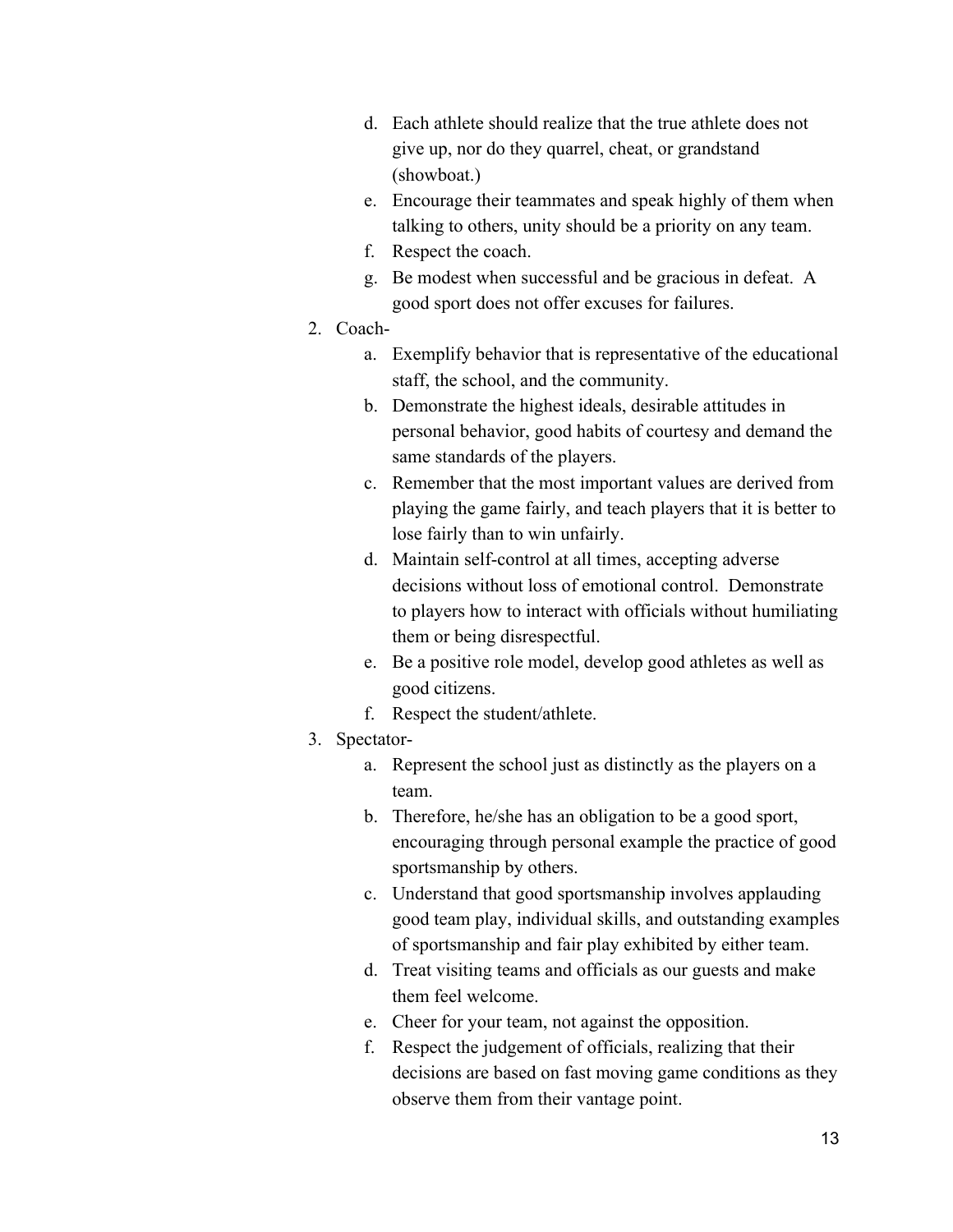- g. Be modest in victory and gracious in defeat.
- ii. Student/Athlete Code of Conduct-

The following code of conduct pertains to all athletes who represent Archbishop Walsh. The endpoint of any athletic program is the participant. We, therefore, shall always insist on:

- 1. Fair, hard play at all times with a sincere respect for our opponents and competition.
- 2. Respect for officials and an appreciation for the job they are trying to perform.
- 3. Maintenance of conduct of the highest type on the field of competition, in and out of school.
- 4. Complete observance of training rules as determined by the coach. The coach is an adult and should be respected as such.
- 5. Faithful completion of school work as practical evidence of loyalty to school, team and parents.
- 6. Daily conduct becoming to that of a good school citizen.
- 7. Realization that it is an honor a privilege to represent one's school on an athletic team.
- 8. Treating equipment and facilities, both home and away, with proper respect.
- 9. Refraining from using profanity during contests and practices.
- 10. The strict prohibition of alcohol, drugs, and tobacco.
- 11. Upholding the values of the Catholic Church.
- iii. Fan Behavior-

Any fan violating the good sportsmanship rules and policies will be warned to cease his or her actions. If the behavior continues, the fan will be asked to leave. Any inappropriate contact with other fans, coaches, athletes, or officials will result in immediate expulsion from the event site.

iv. Academic Probation & Ineligibility-

Students are expected to maintain passing grades and remain up to date with assignments in all subjects while participating in any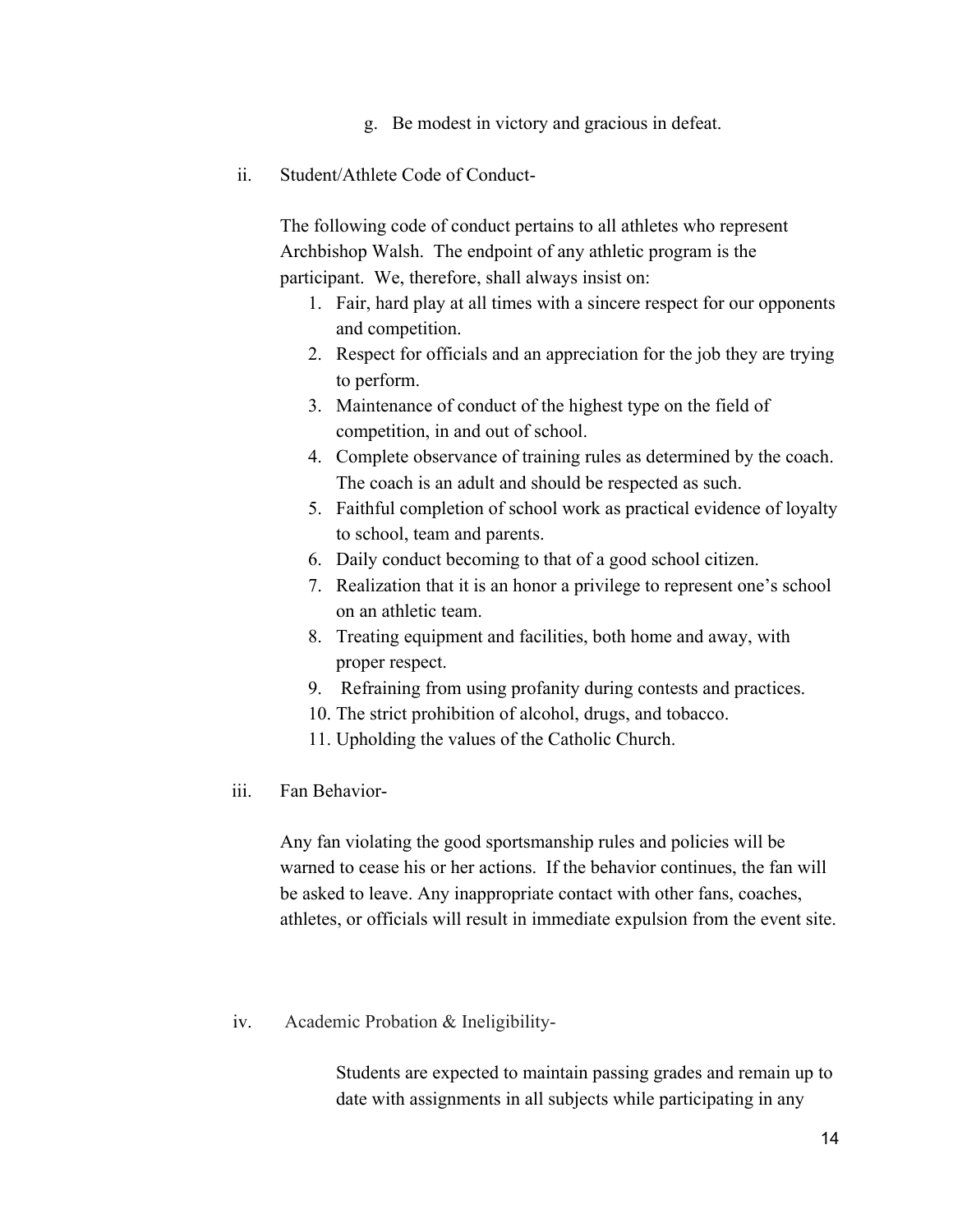extracurricular activity. It is their responsibility to maintain excellence in the classroom. Review of grades will take place weekly each Monday at noon. Each review will determine a student's status as eligible, academic probation, or ineligible for the remainder of the week.

In the event that a student earns a failing grade (64 or below) in **2 or more classes** they will be placed on academic probation and be required to attend Academic Lab Monday, Tuesday and Friday after school. Academic Lab is from 3:15-4:00. Attendance is **mandatory**. **Failure to appear for ANY of the 3 days assigned for the week will result in a DETENTION**. Students earning a failing grade in **3 or more classes** will be ruled ineligible and will not be permitted to participate in practices or contests/events. The student will be required to attend Academic Lab after school. (\*Note-a student failing 1 or more classes for 4 consecutive weeks will also be designated as ineligible).

The purpose of the academic lab is to provide students with a structured environment in which to complete any work. Failure to attend academic lab for the full amount of time will result in the student being declared ineligible for practices or contests/events.

**Lab Expectations/Behaviors/Rules:** Failure to abide by these rules may result in Academic Lab attendance not counting towards eligibility.

- Only students on the Academic Lab list are permitted to be present in Academic Lab
- No cellphones or book bags are permitted in Academic Lab
- Academic Lab is a silent study period; there is to be no conversation
- Teachers requesting time to work with a student must arrive at Academic Lab and sign out their students

A student's status will be reviewed each Monday by **NOON**. The status will remain until the following Monday at **NOON**. Students who turn in all late work and achieve a passing grade by the next Monday at noon will be declared fully eligible and no longer be required to attend the academic lab. The Athletic Director will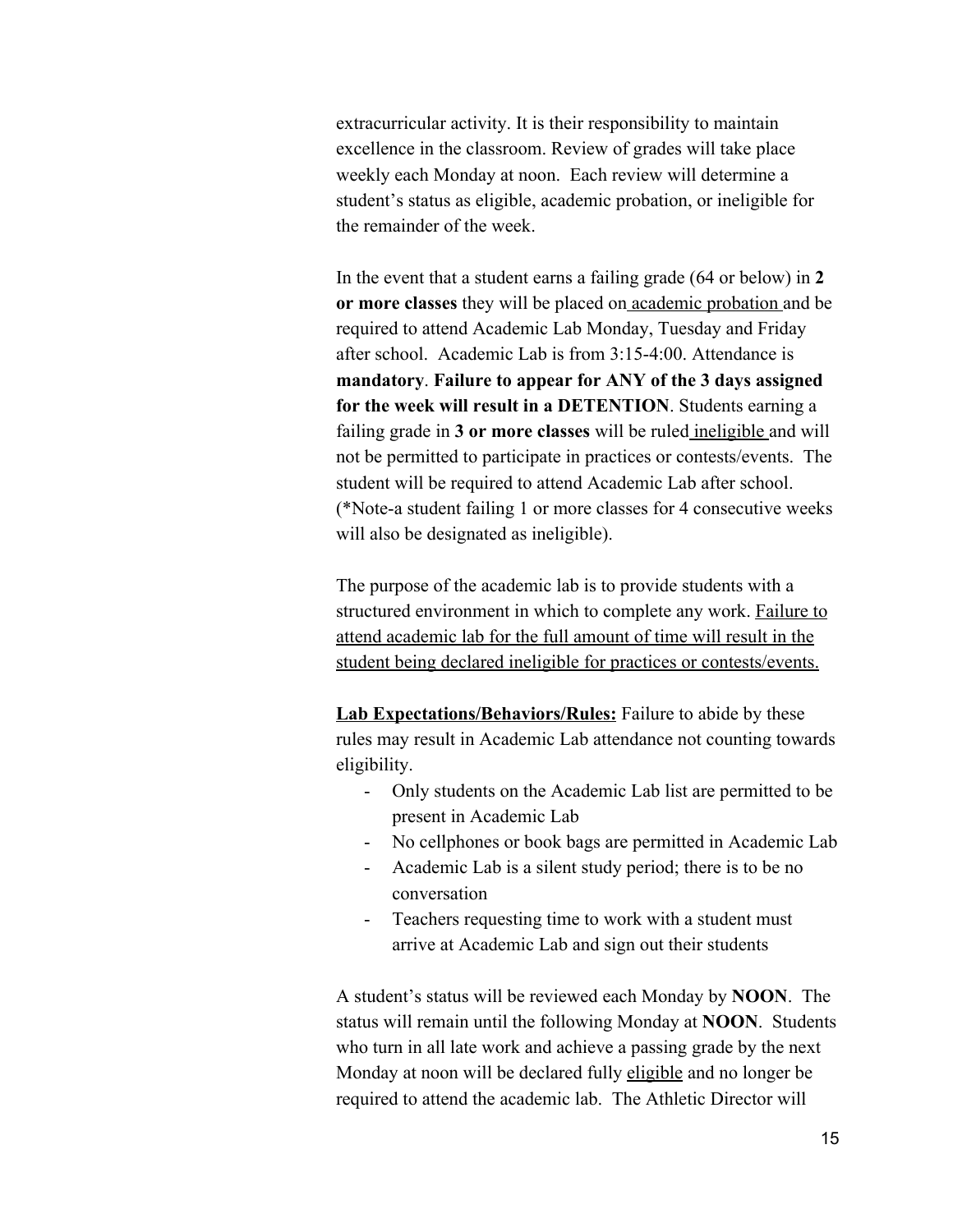review each student's progress on a weekly basis and provide a decision on their eligibility designation. This decision will be based on the following:

- a. Attendance at labs
- b. Work ethic during labs
- c. Discussion with teachers of classes in which students are behind/failing.
- d. Review of grades

Students who attend all lab sessions and put in an honest effort, as determined by the Athletic Director, to complete assignments and improve their grades will maintain their eligibility. Students who do not use this time effectively and fail to show progress will be declared ineligible for all extra-curricular activities.

#### **III. Academic Policies**

#### A. **Academic Honesty Policy**

- a. To promote a culture of excellence aligned with the long tradition of the Franciscan values and the school's history, AWA/STCS students and faculty will promote and practice honesty, truth, integrity and the belief that these attributes are critical to the learning process and to lifelong success. Furthermore, as we seek to develop principled IB Learners in the MYP and DP, we aim for our students to "act with integrity and honesty, with a strong sense of fairness and justice, and with respect for the dignity and rights of people everywhere" and to "take responsibility for [their] actions and consequences" (*IB Learner Profile*, Aug 2013). This policy assists students, as learners and as creators, in respecting all forms of intellectual property.
- b. **Academic honesty is the responsibility of all students and staff, who will maintain the following:**
	- **i.** Document and give credit for all work that is not your own. This includes help from parents, siblings and friends.
	- **ii.** Document and give credit for sources on all types of assignments, including presentations and papers.
	- iii. Cite sources and provide a bibliography of information from books, internet, primary source documents, images, graphics, periodicals, and other reference material. Students are encouraged to use the citation styles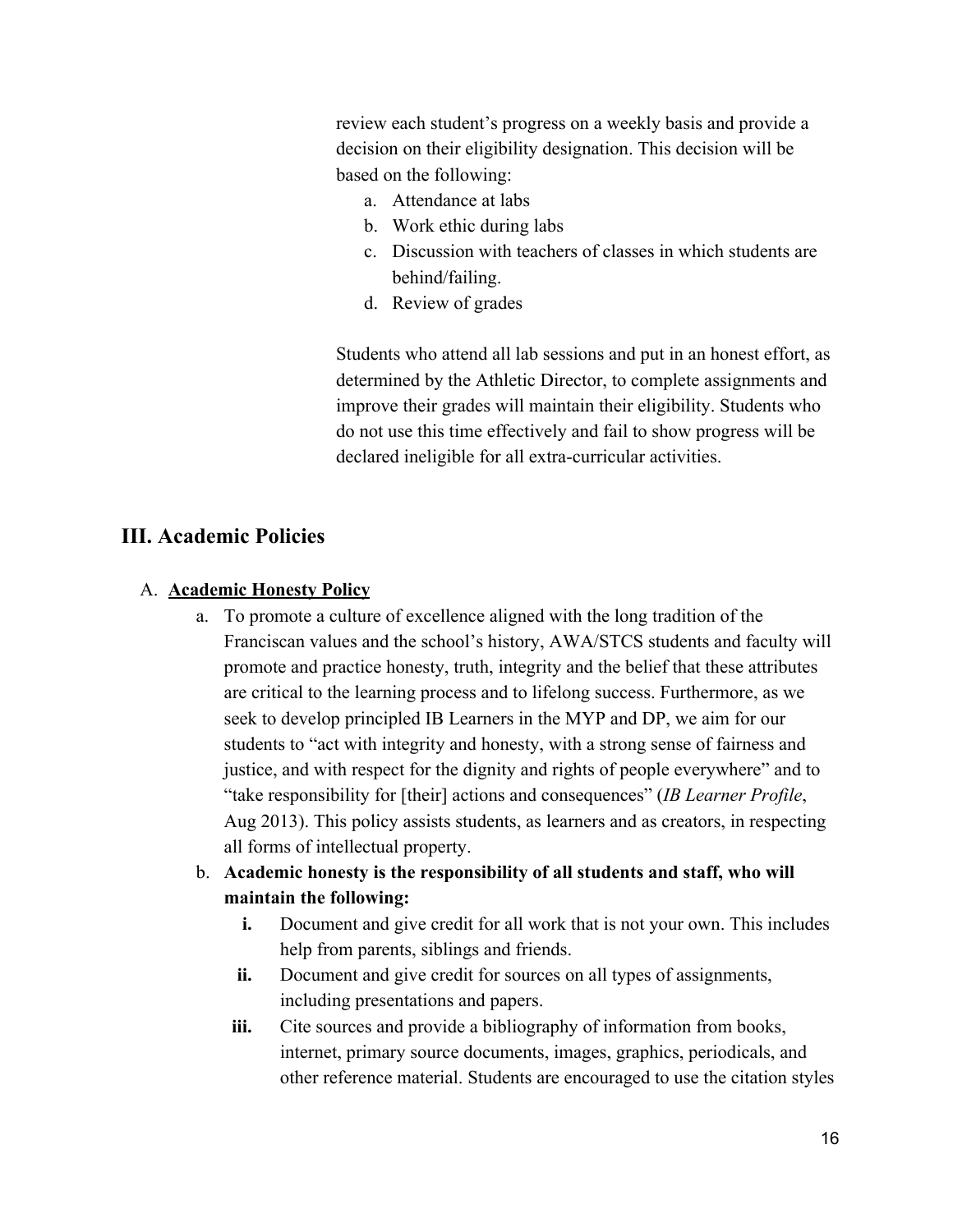taught in the course subject and that best suit the subject area, including formats such as MLA, APA, and Chicago styles.

- **iv.** Adhere to all exam rules.
- **v.** Understand what the terms cheating, collusion, duplication of work, and plagiarism mean.
- **vi.** Recognize and report any violation of the policy to the appropriate personnel.
- **vii.** *(DP students only)* Sign a declaration to verify the authenticity of all assessments submitted to the IBO for marking
- c. **Academic honesty does not permit activities such as the following:**
	- **i.** Copying homework, notes, or exam work from other students
	- **ii.** Taking information from sources (print, online, or otherwise) without providing appropriate attribution
	- **iii.** Using notes on an exam without explicit permission from your teachers.
	- **iv.** Fabrication of sources or source data
	- **v.** Providing unauthorized notes or tests answers.
	- **vi.** Handing in work completed by other persons.

#### B. **Definitions:**

- a. Malpractice– Any behavior that results in, or may result in, a student or group of students gaining unfair advantages in academic work. Malpractice includes but is not limited to plagiarism, collusion, duplication of work, cheating, and falsifying data/work.
- b. Plagiarism- Defined as the representation, intentionally or unwittingly, of the ideas, word or work of another person without proper, clear and explicit acknowledgment.
- c. Collusion- Supporting academic misconduct by another candidate, for example, allowing one's work to be copied or submitted for assessment by another. This is not the same as collaboration, which involves students working together on a common assignment as permitted by the teacher. Collaboration is not a violation of academic honesty,
- d. Duplication of work– the presentation of the same work for different assessment components and/or core requirements (for Diploma students).
- e. Cheating– the use or attempted use of unauthorized assistance during an examination, on a writing assignment, homework assignment, or other project
- f. Fabrication– the creation of false data or citations.
- C. **Consequences for violations:** Pertains to instances of *intentional plagiarism*. *Teacher's MUST report all instances of plagiarism to the office.* Unintentional plagiarism, that is accidentally failing to properly cite sources, is part of the learning process whereas egregious and overt instances of plagiarism are subject to the following: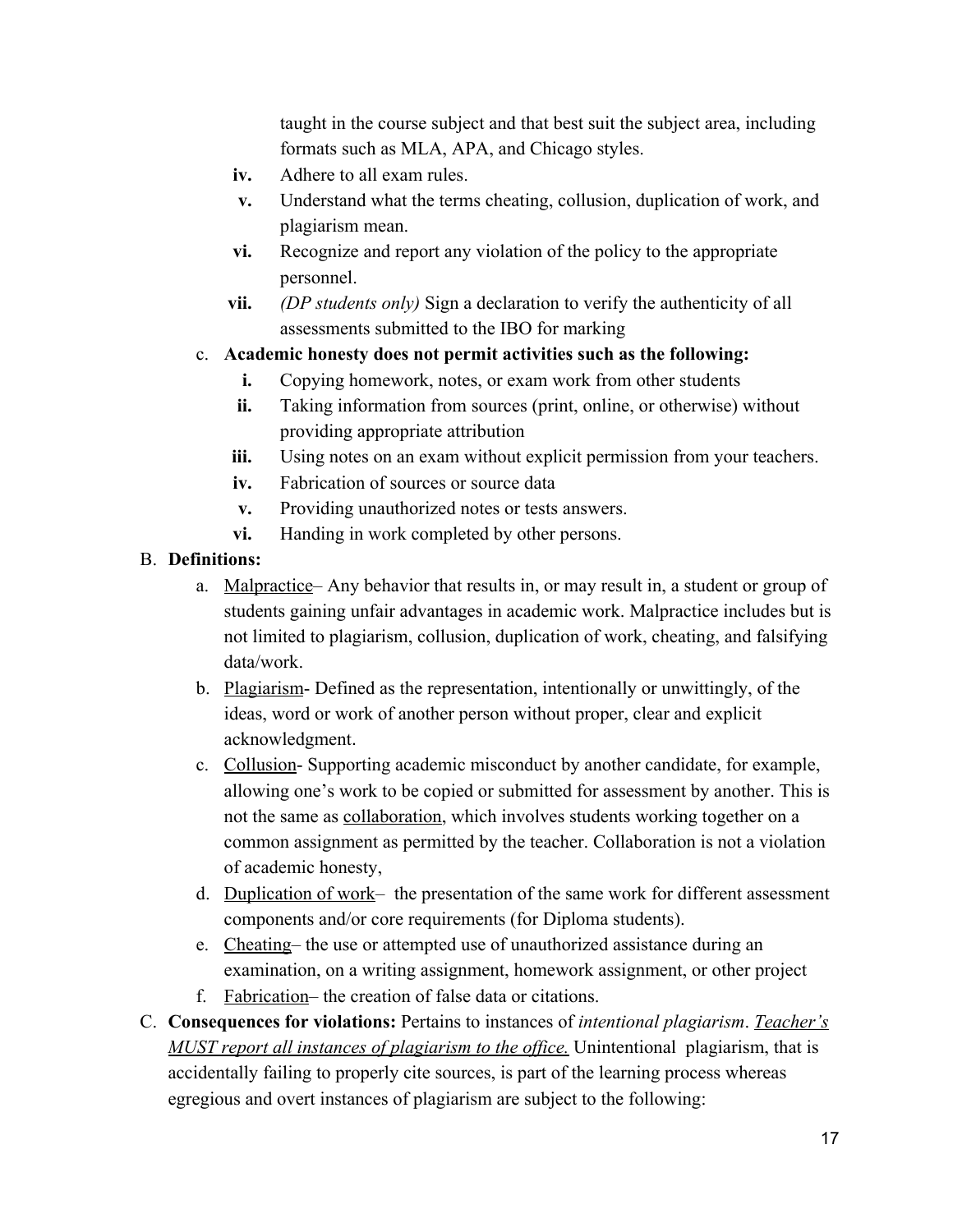- a. 1st offense: Conference with teacher, parent notified, failing grade for assignment, opportunity to re-do assignment for partial credit, incident report recorded in student file
- b. 2nd offense: Conference with teacher/parent/principal, failing grade for quarter, incident report recorded in student file, detention issued
- c. 3rd offense:Conference with teacher/parent/principal, failing grade for school year, incident report recorded in student file, internal suspension.
- d. 4th offense: Conference with teacher/parent/principal, recommended dismissal from school

#### D. **Due Process:**

a. The student may appeal the action to the principal. A second appeal may be made to the honesty board comprised of the school counselor, NHS president, IBDP coordinator, and admissions director.

#### E. **IB-specific consequences for Diploma Programme students:**

a. Diploma Programme students are encouraged to fully review the IB General Regulations, accessible through the IB's main website, [http://www.ibo.org,](http://www.ibo.org/) or by viewing the document using the QR code at the right:



- b. Specifically, according to Article 21 of the General Regulations, DP students found guilty of academic misconduct will be given a penalty commensurate to the malpractice. This includes the possibility of an "N" (no grade) for a course:
	- **i.** If no grade is issued for a subject that contributes to a candidate's IB Diploma, no IB Diploma will be awarded to the candidate. DP Course Results will be awarded for other subjects in which no academic misconduct has occurred. Except in cases of serious or repeated misconduct, the candidate will be permitted to register for future examination sessions, which may include the session that follows six months later, if the relevant registration deadlines are met. In the case of an IB Diploma Candidate, if the session in which the academic misconduct has been established is the candidate's third examination session towards achieving the award of the IB Diploma, no further IB examination sessions will be permitted. (*General Regulations: Diploma Programme)*
- c. Additional information on Diploma Programme eligibility and requirements can be found in the Assessment Policy below in this handbook.

## F. **Language Policy**

a. **Philosophy:**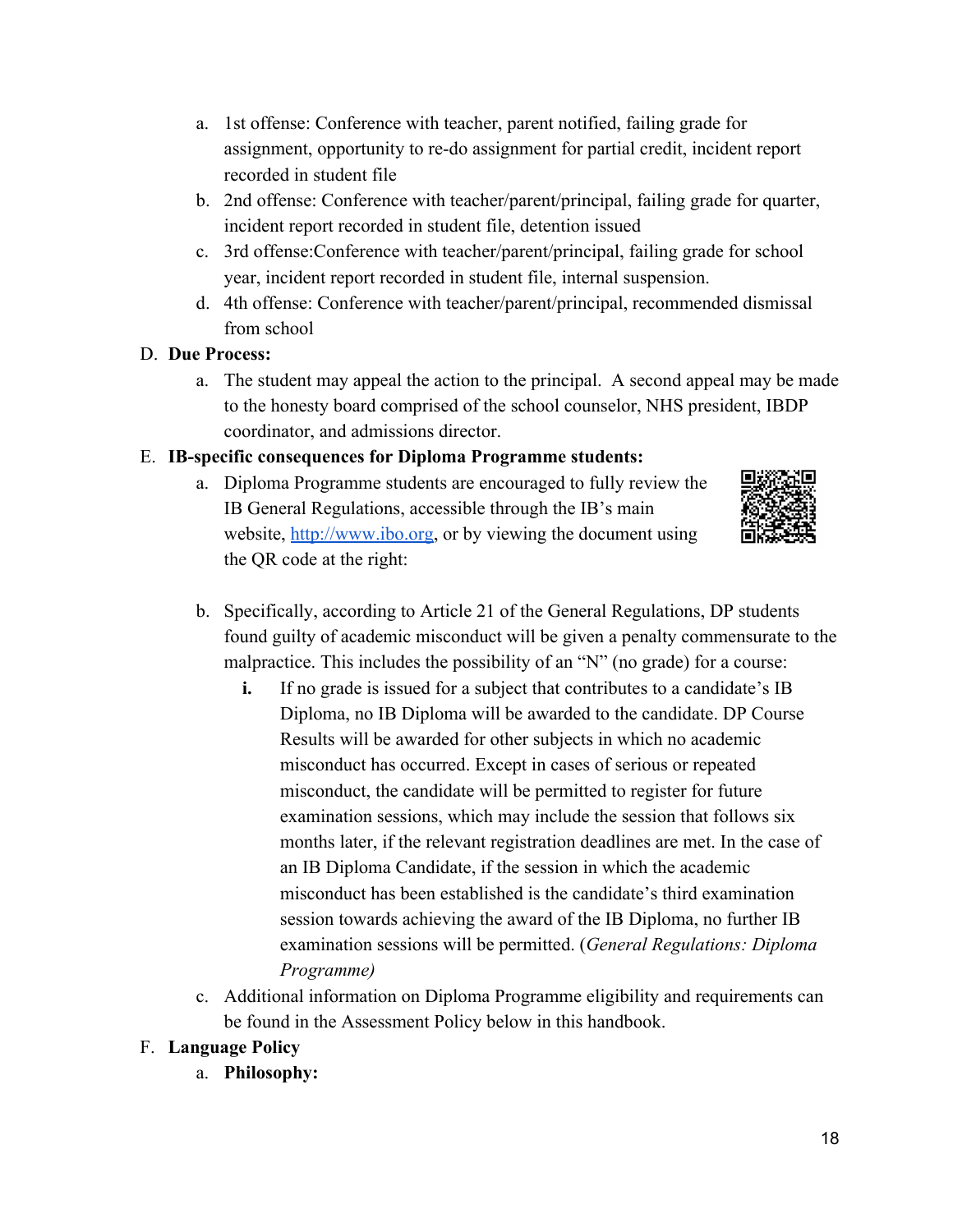- **i.** At Archbishop Walsh/STCS we believe that language forms the basis of all learning and all teachers at Archbishop Walsh/STCS are in effect language teachers. Through language, students are able to explore areas of interests, become lifelong learners, and communicate in a diverse, multicultural world. Being able to speak and write effectively in all classes, including the core components such as CAS, Extended Essay, and Theory of Knowledge, is a high priority for our IB Program.
- **ii.** English is the main language of instruction for all students and teachers at Archbishop Walsh Academy with the exception of foreign language classes in Spanish.

#### b. **Practices:**

**i.** Language and Literature:

We acknowledge the importance of including the teaching and learning of language continuously throughout the program. It is through language that crucial connections are made by students across the curriculum. Language and Literature is limited to the English language and students are taught English at all grade levels. All students are involved in Language and Literature learning from grades kindergarten through twelve and it aligns with the requirements of New York State standards, and the International Baccalaureate Language and Literature objectives for the MYP and DP programs

**ii.** Language Acquisition:

All Archbishop Walsh/STCS students pursue proficiency in a second language. We recognize the importance of students becoming culturally and linguistically proficient. Reading, writing, listening and speaking are all vital parts of language development and our students can develop these skills in Spanish. Students work along a continuum of Language Acquisition instruction from grades kindergarten through twelve. Emphasis on culture, grammatical structures, verbal and writing skills, and vocabulary development help students develop the tools they need to become effective, multilingual communicators. The Language Acquisition courses are assessed using the assessments required by New York State and the International Baccalaureate DP and MYP Language Acquisition objectives and assessment tools.

**iii.** Language Development and Support across the curriculum: The following practices impact language development across the curriculum: Reading takes places in all subject areas. Teachers are encouraged to help students develop language skills by reading in all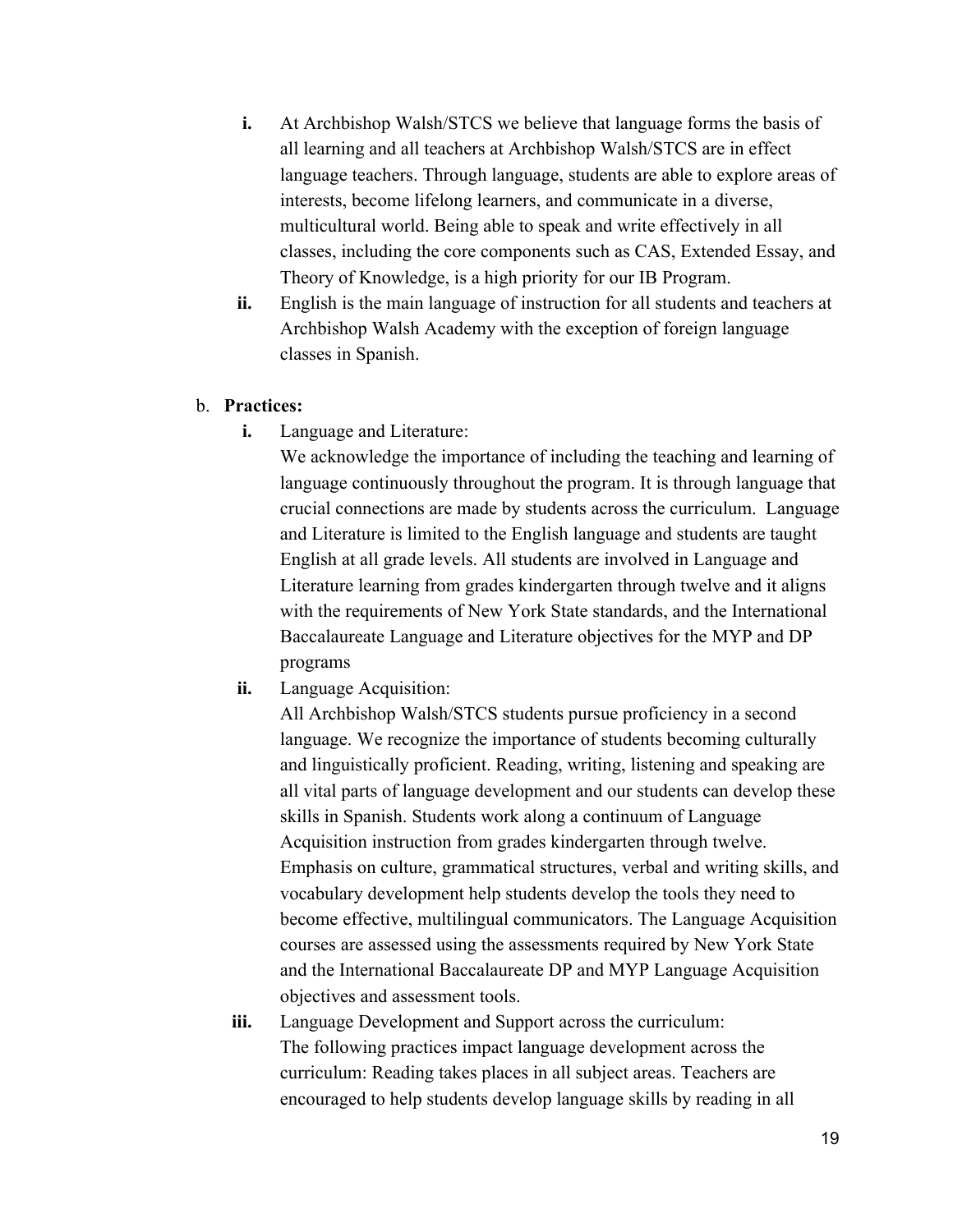classes while paying attention to student progress in reading comprehension and evaluating text complexity. Teachers use a variety of practices and tools to differentiate instruction for all levels of language proficiency.

Students are encouraged to read outside of the classroom. Students are encouraged to read for information and for pleasure. Students are encouraged to incorporate reading in their forms of communication by reading aloud, reading in groups, and reading expressively. Students are encouraged to develop their language skills through writing in all subject areas.

Writing skills are fostered by giving students real purpose for expressing themselves through writing. They are exposed to varied, challenging, and meaningful opportunities to write that correspond to the requirements of the subject area.

Students are provided ample opportunities to develop and utilize oral language across the curriculum. Teachers model the correct language usage in conversations and instructional presentations while maintaining sensitivity to the students' language proficiency and cultural background.

All students working towards the IB Diploma are actively involved in CAS activities and projects through the diploma years. Many of the projects and activities provide student opportunities to use the language of their heritage and develop their communication skills in both their mother tongue and English. Students are encouraged to select activities and projects that have personal deep meaning and many select projects that give back to the countries and cultures that their families represent.

#### c. **Language Support:**

**i.** Even though the majority of the students at Archbishop Walsh/STCS are considered English speakers, within the student body are students who are bilingual and multilingual. These students are given opportunities to use the language of their heritage in many ways. Students are encouraged to use their mother tongue to enhance class discussions and presentations.

During class, students are encouraged to bring in their own language experiences and cultural observations to share will all students. This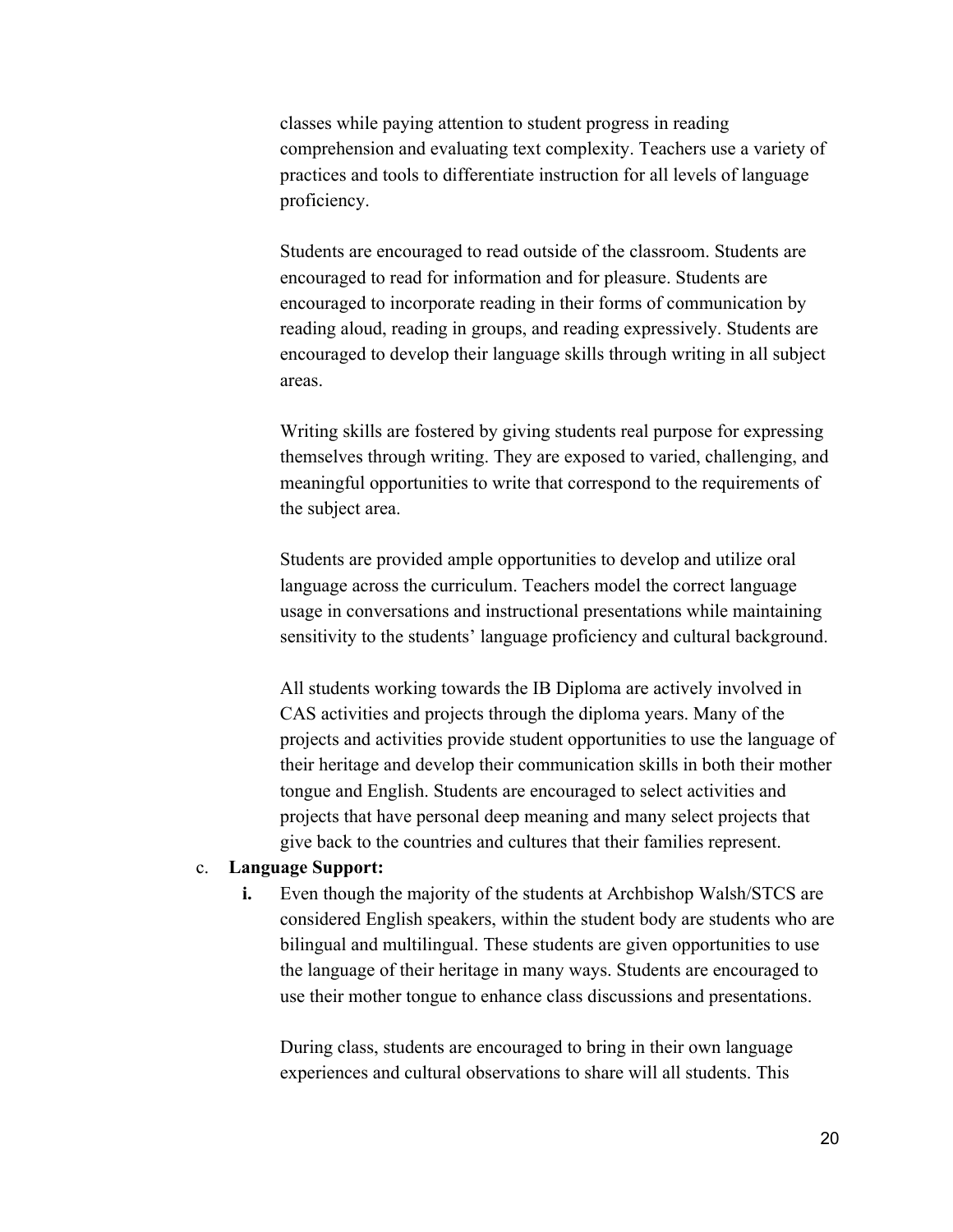practice supports the students' mother tongue while helping to promote a global mindedness among our students.

The media center contains a wealth of resources that support the development of mother tongue languages. Language A and B content is delivered with sensitivity to proficiency in these areas. Additional help and resources are provided by instructors in the Language A and B disciplines for students in need of help.

#### d. **Scope and Sequence for Language and Literature and Language Acquisition:**

| i.  | Language and Literature-     |                                     |
|-----|------------------------------|-------------------------------------|
|     | English/Language Art<br>$=$  | Grades kindergarten through 10      |
|     | IB English HL $1, 2$<br>$=$  | Grades 11 and 12                    |
| ii. | Language Acquisition-        |                                     |
|     | Spanish Culture/Basic Skills | Grades kindergarten through Grade 7 |
|     |                              |                                     |
|     | Spanish I                    | Grade 8                             |
|     |                              |                                     |
|     | Spanish II                   | Grade 9                             |
|     |                              |                                     |
|     | Spanish III                  | Grade 10                            |
|     |                              |                                     |
|     | Spanish Abinitio 1,2         | Grades 11 and 12                    |

#### e. **Special Needs Policy**

**i.** Archbishop Walsh is committed to providing an appropriate education for all students in the least restrictive environment. Placement and services for students with disabilities are assigned in accordance with a student's Individualized Education Program (IEP) or 504 Plan, which is based on the student's unique needs. In addition academic intervention services are provided for students in need of educational support. The faculty and staff of Archbishop Walsh/STCS strive to build a community that is supportive of all students.

Individual needs may include, but are not limited to learning disabilities; autism spectrum disorders; and/or physical, sensory, medical or mental health issues. Archbishop Walsh/STCS believes in supporting all students, including those with special needs, to create conditions for the program that are as fair and equitable as possible.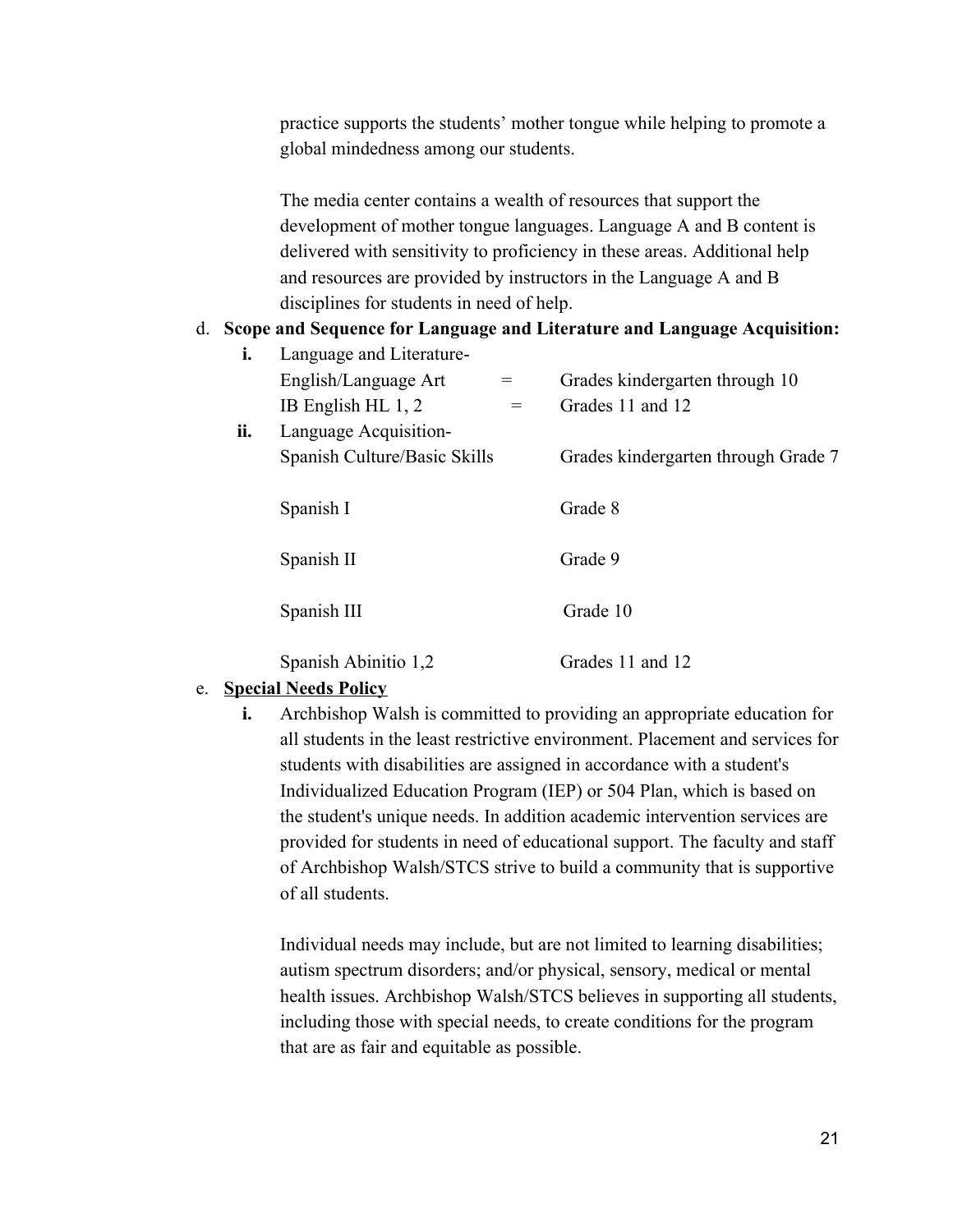When a potential learning challenge is identified by teachers, counselors, and/or parents a child study team is convened to discuss strengths and challenges of the identified student, review interventions implemented, and to create a plan for success. Possible outcomes of a child study meeting can include an action plan, a 504 plan, or referral to Committee on Special Education (CSE) for a possible Individualized Education Plan (IEP).

Adjustments will be made in the classroom setting to enable student success. (Possible adjustments include being seated in a specified area, extra time and/or private room for writing, quizzes and tests, use of keyboard, etc.) Any adjustments to teaching and learning that are made (as a result of an action plan, 504 Plan or IEP, ) are discussed in advance with parents and students with their best interests in mind. IEP accommodations can extend to New York State regents testing and IB DP Exams.

The Guidance Counselor meets with the student, parents, and teachers to discuss the necessary accommodations. The teachers work with the student and parents concerning how the student's needs will be met in their individual classrooms and decide on the best routes of communication for monitoring the student's progress. Teachers will inform the DP or MYP Coordinator if problems or concerns arise.

It is the DP Coordinator's responsibility to send the IEP or 504 plan to the IBO one year in advance of the IB DP Examinations. Once IBO informs of the parameters regarding the Special Consideration decision, the DP Coordinator shares that information with the student, parents, and teachers involved. During the May IB DP Exams, the DP Coordinator makes all necessary arrangements for said accommodations in compliance with the IBO's recommendations for special consideration.

#### G. **Assessment Policy**

#### a. **Philosophy**

- **i.** Archbishop Walsh/STCS believes that assessment should support effective classroom instruction and learning. Therefore we evaluate student work as direct evidence of achievement with the standards and practices of the IB Diploma and MYP program courses as well as New York State, Diocese of Buffalo, and school curriculum requirements.
- b. **Principles of Assessment and Compliance with the IB**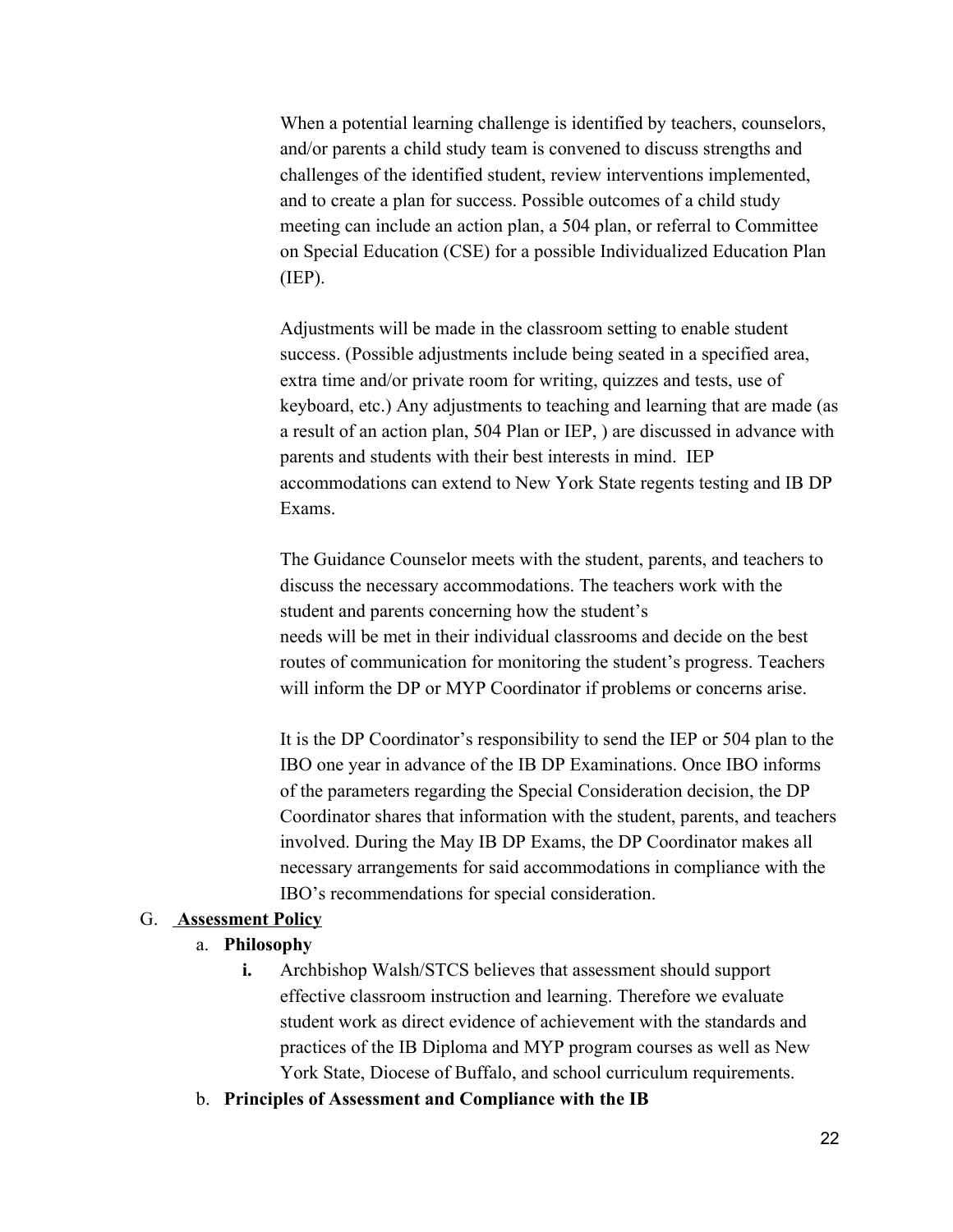- **i.** Archbishop Walsh/STCS recognizes the interdependency between teaching, learning, and assessment. We are guided by the following IB principles to support the profile of the IB Learner:
	- 1. Student achievement should be measured against clearly defined standards and expectations.
	- 2. Assessment tasks should support effective classroom instruction and learning.
	- 3. Assessment should include a wide variety of formative and summative assessment tasks and components and give students multiple opportunities to demonstrate their learning.
	- 4. Assessment practices should, when possible, reflect/accommodate the diversity of student needs, learning styles, and cultural experiences to provide an equitable learning experience for all students, including an emphasis on international and intercultural dimensions.
	- 5. The assessment system should give significant attention to higher order cognitive skills.
	- 6. Assessment results should be documented; timely and constructive feedback should also be given to students, parents, and other stakeholders.
	- 7. Assessment data should be analyzed and used to guide curriculum, assessment, and instructional practice.

#### c. **Assessment Procedures**

- **i.** Archbishop Walsh/STCS's assessment procedures evaluate the degree to which students have mastered advanced academic skills, including but not limited to the following examples:
	- 1. Critically analyzing and presenting of information
	- 2. Evaluating works of authors and artists
	- 3. Constructing arguments and formulating opinions
	- 4. Proposing creative solutions to problems
	- 5. Communicating effectively
- **ii.** Archbishop Walsh/STCS's assessment methods also measure the following basic competencies:
	- 1. Student proficiency in each essential skill and content area
	- 2. Student retention of knowledge
	- 3. Student comprehension of key concepts
	- 4. Student application of state standards and benchmarks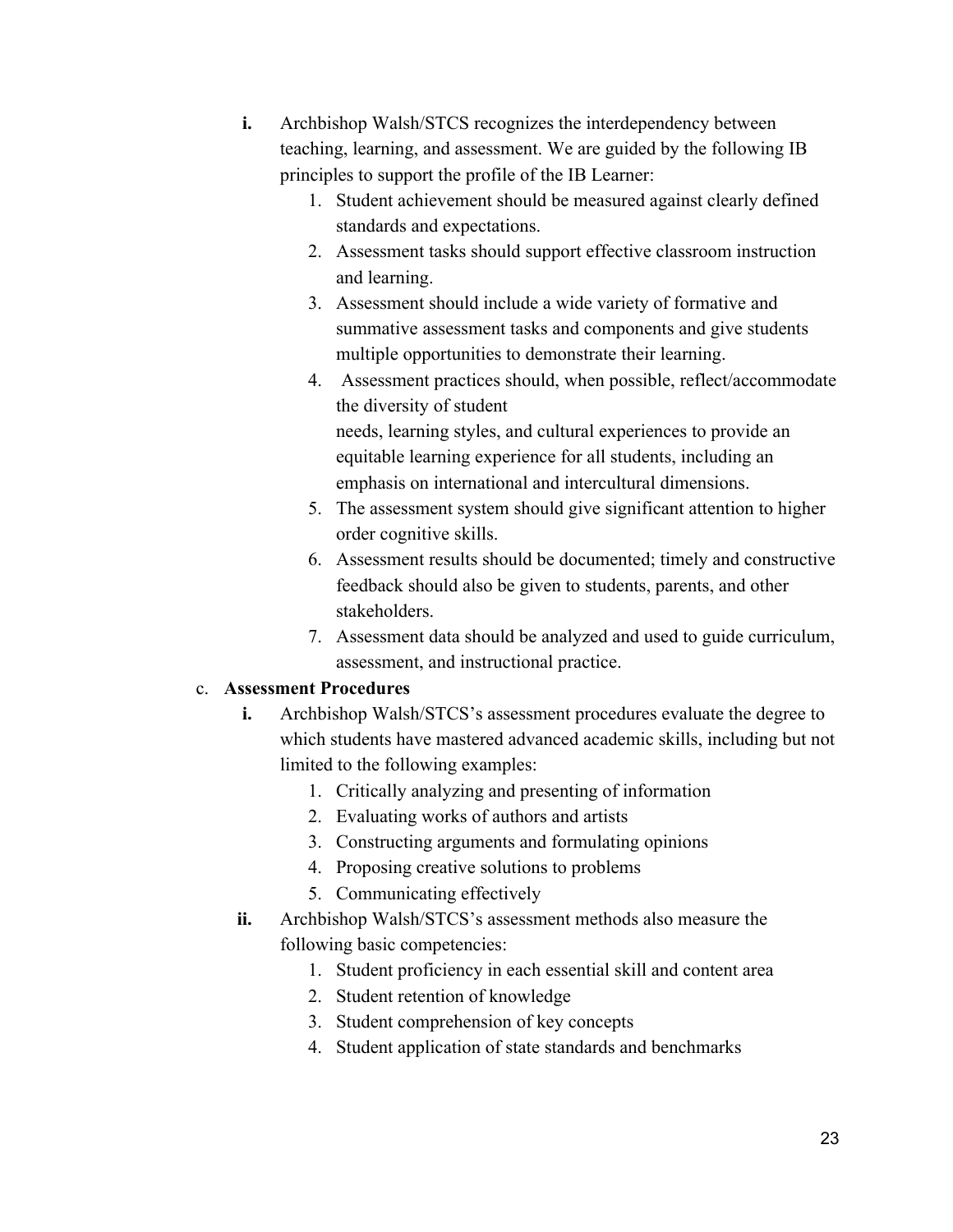iii. In addition to these academic skills, the Diploma Program and MYP assessment promotes an international perspective and intercultural skills and attitudes where relevant.

#### d. **Purpose for Assessment**

- **i.** Archbishop Walsh/STCS engages in the process of assessing its student body in order to:
	- 1. Offer multiple opportunities for the student to demonstrate learning
	- 2. Evaluate, support, improve, and motivate student learning and achievement
	- 3. Determine the effectiveness of curriculum and instruction
	- 4. Assess student performance according to national, state, district, and Diploma Program criteria and expectations
	- 5. Provide constructive feedback to students and other appropriate stakeholders

#### e. **Assessment Practices - General**

- **i.** Archbishop Walsh/STCS assesses its students by gathering and using our best professional expertise to analyze and interpret the data from a variety of source including:
	- 1. Ongoing and continual formative assessment by teachers
	- 2. Summative assessment projects/exams/performance tasks where appropriate
	- 3. Conversations and observations
	- 4. Self-assessment and peer-assessment

## f. **Assessment Practices - Diploma Programme**

- **i.** All students in  $11^{\underline{\text{th}}}$  and  $12^{\underline{\text{th}}}$  grade will take the seven courses that are a part of the DP curriculum: Literature, Mathematics, Sciences, Visual Art, Individuals and Societies, Spanish, and IB Core. All students in 11th grade will also complete CAS (Community, Activity, Service) requirements.
- ii. All students in  $8<sup>th</sup> 12<sup>th</sup>$  grade, regardless of IB status, will take New York State Regents exams at the end of the appropriate years. Students who choose to pursue the IB Diploma will do so concurrent with the Regents diploma, not in place of it.

## 1. **Assessment Options and Expectations**

a. IB Diploma Option

Students who pursue the IB Diploma are required to be assessed in 6 subject classes (at least 3 at the higher level) and satisfactorily complete the IB Core, composed of Theory of Knowledge, the Extended Essay, and Creativity, Activity, Service (CAS). See Section III, Part M for detailed information on the full Diploma requirements.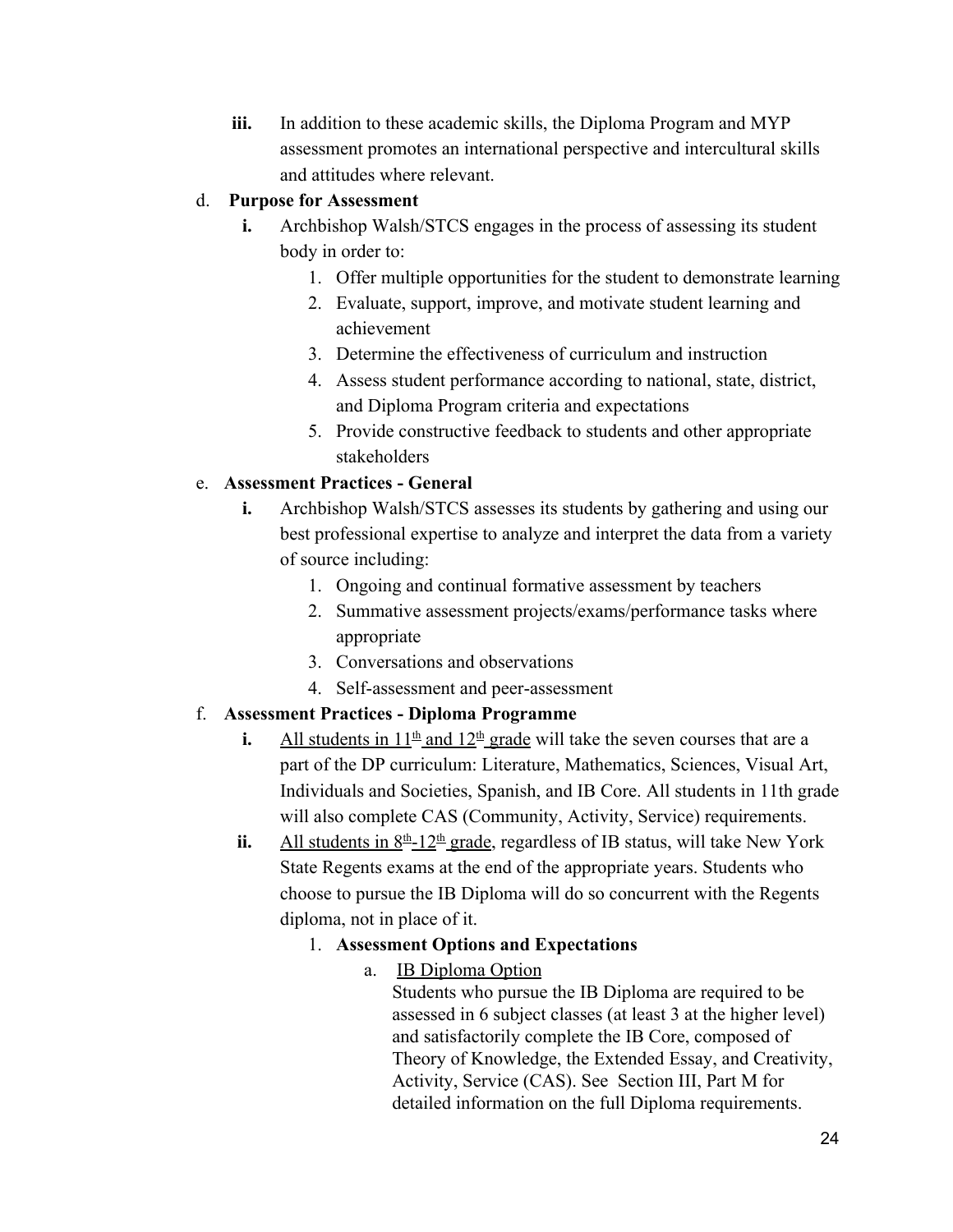b. IB Course Certification Option

Students who pursue course certification will be assessed and evaluated through the IB in any or all of the individual IB courses of their choosing, including CAS. For instance, a student who excels in biology and visual art may choose to submit the internal and external assessments in those two classes for evaluation by the IB. If the assessments meet or exceed the passing criteria and result in a passing grade for the course, the student earns a course certificate. Students may reserve the right to abstain from any course certification.

- c. Students who pursue course certification must also complete a senior year capstone project that incorporates their knowledge and skills gained through the IB curriculum. The senior project involves written, oral, and visual components. Further details on the content and grading of the senior project will be made available to the students in the first marking period of the senior year. The IB DP coordinator will oversee the completion and presentation of the projects.
- d. All students, regardless of whether they are pursuing a Diploma or Course Certification, will complete the appropriate internal and external assessments for each course. Students who are not seeking certification or a diploma will not sit for formal IB exams, but will take comparable final exams. These assessments, even those not submitted for DP evaluation, will contribute to the students' overall class grades. Faculty may choose to use the IB criteria for class grades or create separate rubrics for evaluation.

#### g. **Assessment Practices - Middle Years Program:**

- **i.** All students in  $6^{\text{th}}$  and  $10^{\text{th}}$  grade will take the 8 subject areas that are a part of the MYP curriculum: Language and Literature, Mathematics, Sciences, Arts, Individuals and Societies, Language Acquisition, Physical Education and Health, and Design. In the final year of the program students will complete the personal project.
- ii. In addition all students in  $8<sup>th</sup>$ -10<sup>th</sup> grade will take New York State Regents exams at the end of the appropriate years.
- h. **Local, State and National Testing Requirements:**
	- **i.** Archbishop Walsh follows the district mandated testing in the following areas: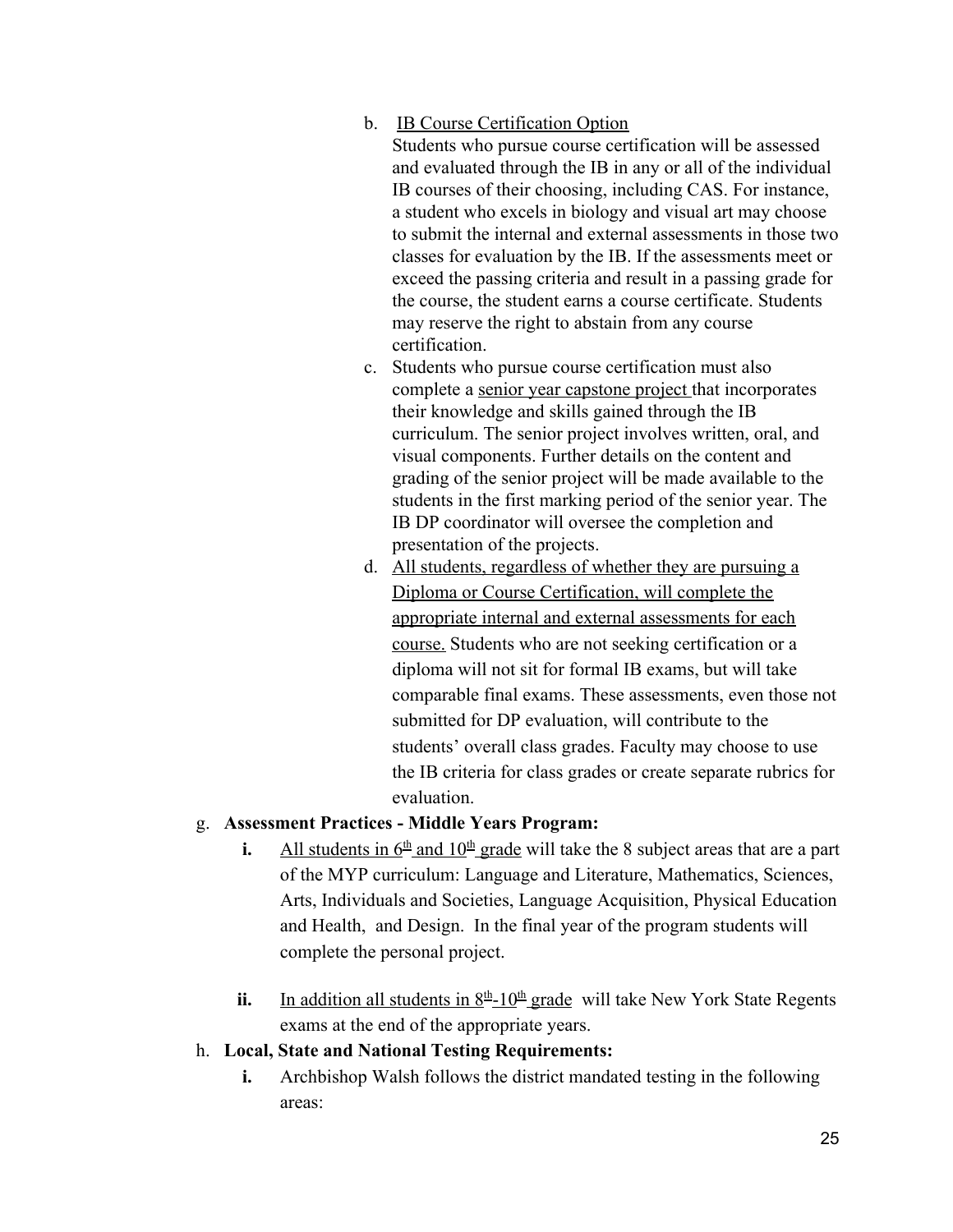- 1. SAT/ACT  $11<sup>th</sup>$  and  $12<sup>th</sup>$  graders
- 2. NYS Regents: Algebra I, Geometry, Algebra II, Biology, Earth Science, Chemistry, Physics, Global History and Geography, US History and Government, English Language Arts, Spanish Check Point A, Spanish Check Point B – Grades  $8<sup>th</sup>$ ,  $9<sup>th</sup>$ ,  $10<sup>th</sup>$ , and  $11<sup>th</sup>$ graders
- 3. PSAT  $9^{th}$ ,  $10^{th}$ ,  $11^{th}$  graders
- 4. NWEA MAP (Math, Language, Reading) K,  $1<sup>st</sup>$ ,  $2<sup>nd</sup>$ ,  $3<sup>rd</sup>$ ,  $4<sup>th</sup>$ ,  $5<sup>th</sup>$ ,  $6<sup>th</sup>$ ,  $7<sup>th</sup>$ ,  $8<sup>th</sup>$  graders

#### i. **Grading and Reporting - General**

- **i.** At Archbishop Walsh/STCS, students receive grades consistently to recognize their performance and validate their learning. Teachers award credit to students for what they have achieved and for demonstrating what they know and understand. The students' report cards will reflect class grades that adhere to the New York State as well as Diocesan standards.
- **ii.** The recording and reporting of individual student achievement should occur through multiple media to allow for timely and detailed feedback to students, parents, and other stakeholders.
- **iii.** Channels for recording and publishing grades include the following:
	- 1. Grade books and online gradebook system (E-school/Option C)
	- 2. Mid-quarterly progress reports and quarterly report cards
	- 3. Parent-teacher conferences

#### <u>9<sup>th</sup>-12<sup>th</sup> Grade Performance Key</u>

95 - 100 : A 90 - 94 : A- $87 - 89 : B +$ 85 - 86 : B 80 - 84 : B-77 - 79 : C+ 75 - 76 : C 70 - 74 : C- $67 - 69 : D+$  $65 - 66 : D$  $0 - 64 : F$ 

3<sup>rd</sup>-8<sup>th</sup> Grade Performance Key **Performance Key K-2:**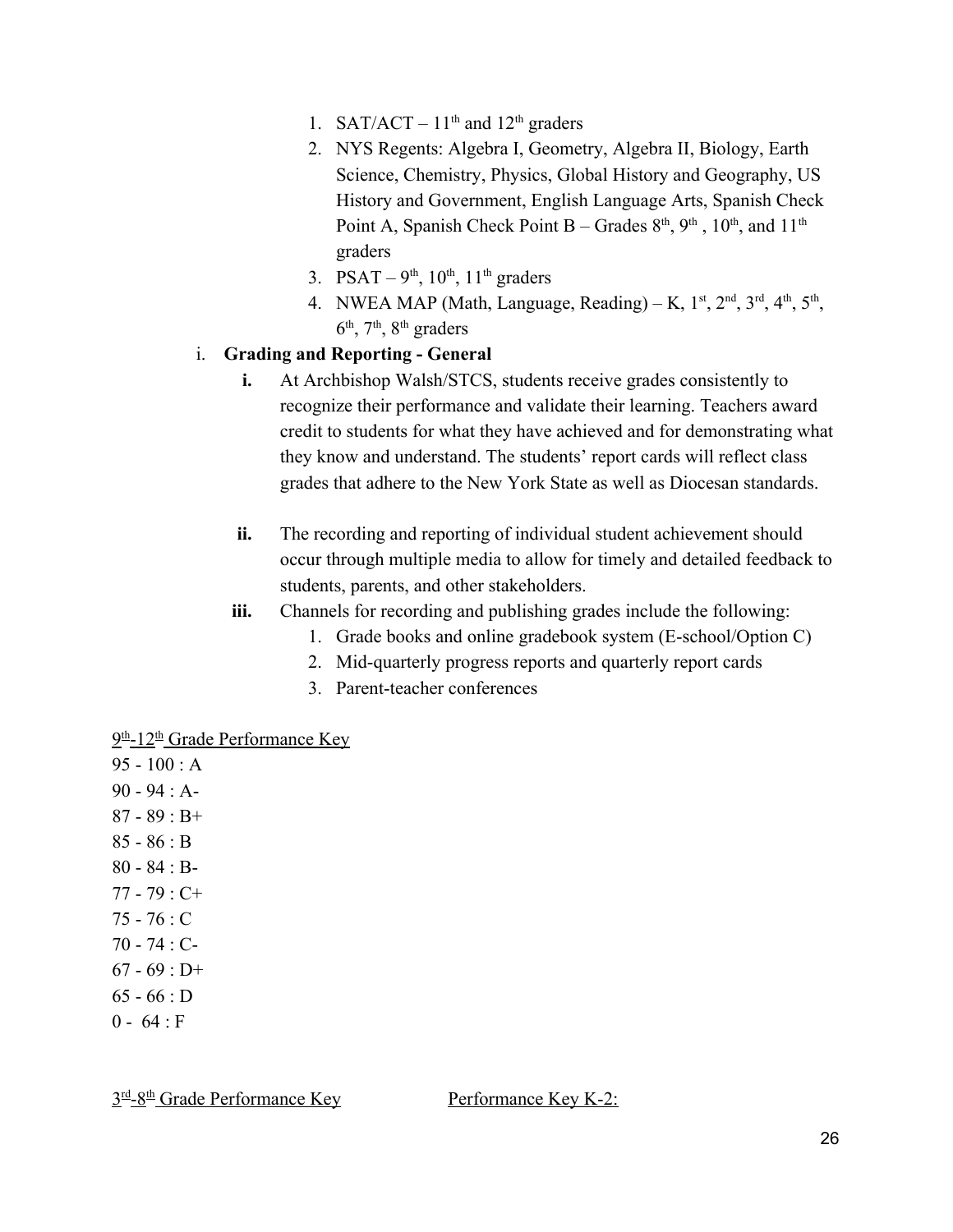| $A = 93 - 100$ | $4$ = Exceeds Proficiency Standards     |
|----------------|-----------------------------------------|
| $B = 85 - 92$  | $3$ = Meets Proficiency Standard        |
| $C = 77 - 84$  | $2$ = Meets Basic Proficiency Standards |
| $D = 70 - 76$  | $1 =$ Below Standards                   |
|                | $N/A = Not$ assessed at this time       |

#### j. **Grading and Reporting - Diploma Programme**

- **i.** While a student's class grades are used to help predict DP grades, class grades do not guarantee a similar grade in the DP course.
- **ii.** Students who are pursuing either the Diploma or Course Certification will also have separate DP grades for each internal and external assessment completed toward the Diploma/Certification.
- iii. Subject/TOK/EE Assessments –IB subject-specific grade descriptors (found on the IB teacher's online curriculum centre) are used as the basis for awarding IB internal and external assessment grades, in addition to any assessment-specific mark schemes for the individual subject components. The student's answer is assessed according to a 'best-fit' practice, when the marks given fit with majority of descriptors in the IB mark-bands. If a piece of work seems to fall between two level descriptors, only partially fulfilling the requirements of the higher descriptor, teachers re-read both of the descriptors in question and choose the descriptor which most appropriately describes the candidate's work.
- **iv.** CAS- Student progress in CAS is monitored and evaluated by the CAS Coordinator, who will assign a pass/fail grade at the end of the year. Students also receive a weekly CAS grade that is factored into their IB Core grade on the report card. Routine submission of reflections and project developments is expected to in order for students to maintain a passing mark.
- **v.** The DP subject areas use the following 7-point scale, where a 4 is needed to pass at the Higher Level and a 3 is needed to pass at the Standard Level:
	- 7: Excellent
	- 6: Very Good
	- 5: Good
	- 4: Satisfactory
	- 3: Okay
	- 2: Poor
	- 1: Very Poor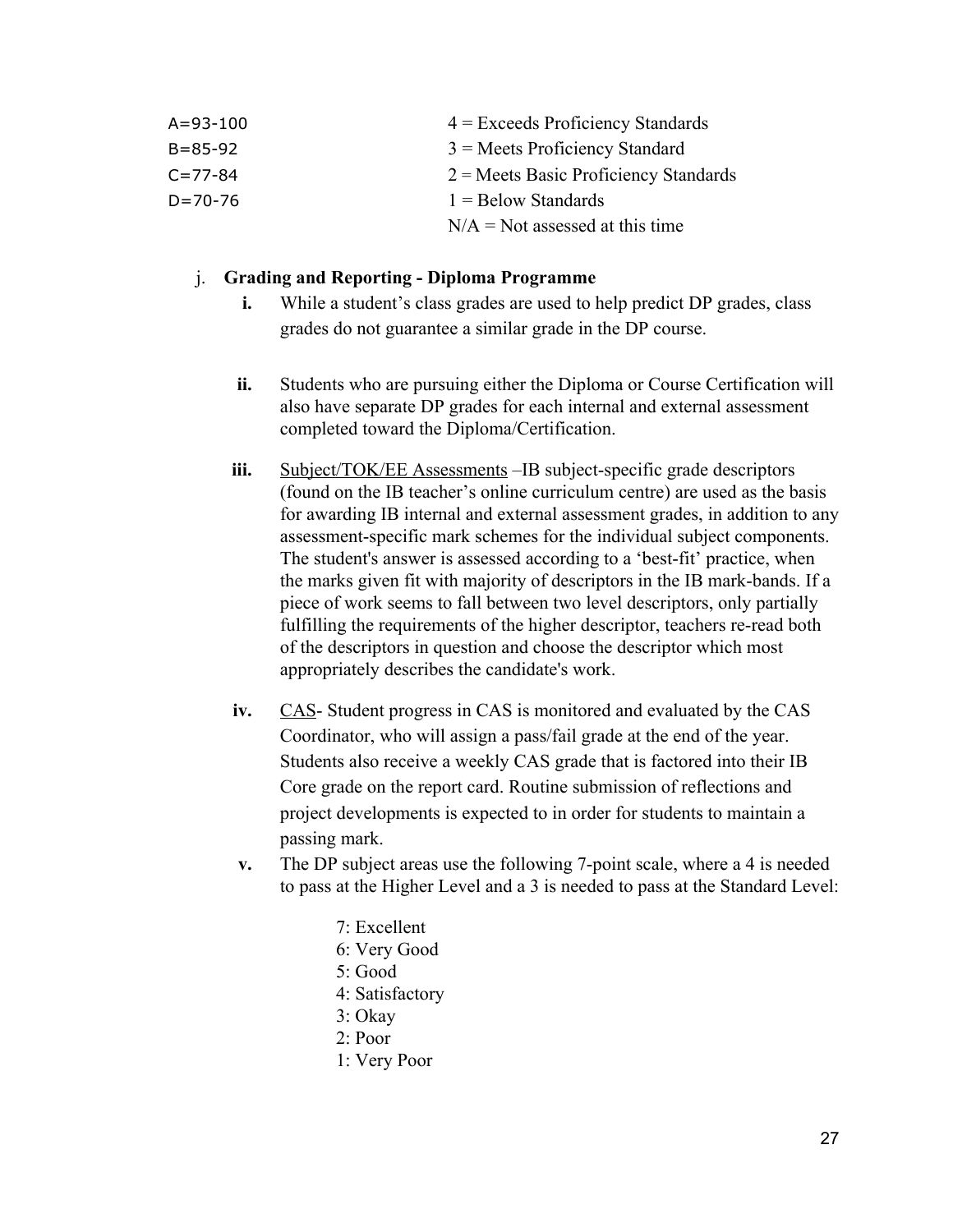- **vi.** The Theory of Knowledge assessments and Extended Essays receive the following grades that are converted into DP points using the matrix below:
	- A: Excellent performance
	- B: Good performance
	- C: Satisfactory performance
	- D: Mediocre performance
	- E: Elementary performance

| ToK/EE | А                       | в              | с              | D          | Е                 |
|--------|-------------------------|----------------|----------------|------------|-------------------|
| A      | $\sqrt{3}$              | 3              | $\sqrt{2}$     | $\sqrt{2}$ |                   |
| в      | 3                       | $\overline{2}$ | $\overline{2}$ | 1          | Failing condition |
| C      | $\overline{\mathbf{c}}$ | $\overline{c}$ | 1              | $\bf{0}$   |                   |
| D      | $\overline{\mathbf{2}}$ | 1              | $\bf 0$        | $\bf 0$    |                   |
| E      | Failing condition       |                |                |            |                   |

#### k. **Grading and Reporting - Middle Years Program**

- **i.** Currently, teachers inform students of their proficiency in IB subject area objectives by sharing their achievement levels on the MYP rubrics for each criterion. These rubrics provide students with information about their overall achievement on the assessment, as well as the breakdown of their achievement toward each objective within the criterion. Teachers offer specific written feedback on the rubric to help students improve for the future. Students use this feedback to reflect on their work: highlighting their strengths, noting their areas for growth, and creating a plan for improvement.
- **ii.** Summative assessment tasks are formal assessments that take place at the end of the teaching and learning process (IB Unit) to assess a student's knowledge and understanding, usually against a fixed set of standards. They will be developed as part of the IB units and assessed with reference to the relevant MYP subject group objectives and assessment criterion.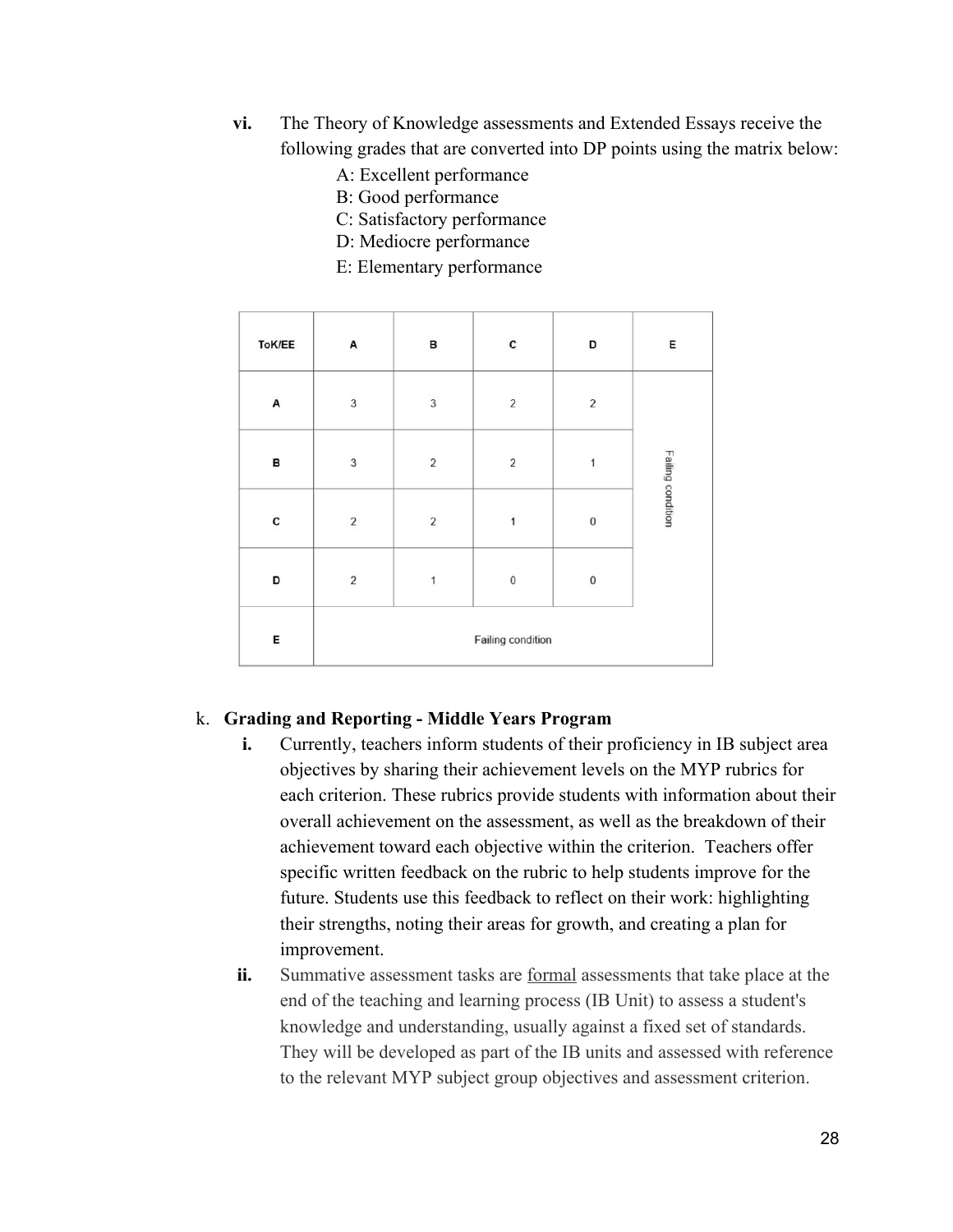- 1. Year 1 Objectives and Assessment Criterion used to guide learning in 6<sup>th</sup> Grade
- 2. A blend of Year 1 and Year 3 Objectives and Assessment Criterion used to guide learning in 7<sup>th</sup> Grade
- 3. Year 3 Objectives and Assessment Criterion are used to guide learning in 8<sup>th</sup> Grade Assessment rubrics will be developed and applied to all summative assessment tasks. These rubrics should link the Assessment Criteria level of achievement descriptors with task-specific clarifications, i.e. redrafting the value statements in each achievement band in specific reference to the work being assessed. Teachers will endeavor to create rubrics using student-friendly language in parallel to the IB criteria.
- **iii.** Summative assessment rubrics are scaled on four achievement level bands (1-2, 3-4, 5-6, 7-8), reporting on a scale of 0-8 for each criterion assessed in the summative task. A well-constructed rubric should:
	- 1. Support learning by providing clear guidance for performance.
	- 2. Provide transparency to the process for students, their families and teachers.
	- 3. Provide clear, measurable evidence of learning.
	- 4. Link generic descriptors to task-specific clarifications.
	- 5. Be useful in curriculum review, in helping identify what content has been taught.
- **iv.** Teachers are encouraged to share these rubrics with the students in the early stages of the unit to empower students by familiarizing them with the expectations of the task, leading them to greater understanding of the MYP assessment criteria.
- **v.** Teachers of year-long courses must assess each of the International Baccalaureate's four grading criteria and strands for each subject area twice per year, ideally at least once during each semester.
- **vi.** All IB students will be assessed in each subject group according to the four IB MYP Assessment Criteria and progress towards completion of New York State standards resulting from the learning developing in their IB Units during the course of the year. Summative assessments for each class will be reported in correlation to the four MYP objectives utilizing a 1-8 scale. For each student, the school will produce a mid-year (semester) and end-of-year IB MYP Summary of Achievement and Class Reports for each IB subject group, reporting achievement levels in the four assessment criteria and a holistic final IB grade in each subject. Students will continue to receive grades on a 100 point scale on formative assessments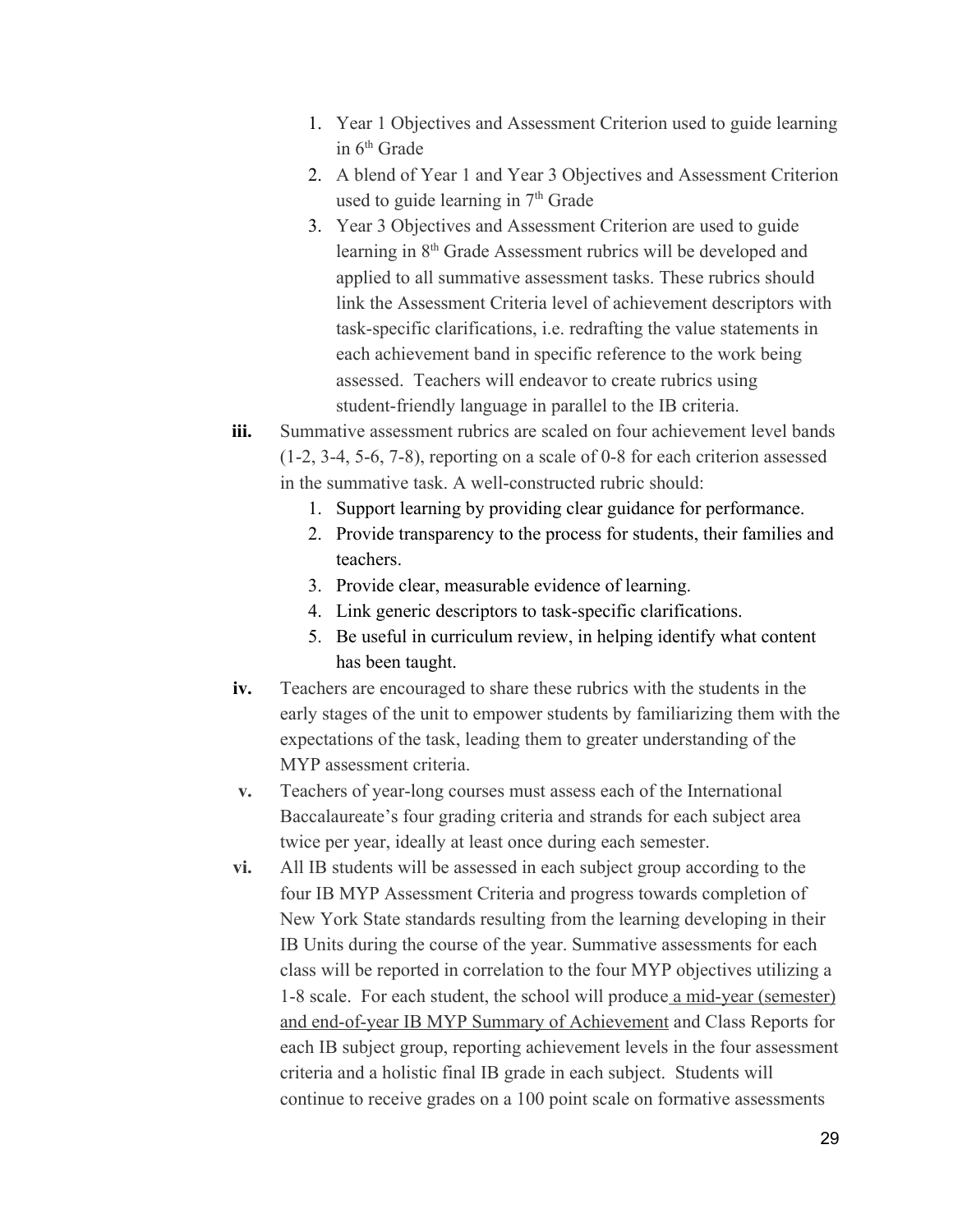and summative assessments through use of the conversion chart below to satisfy requirements of the district and final transcripts.. Grades will continue to be communicated as outlined above, including through teacher communications, google classroom, eschool/optionc online portals, progress reports, and quarterly report cards.

| 95-100 |
|--------|
| 90-94  |
| 85-89  |
| 80-84  |
| 75-79  |
| 70-74  |
| 65-69  |
| 60-64  |
| 50-59  |
|        |

**IB MYP Grade Conversion Chart**

#### l. **Communication between Students and Faculty**

- i. Teachers use a variety of formative and summative assessments to foster student learning.
	- 1. Formative Assessments
		- Formative assessments, such as homework and classwork, allow students to be informed about the development of their learning skills. Routine formative assessments help students improve their skills, realize their potential, and set goals. Some marking will be conducted as peer-marking and self-marking, where the students actively engage in understanding the marking criteria (e.g. rubrics) in order to enhance their skills. Feedback between teacher and student will take the form of in-class discussions, written feedback, and individual conferences.
	- 2. Summative Assessments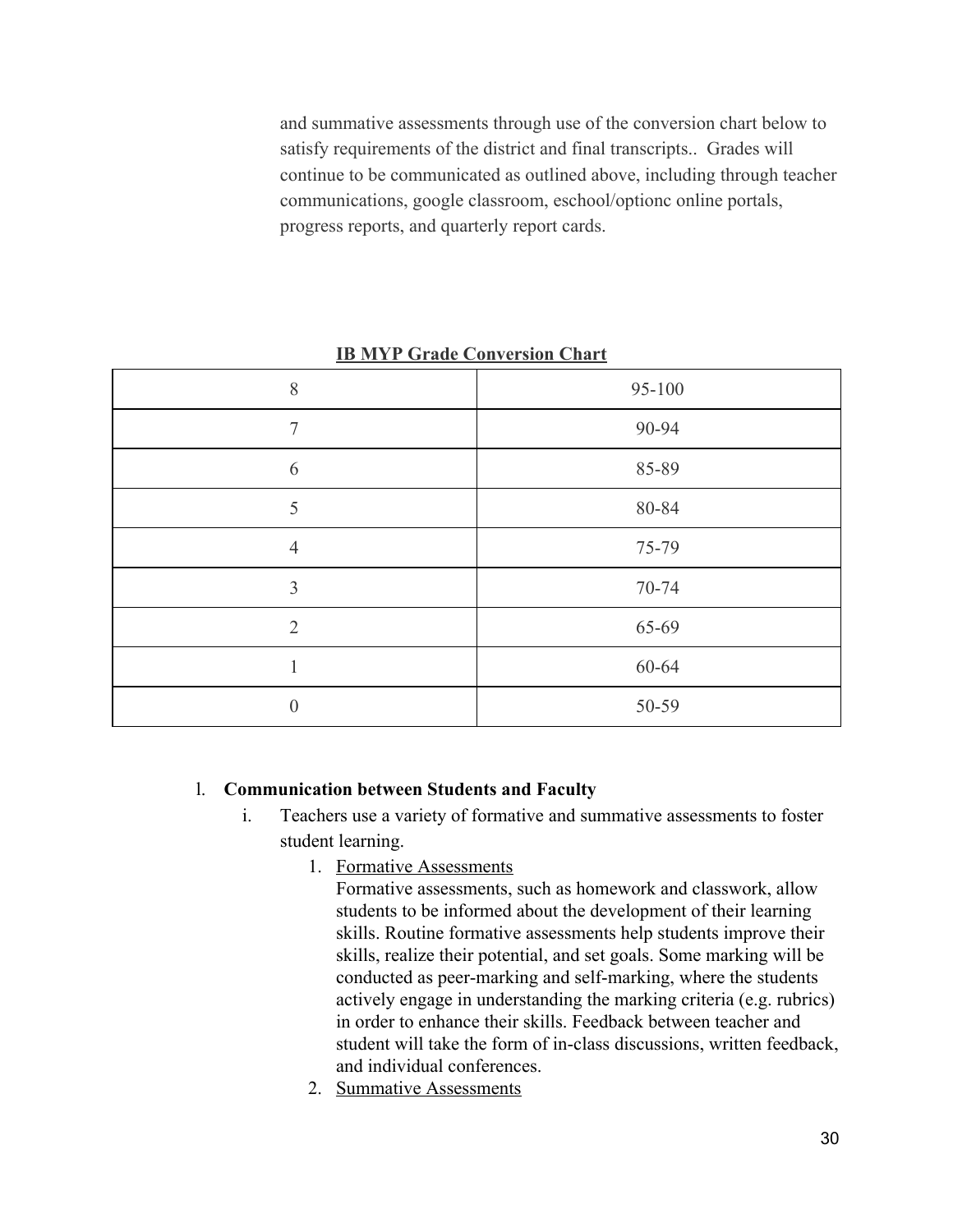Summative assessments--including but not limited to tests, final exams, essays, internal/external assessments, and presentations--are used to measure outcomes of student learning.

3. DP Exams

Students pursuing the IB Diploma or Course Certification will take all relevant exams at the end of their senior year. Students must inform the DP Coordinator of their intent to register for exams before November 15 of the student's senior year. **Students' families will be responsible for the cost of any fees incurred due to changes in registration, including additions and withdrawals from exams, after the November 15 deadline.**

These exams are scheduled and created by the IB and administered by the DP coordinator and staff. Exam results are available on July 6 of each year; students should work with the DP coordinator to verify access to IBIS in order to view grades. Disputes over grades may result in the student pursuing a formal Enquiry upon Result. The student's family will pay for the corresponding cost of the enquiry.

Students will receive counseling from the DP teachers and coordinator in order to make choices regarding their diploma options. Faculty will estimate student grades on all external assessments and provide students with a realistic prediction of their DP subject grades in the student's senior year. The coordinator will ensure that the students' choices match their academic strengths and capabilities, and the counseling will be informed by term grades and class performance. Parents may request meetings with the IB DP Coordinator and/or subject teachers at any time.

Students are provided with some supervised study periods during the week as well as with time after school. The IB Study Lounge provides a structured learning environment for students to work independently or collaboratively. Students in need of further help should refer to the Special Needs Policy in Section III above in this handbook, which outlines possibilities for additional arrangements related to assessment.

#### m. **IB Diploma Requirements**

- i. The IB Diploma will be awarded to a student who meets all of the following conditions:
	- 1. CAS requirements have been met and a passing mark awarded.
	- 2. The candidate's cumulative points, totalled from all subjects and core requirements, are 24 or more.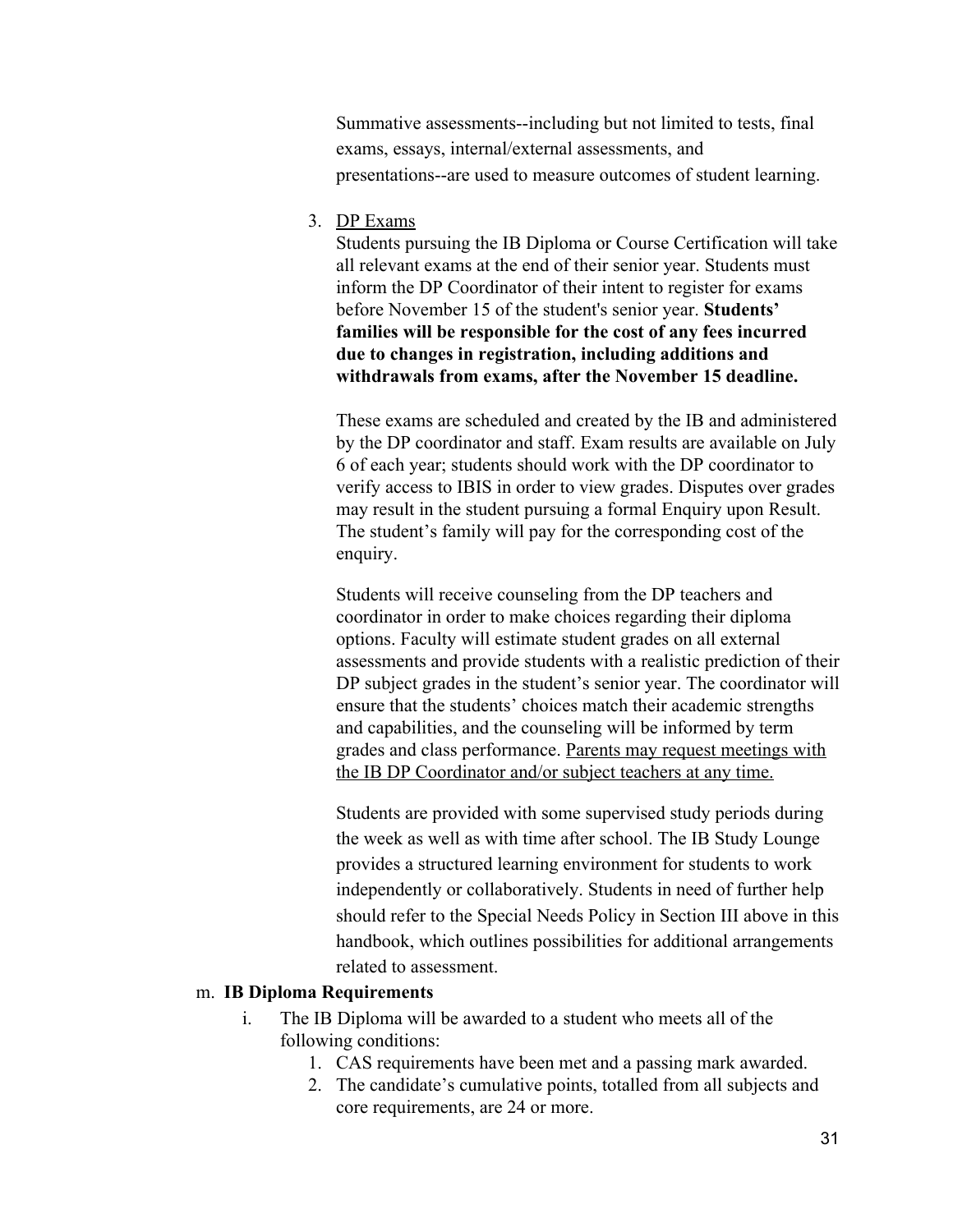- 3. There is no "N" grade (given for academic misconduct) awarded for Theory of Knowledge, the Extended Essay, or a contributing subject.
- 4. There is no grade "E" awarded for Theory of Knowledge and/or the Extended Essay.
- 5. There is no grade 1 awarded in a subject/level.
- 6. There are no more than two grade 2s awarded (HL or SL).
- 7. There are no more than three grade 3s or below awarded (HL or SL).
- 8. The candidate has earned at least 12 points on HL subjects.
- 9. The candidate has earned at least 9 points on SL subjects.
- 10. The candidate has not received a penalty for academic misconduct from the Final Award Committee.

#### **IV. Community Service Hours:**

- A. A culture of volunteerism, respect and care of the school and community environment is part of the educational process at our schools. Therefore, both in-school and out-of-school community service hours are required each year. This requirement applies to grades 7 – 12, but we encourage students in all grades to volunteer and become part of their community. Opportunities for community service for students in grades K-6 will be embedded in the curriculum; however, K-6 students may also perform acts of community service on an individual or small group basis given appropriate adult supervision.
- B. In grades 7-12, students are required to complete a minimum of 30 hours of community service for each school year. Fifteen (15) hours must be in-school service and 15 hours must be out-of-school community service hours. Failure to complete community service hours by the end of any given school year will result in grade level retention. In addition seniors will not be permitted to participate in the graduation ceremony if they have not completed the full requirement of hours.
- C. It is important to note that students who pursue the International Baccalaureate (IB) Diploma must complete Creativity, Activity and Service projects (CAS) over the two year period of junior and senior year. It is possible that the 60 community service hours required by Archbishop Walsh Academy may also be applied to the CAS requirements by the IB Diploma Programme. For complete details please refer to an IB guide or the school IB Coordinator (see pages 2 and 3 for listing).
- D. Community service hours are fun especially when completed with other students. The school will be sponsoring various opportunities throughout the year for both in-school service and out-of-school community service. Therefore, students should have plenty of opportunity to participate in organized service projects and to complete their hours.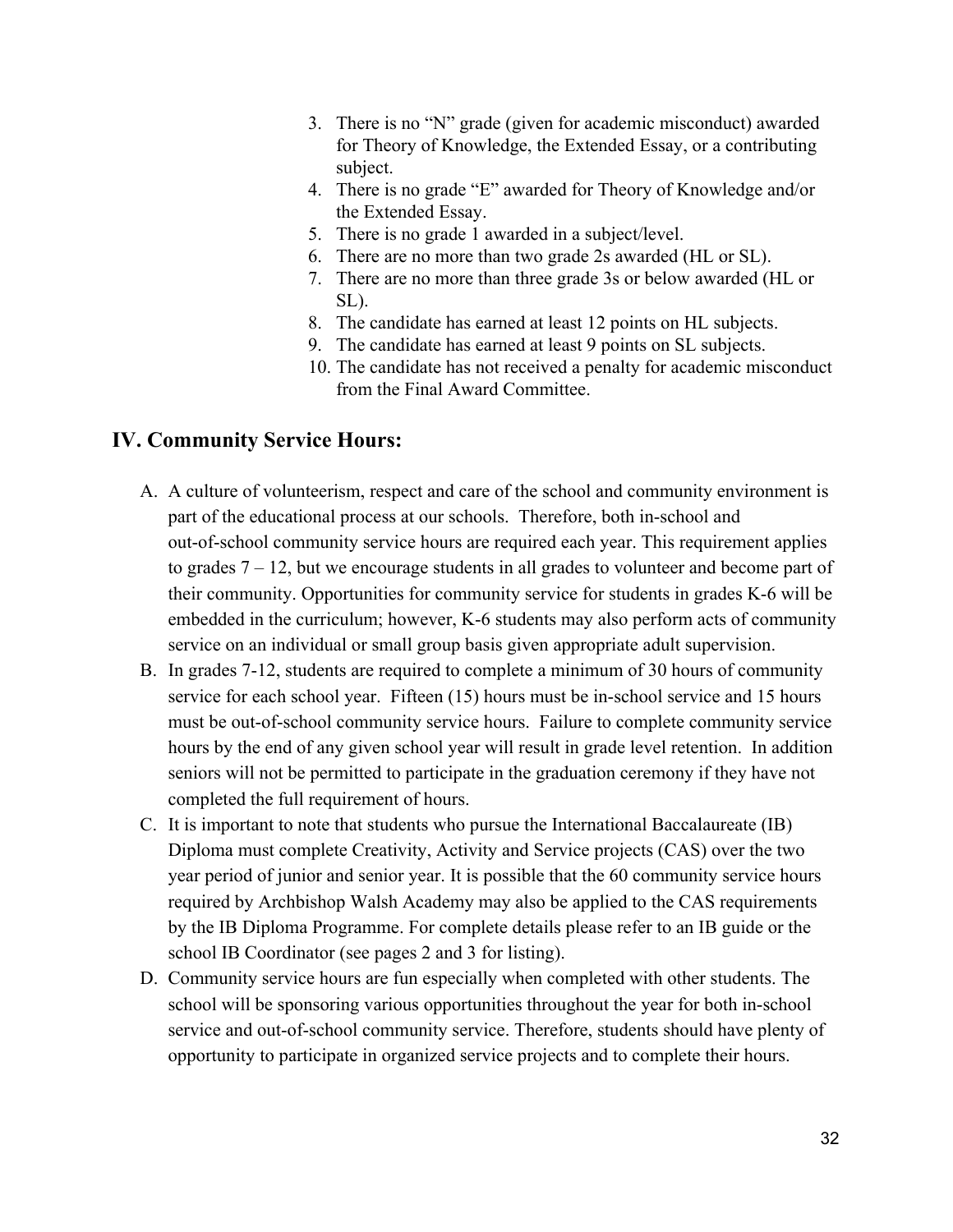- E. Students are welcome to devise their own out-of-school community service projects. However, students must gain pre-approval of their plans for community service by submitting a community service approval form to the guidance counselor. (Appendix A)
- F. To assist students with the pacing of their hours, each student's report card will reflect the number of hours completed. Specifically, students are advised to complete at least 7.5 community service hours per 10 week marking period.
- G. Hours must be submitted on the **Community Service** form (Appendix A) to the guidance counselor. The form must be filled out and signed by a supervising adult (not a parent). Community service should be done in the spirit of volunteerism and helping people in need (not family members).
- H. Inappropriate behavior of any type while representing the school in community service hours (either in-school or out-of-school community service) will result in the consequences outlined in the Discipline Process Section of this document (Section XXII H).

## **V. School Hours:**

| Breakfast:                        | $7:25 - 7:55$ a.m.                                                          |
|-----------------------------------|-----------------------------------------------------------------------------|
| Montessori:                       | $8:00$ a.m. $-11:30$ a.m. (half day)<br>$8:00$ a.m. $-3:10$ p.m. (full day) |
| Kindergarten - $12^{\text{th}}$ : | 8:00 a.m. - 3:10 p.m; Tardy after $2nd$ bell at 8:00 a.m.                   |

Lunch periods:

| Montessori:              | $11:00-11:30$ a.m. |
|--------------------------|--------------------|
| Kindergarten -1st Grade: | $11:05-11:35$ a.m. |
| 2nd - 3rd Grade:         | $11:08-11:38$ a.m. |
| 4th Grade:               | $11:10-11:40$ a.m. |
| Grades 5-12:             | $11:48-12:18$ p.m. |

## **VI. Attendance:**

A. Classroom attendance is integral to the learning process. It is the policy of STCS / Walsh to promote a sound attendance policy which will in turn lead to the development of skills,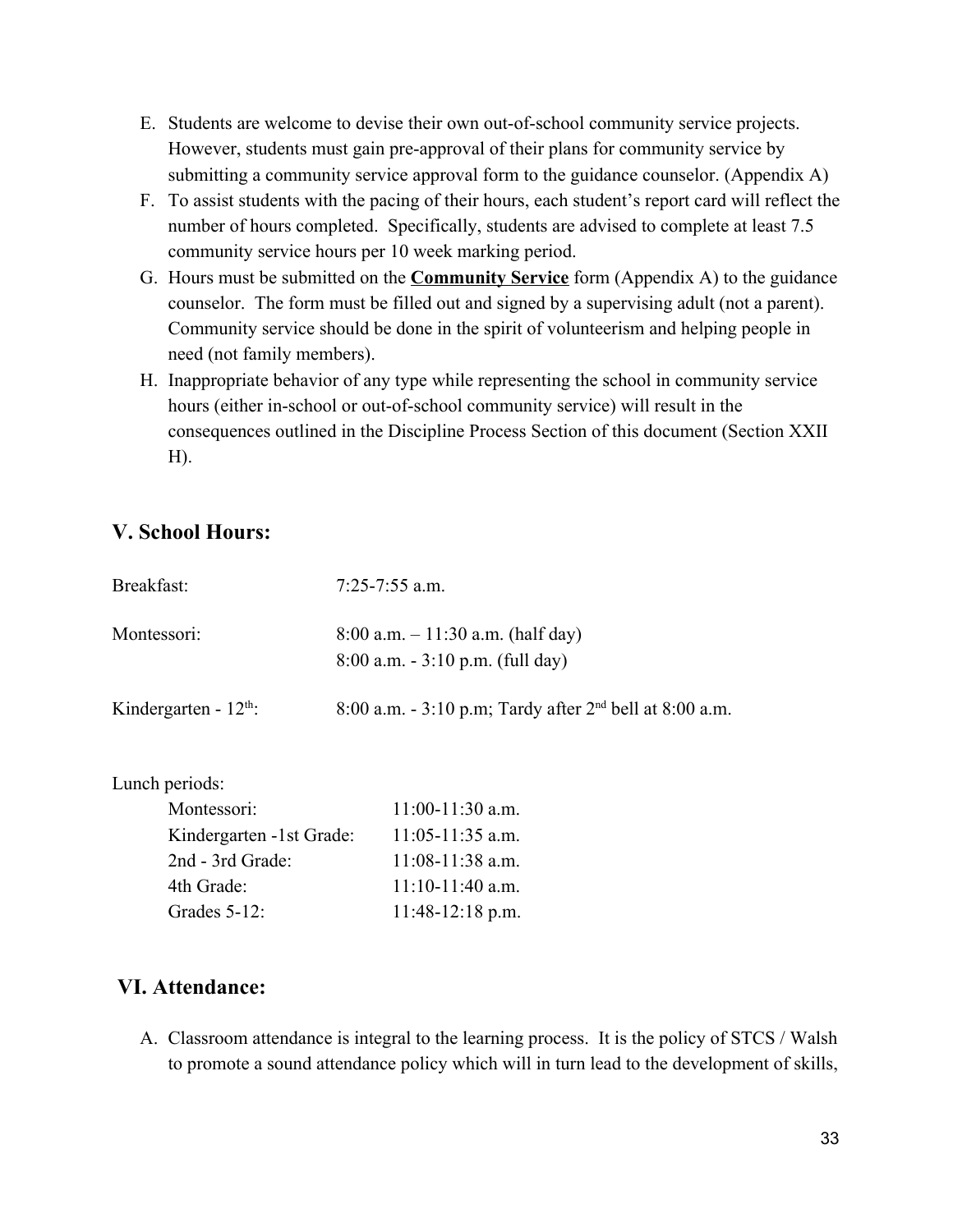habits, understanding and knowledge. Irregular attendance directly attributes to students being at risk for poor performance.

- B. Students in  $7<sup>th</sup> 12<sup>th</sup>$  grade are not allowed more than 12 absences (approved or unapproved) for a half year course or 24 absences (excused or unexcused) for the school year. Attendance is tracked through the guidance office and at every 6, 12, & 18 absences children will receive an attendance step ladder explaining the procedure for such absences. Students will not receive credit for an individual course if they exceed the absence limit. If the student fails and must retake the course, the guidance office will facilitate the course sign up process and any expense will be the responsibility of the parent. Students in grades 9-12 must complete 28 credits in order to graduate.
- C. For all grades  $(K-12<sup>th</sup>)$ , the state does not recognize any distinction between excused and unexcused absences, although some absences can be justified when reviewing the records. Reasonable ("excused") absence allowances include, but are not limited to the following:
	- a. Sickness
	- b. Death in Family
	- c. Inclement Weather: Please look for closing announcements in the following places: Remind App, (Please contact the Main Office at 716-372-8122 or [cristy.ferry@walshstcs.org](mailto:cristy.ferry@walshstcs.org) for directions about how to sign up for the Remind App.) 95.7FM, Television stations 2, 4 and 7, The Mix radio 101.5, WGWE-FM radio, school website www.stcswalsh.org, school email and the school Facebook book page.
	- d. Religious Observance
	- e. Required Court Appearance
	- f. Official college visits for grades  $11 \& 12$  (with advance approval).
- D. Due to the amount of material that is taught during the school day, we stress the need for students to be present on a daily basis. Extended vacations during the academic year are considered unexcused absences. Students will be required to obtain missed assignments upon their return. All activities missed and materials covered on tests remain the student's responsibility.
- E. All students are required to be in homeroom on time  $(2<sup>nd</sup>$  bell at 8:00am); students are considered tardy if they are not in their homeroom by the bell. Students in grades 5 - 12 will receive a lunch detention for any unexcused tardy.
- F. Students are also required to be on time for individual classes. Students not in their scheduled class on time will be marked tardy by the teacher and will receive a lunch detention.
- G. The following procedures must be followed when your child will be absent or tardy:
	- a. Parent notifies the main office and the homeroom teacher of the absence/tardiness.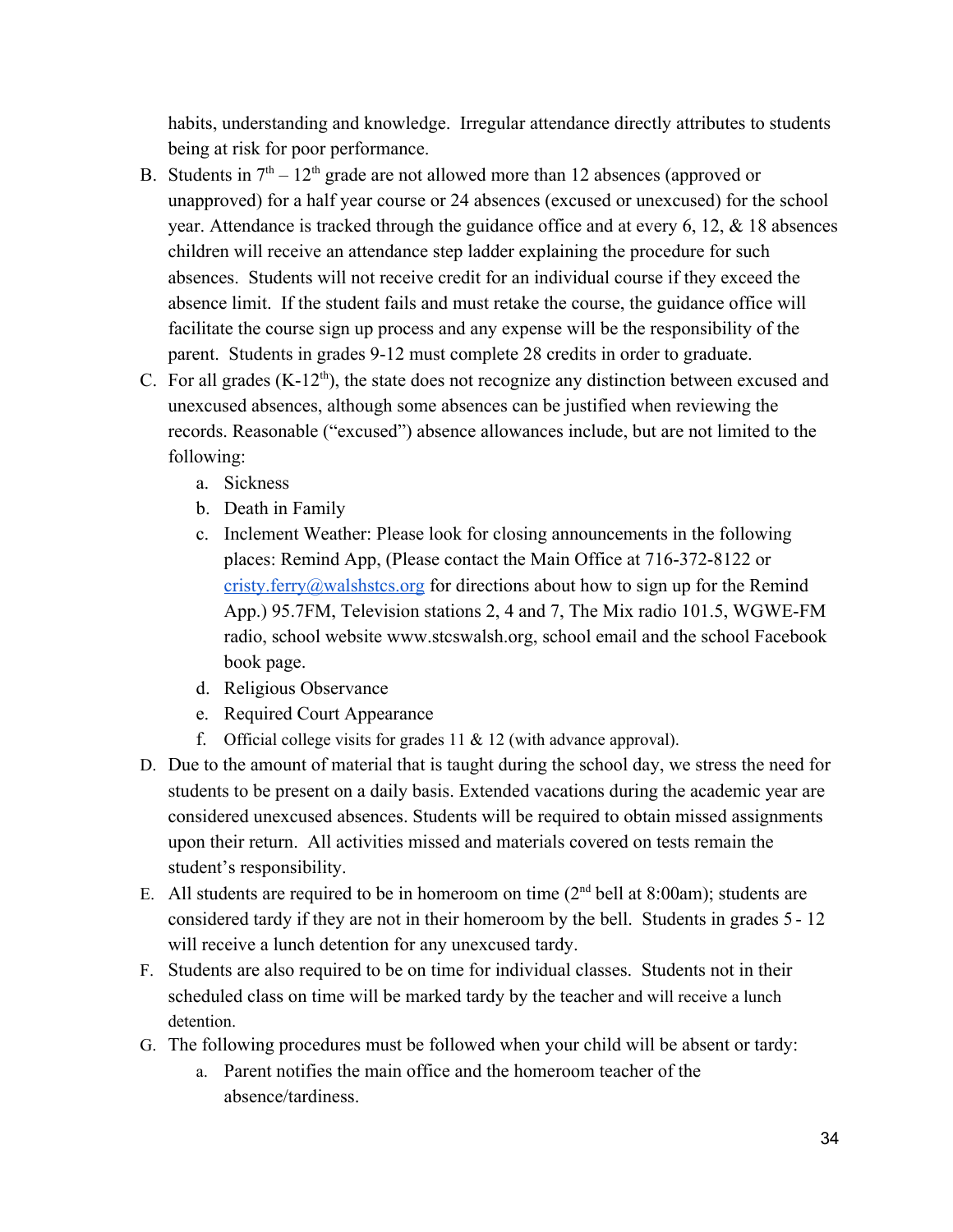- b. Students who are tardy MUST report to the office with a parent/guardian and sign in.
- c. A written excuse MUST be completed by the parent giving the specific reason for absence/tardiness within 2 days of the actual occurrence and submitted to the homeroom teacher. If an excuse is not received within the 2 days, the absence is recorded as unexcused.
- d. Early Release:
	- i. In grades K-4, a note must be submitted to the homeroom teacher when a student is going to be released early. The parent or guardian must come to the school office and sign out the student.
	- ii. In grades 5-12 students must present a note to the homeroom teacher and keep it with them to present to the dismissal teachers. The parent or guardian must come to the school office and sign out the student. *(Parents are encouraged to make appointments after the school day when possible)*
	- iii. If a student is absent from school his/her parent assumes the responsibility for his/her whereabouts. The school must obtain a signed "excuse" from that parent or guardian stating:
		- 1. The student's name
		- 2. Date and day(s) absent from school
		- 3. The reason for absence. The "excuse' is a legal document that is kept on file and may be admitted in court as documentary evidence.
	- iv. In the case of separation or divorce, the parent with custody is required to provide the school with a notarized copy of the custody section of the divorce decree. We will abide by the requirements of the Buckley Amendment regarding the rights of non-custodial parents.
	- v. On any day a student is absent from school, his/her parent must phone the school office (372-8122) by 8:30 a.m. to explain the absence. If the school does not receive a phone call the school office will call the home of any student not in attendance starting at 9:00am to determine attendance status for the day.
	- vi. On a day the student returns to school from an absence, he/she must report to the main. At this time an excuse, written by the parent, is to be presented stating days absent/tardy and reasons for absence/tardy.
	- vii. Students who are absent or tardy:
		- 1. Are required to complete classwork and homework assignments.
		- 2. Are to make up any testing within 5 school days of the absence. It is the student's responsibility to arrange a time with the teacher to take a test or complete work. Often the test will be given after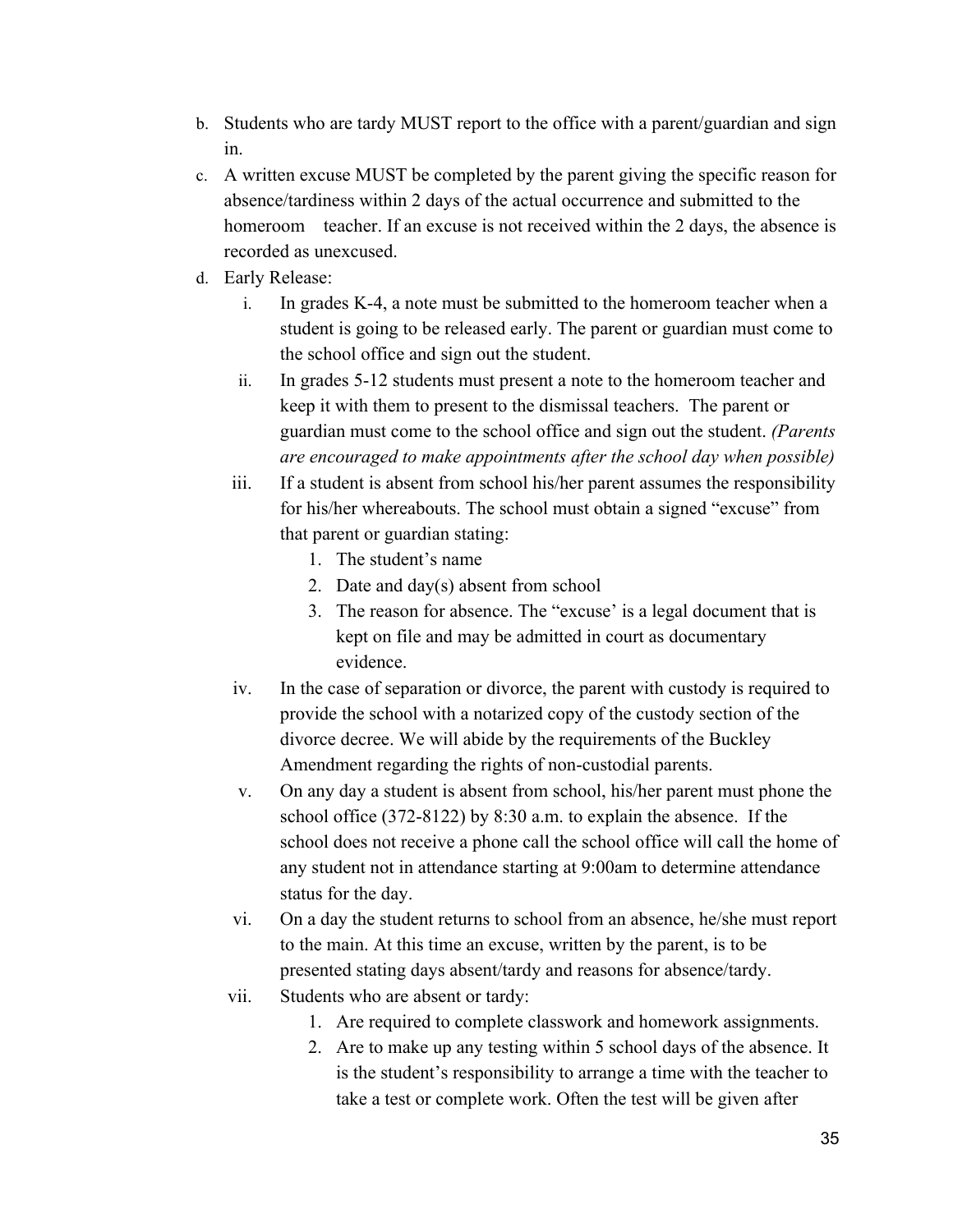school. Failure to make up the testing according to the policy will result in an automatic reduction in grade.

## **VII. Arrival:**

- A. Morning Care Program:
	- a. Students may begin arriving at school at 7:00 a.m. Students must report to the Cafeteria immediately. The Cafeteria will be staffed at this time.
	- b. Students will obey school rules of conduct, show respect, and obey adult monitors.
	- c. Students will be sent to their homeroom when the  $1<sup>st</sup>$  bell rings at 7:50am
	- d. No electronic devices for Montessori through  $4<sup>th</sup>$  grade,  $5<sup>th</sup>$   $8<sup>th</sup>$  grades may have electronic devices in the lobby.
	- e. M-4 must stay in the cafeteria, 5-8 grade must stay in the cafeteria or lobby, 9-12 grade may be at their lockers ( students may not go into any classroom before the 7:50 am bell without permission.)
- B. School Day:
	- a. At 8:00 a.m., a bell will ring which indicates the start of the school day. All students are expected to be in their homerooms by this time.
	- b. Anyone arriving after 8:00 a.m. is considered tardy and must report to the main office.
	- c. Announcements will begin at 8:05 a.m. Students should be quiet and attentive. All students are expected to stand respectfully during the prayer and Pledge of Allegiance.
	- d. Homeroom ends at 8:10am (8:07am on Wednesday and Thursday) at which time students are to report to their  $1<sup>st</sup>$  period class.

## **VIII. Dismissal:**

- A. Busing: Students who require busing will exit the main door to board these buses at the appropriate time.
- B. Parental Release:
	- a. Grades K-4 will be dropped off to the lobby by the child's teacher.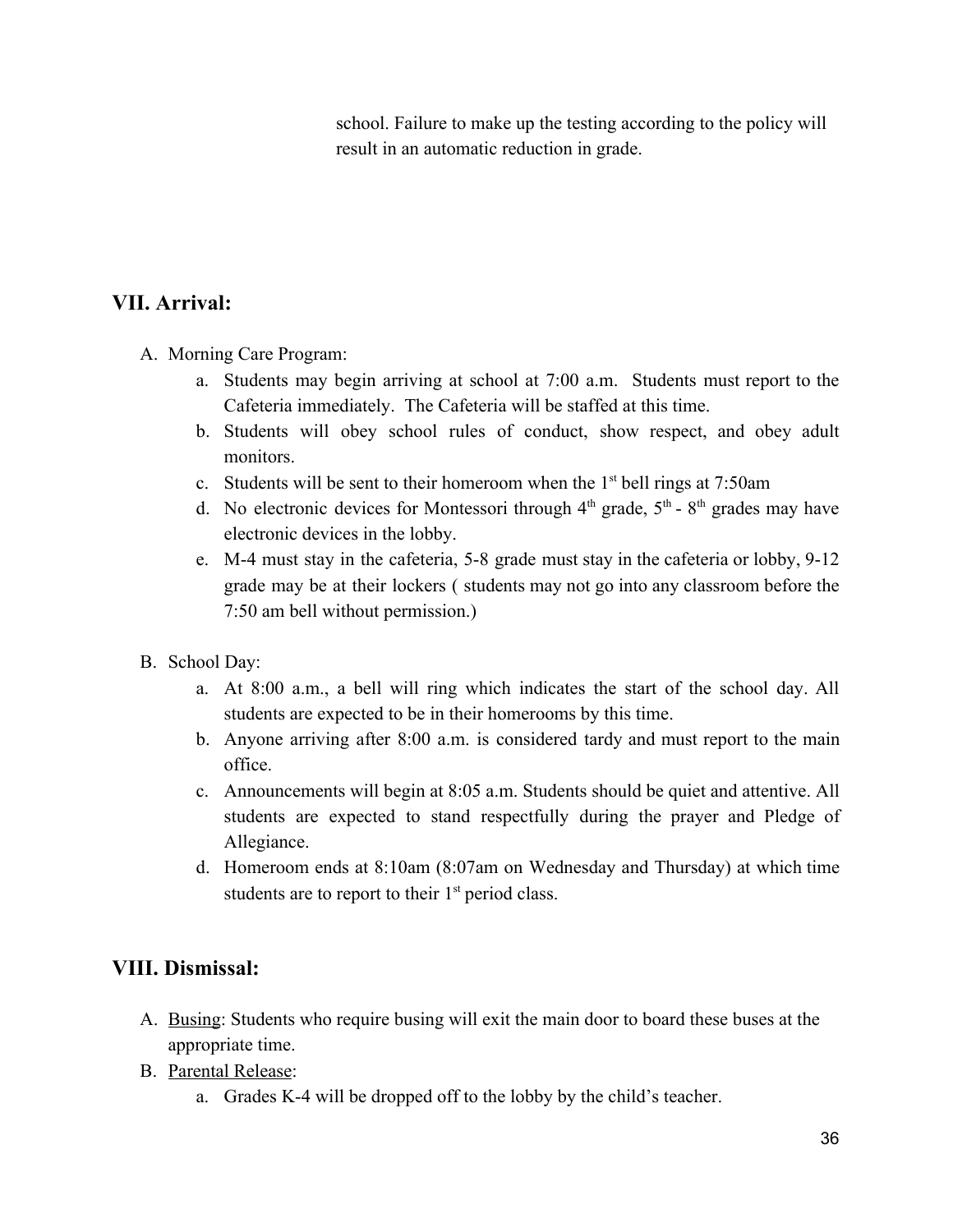- b. Grades 5-12 will be dismissed in an orderly fashion by their  $9<sup>th</sup>$  period class at 3:10pm to the main lobby.
- c. Please pick up students by 3:15pm; students in grades K-4 will not be allowed to stand outside and wait for a ride. Any students not picked up by 3:15pm will be escorted to the After Care Room located in the Clare House.
- d. If parents are not able to pick their child up at the lobby, please designate either an older child in the family or a friend from a higher grade to escort the younger one to the car. (Appendix D)
- C. Early Release:
	- a. If a student must leave the school before dismissal, parents / guardians must write a note.
		- i. K-4 The student must give the note to the homeroom teacher before school begins at 8:00am.
		- ii. 5-12 The student is responsible for informing their teachers in all the classes they will be missing and will provide the note to the teachers whose classes they will be missing.
	- b. The student must come to the office where the parent / guardian or authorized person must meet them and sign out the student. Students will not be released until the office has called them down.
	- c. Illness: If a student becomes ill in school, they may not leave school without a parent /guardian or authorized adult. Students will meet this person in the main office where he/she will sign out the student. A student may not call home without permission. The secretary will place calls home for students in grades K-4 grade.
- D. For the above reasons and students' general safety and protection, please make sure that all phone numbers, both home and cell, are up to date and on file at the main office.
- E. If there are any changes in a student's transportation arrangements, the school must be notified in writing.

Any parent or guardian picking up a student from the **After Care Program** must be identified on the **After Care Program** permission form and prepared to show identification if not the primary placement parent/guardian.

## **IX. Registration / Release of Students:**

A. It is imperative that divorced or separated parents file the most recent copy of the court certified custody section of the divorce/separation decree with the principal's office. The school will not be held responsible for failing to honor arrangements that have not been made known or changes that may occur to the original decree.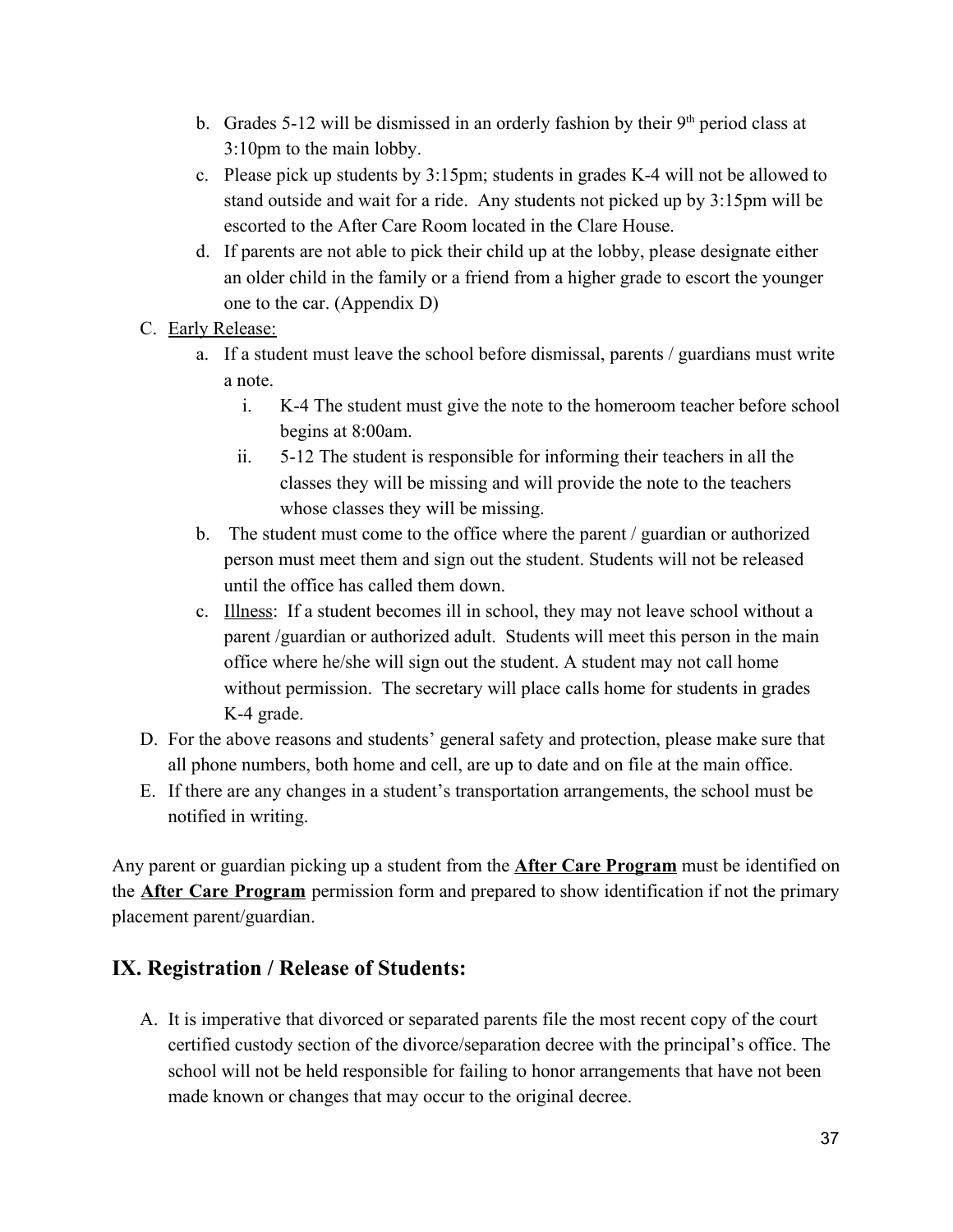## **X. Emergency Forms:**

- A. Parents will be asked at the time of enrollment and reenrollment to fill out **Emergency Contact Information** forms and return them by the specified deadline. This form lists the names of those to be contacted in case of an injury or sudden illness.
- B. Under the law, schools may give nothing more than first aid treatment. Immediate notification of parents will be made when hospitalization or emergency medical care is required, or the school nurse is not on the premises.

## **XI. Visitors:**

- A. All visitors to STCS/Walsh are to report to the Main Office upon entering the building to sign in and receive a visitor's pass.
- B. Students are not permitted to have visitors on the school property at any time during the school day, unless visitors have permission from the principal or designee.

## **XII. Emergency School Closing:**

- A. Please note that if your home school district is closed or delayed for any reason it is not necessarily the case that STCS/Walsh will also be closed or delayed. *However, for the safety of families and students, if the home school district in which the child resides is closed due to inclement weather, students do not have to attend school on that day.* Therefore, please check local media, email, school Facebook page, and the school website to determine the status.
- B. In the event of an emergency dismissal, children will be sent to their homerooms to await dismissal. Parents or the individuals designated to pick up the student must enter through the main doors. Parents will be given further direction.
- C. When applicable, the media will be notified that the school is dismissing early. In the event the children are unable to leave the building at the end of the school day, school personnel will be responsible to provide for the children's health and safety.
- D. School closing will be announced on 95.7 FM., Channels 2, 4, and 7, school email, Remind App, school website, and the school Facebook page.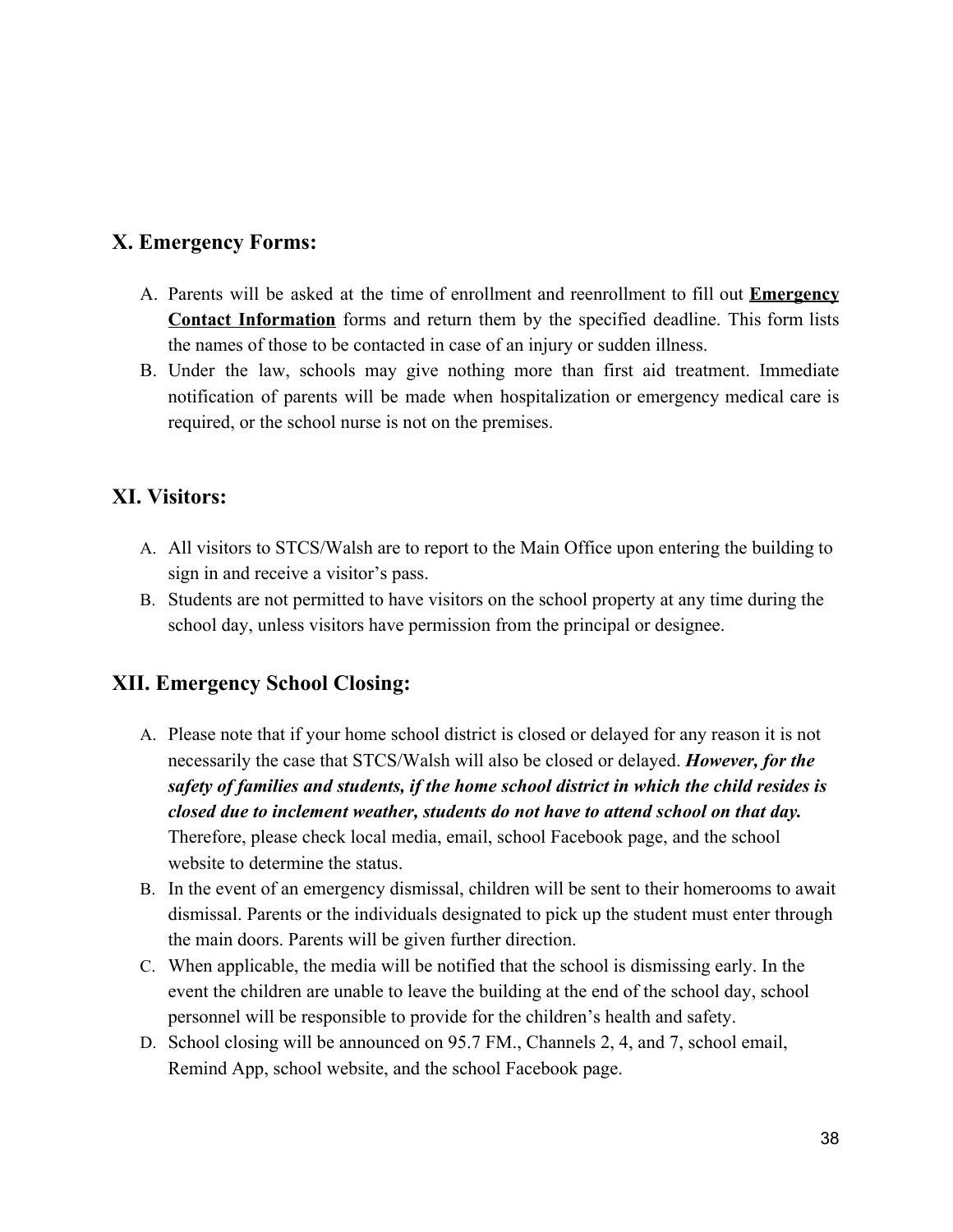#### **XIII. First Aid and Administration of Medicine:**

- A. First Aid services are provided to all students by the nurse or school personnel who have been trained in Basic First Aid and Adult/Child CPR. In cases of extreme emergency, 911 would be called along with the parents.
- B. New York State Education guidelines state that oral medications, including non-prescription (over-the-counter) drugs, may be administered by school personnel, if a parent submits a written request for medication administration on the appropriate form. The following procedure must be followed:
	- a. The child's physician must request in writing that a specific medication be given, prescribe the dose to be given, the time and duration of the treatment, and the reason for the medication to be given.
	- b. The parent should sign the request asking that school personnel give the medication.
	- c. The medication should be delivered directly to the office by the parent.
	- d. The medication must be clearly labeled with adequate instructions.
	- e. The medication will be kept in a secure place in the office.
	- f. Most antibiotics can be taken before and after school, at dinner, and bedtime. Ask your doctor to establish times that a medication can be taken at home instead of during the school day.

## **XIV. Medication on Field Trips:**

- A. Medication that is taken by a student must be documented with the Nurse. When a class is taking a day or extended field trip- *ALL medication,* even over-the-counter, needs to have the proper forms filled out for the staff member who will be administering the medication on the trip. This includes items such as, but not limited to Dramamine, aspirin, as well as prescription drugs. Forms are available in the office and online.
- B. No medication will be allowed on the trip if the forms are not completely filled out.
- C. Please note that all forms must be submitted to the main office ONE (1) WEEK prior to the actual date of the field trip. The school nurse must process all the forms and make sure that all the medications are clearly labeled in the original pharmacy box. It is the parent's responsibility to submit all appropriate forms to the main office by the specified time. For classes that will go on multiple trips throughout the year, it may be to your benefit to have the duration of treatment stated as "All Day Field Trips." This would cover all the possibilities.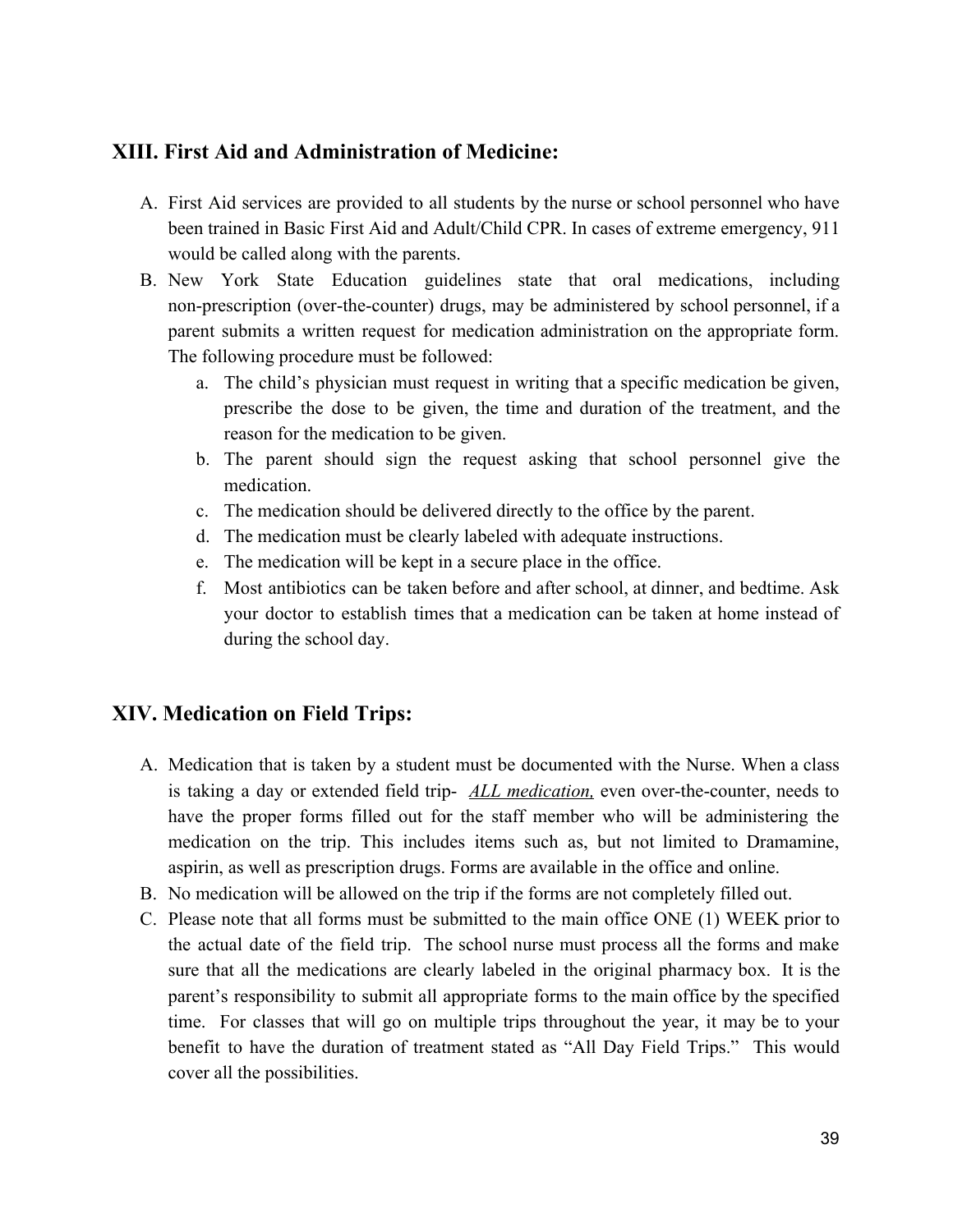## **XV. Picture Release:**

A. During the school year there may be opportunities to have students' pictures in the news media and used in school communications. A photo permission section is included in the admissions paperwork and there is also a copy available at the main office.

## **XVI. Student Acceptable Computer Use Policy:**

- A. The Internet is a global network connecting a multitude of computers and is an environment of independent, unregulated resources that can change on a daily basis. This resource is used similar to the way books, magazines, newspapers, and videos are used in an educational setting.
- B. STCS/Walsh is preparing students by offering up- to-date computer resources to complete the curriculum.
- C. It is the general expectation that the school's resources are to be used in a reasonable, efficient, ethical, moral, and legal manner in accordance with the beliefs and policies of STCS/Walsh. Administrators reserve the right to review any computer or internet files and communications to maintain system integrity and ensure that students are using the system responsibly. Computer use will be monitored by teachers, but students are responsible for following the guidelines for appropriate use and bear the consequences for misuse.
- D. The following are NOT permitted:
	- a. Sharing individually assigned passwords.
	- b. Accessing, displaying or sending pornographic or offensive material, whether written or graphic.
	- c. Accessing, displaying or sending materials that are derogatory towards race, religion, culture, ethnic group, gender or sexual orientation.
	- d. Using the Internet for transmission of materials in violation or local, state of federal regulations/ law.
	- e. Using obscene language.
	- f. Violating copyright laws.
	- g. Tampering, misusing, abusing or vandalizing hardware, software or security.
	- h. Trespassing on others' files, folders or work.
	- i. Downloading music.
	- j. Installing software including screensavers.
	- k. Using school resources for non school activities.
	- l. Accessing social network sites on school equipment.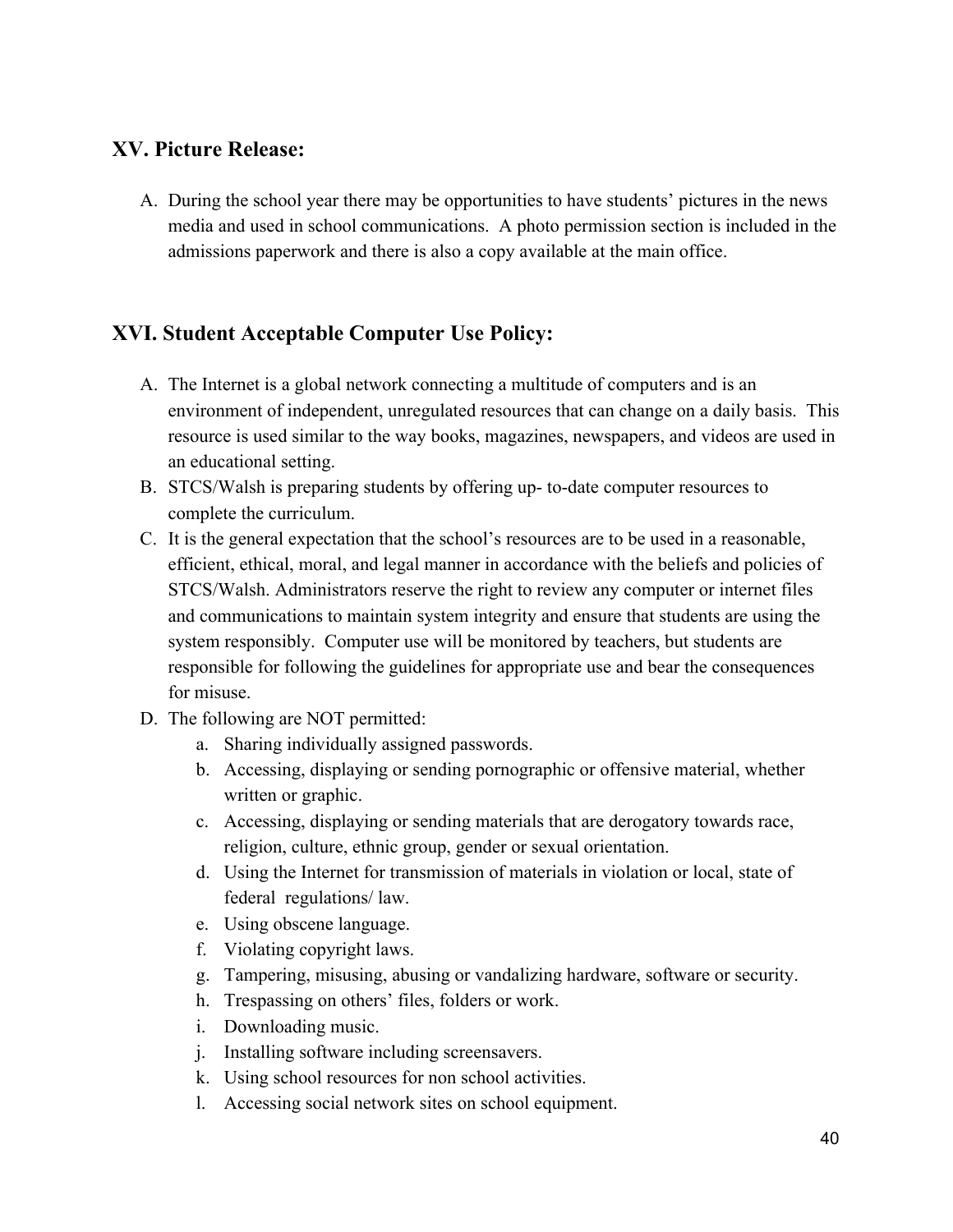- m. Sending offensive, harassing or threatening messages or repeatedly sending unsolicited email after being asked to stop.
- n. Using instant messenger or google chats
- E. Additionally, it is important for students to maintain their own integrity and respect the privacy of others in cyberspace. Students put themselves and others in danger when they post personal messages online. Parents are encouraged to monitor home use so as to avoid difficult situations where personal messages and information are hurtful to others. Any student postings to internet sites that are slanderous or defamatory to Southern Tier Catholic School or Archbishop Walsh students, staff, or administration will result in disciplinary action toward the student and may be prosecuted under the law.

## **XVII. Admissions:**

- A. **Montessori:** Students must be 3 years of age before December 1<sup>st</sup>, toilet trained, and successfully complete the school readiness assessment. This program is not a substitute for Kindergarten.
- B. **Kindergarten:** Students must be 5 years of age on or before December 1st of the current school year and successfully complete a battery of school readiness assessments.
- C. **Grades 1-12:** Students must successfully complete the application process. More information can be obtained by contacting our Admissions Office at (716) 372-8122 or accessing the school's website [\(www.stcswalsh.org](http://www.stcswalsh.org/)) under the "About Us" tab, once there click "Policies".
- D. Requirements for admission to the above programs also include, but are not limited to:
	- a. A birth certificate
	- b. A record of immunization
	- c. A current physical from a physician
	- d. Acceptance of responsibility for tuition payment

For more information please refer to the **Admission Policy** available on the school website homepage under the "About Us" tab.

Administration reserves the right to decline admission.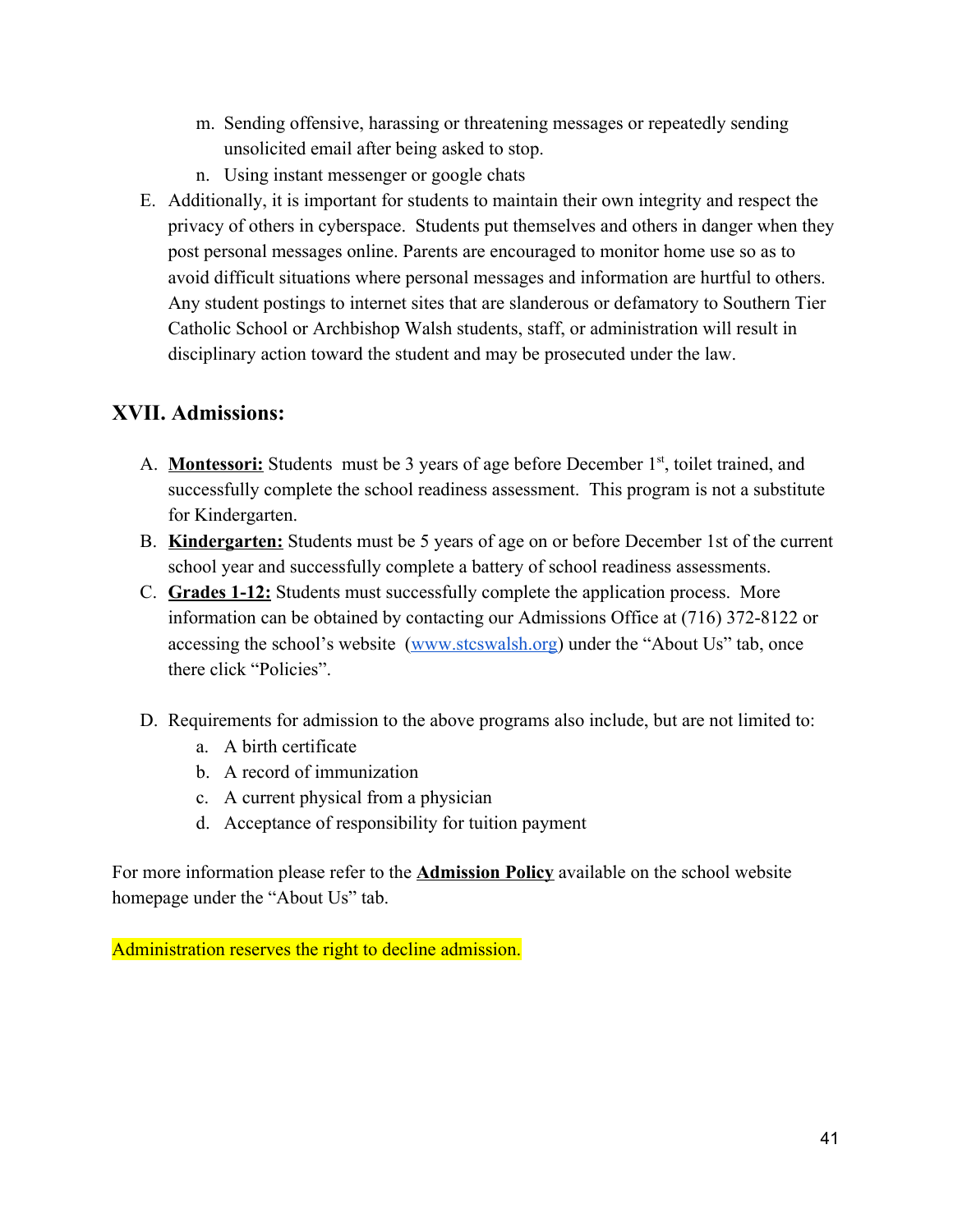#### **XVIII. School Records:**

Consistent with the provisions of the **Family Education Rights and Privacy Act (FERPA)** of 1974, official records, files and data directly related to their child(ren) are available to parents to review upon written request to the school administration, and must be reviewed in the presence of the principal or principal designee.

## **XIX. Transfer Procedures:**

- A. The procedure for transfer to STCS/Walsh follows:
	- a. Contact the Director of Admissions for an appointment.
	- b. Arrange to have all records sent to STCS/Walsh from the former school.
	- c. All transfer students must complete the entire application and admissions process to be considered for admittance.
- B. It is important to note that STCS/Walsh honors the promotion and retention policies of the student's home school.
- C. In transferring pupils from STCS/Walsh, parents are expected to follow these procedures:
	- a. Discuss the reason for the transfer with the Director of Admissions or Principal.
	- b. Sign a release for academic and health records to be sent to the receiving school.
	- c. Pay tuition balance in full and for any lost/damaged school equipment and materials.

## **XX. Transportation:**

Children from outlying districts might be eligible to receive bus transportation through their home school district. Parents must request directly from their home school in writing for bus services before \*\**April 1<sup>st</sup>*\*\* for the coming school year. Please contact your home school district for details.

#### **XXI. Tuition:**

As part of the tuition process parents and guardians will be given the tuition rates and asked to sign a tuition agreement.

Parents have the choice to make monthly payments through the tuition management system, SMART Tuition, or a lump-sum payment paid directly to the school. Financial assistance is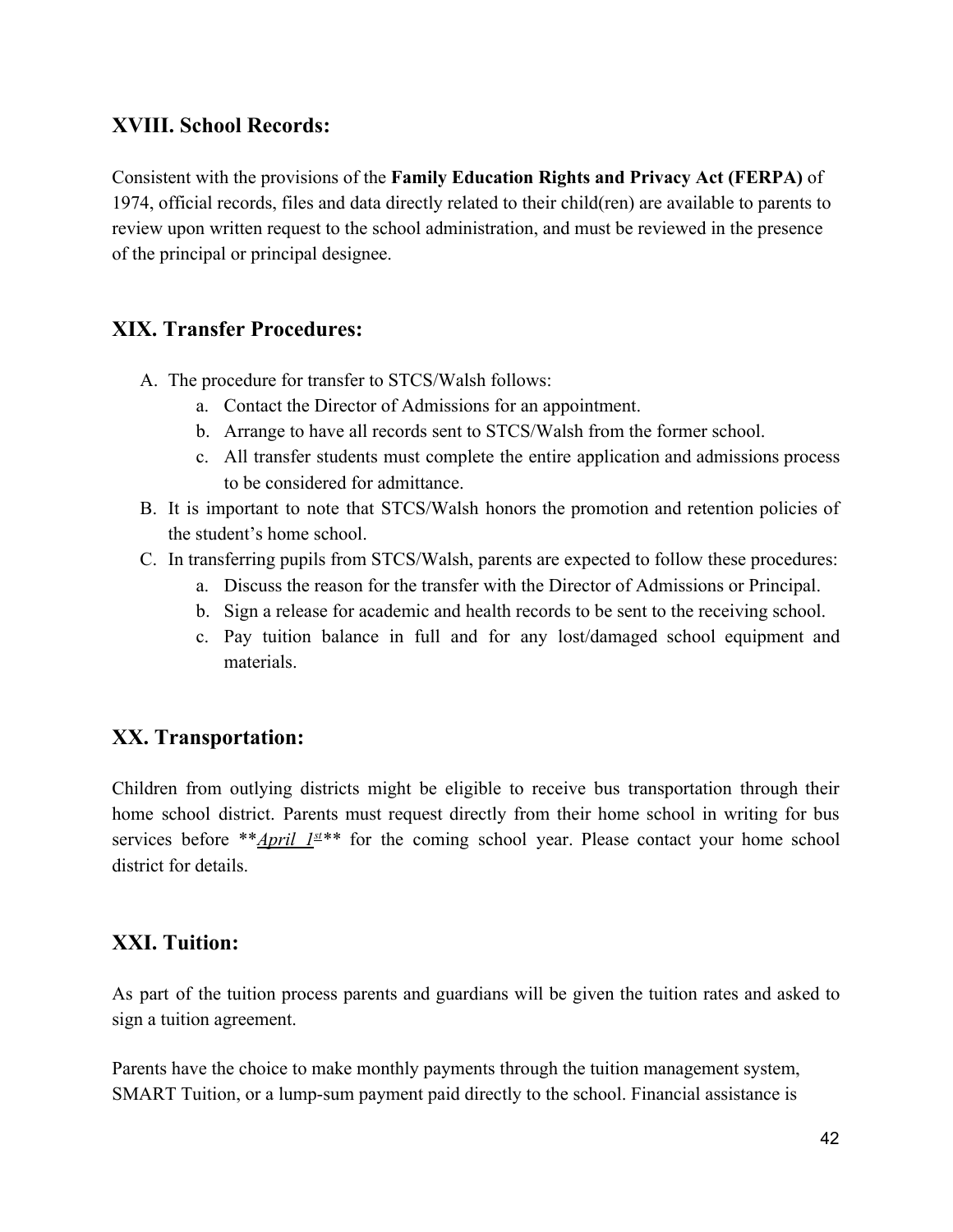available through STCS/Walsh and the Foundation of the Roman Catholic Diocese of Buffalo. Applications, for both, are available in the admissions office.

## **XXII. Authority of Teachers and School Personnel:**

The authority of each teacher, substitute teacher, tutor, teacher aide, coach, lunchroom monitor librarian, parent volunteer, kitchen worker, custodian and secretary applies to all children at all times in all places and also at school activities held off campus. Any student who is disobedient or disrespectful toward any of the above people, or who breaks a safety rule, or violates another individual's basic right, can expect to receive disciplinary action.

## **XXIII. Student Behavior:**

- A. Expectations:
	- a. Students are expected to treat themselves, each other, and adults with respect.
	- b. Older students are expected to watch out for younger students' safety and comfort.
	- c. Students should greet adult visitors to their classroom properly.
	- d. Students are expected to follow all school rules.
	- e. Students must follow any and all dress codes outlined. (Appendix  $C \& D$ ) which is found on the school website ([www.stcswalsh.org](http://www.stcswalsh.org/)) home page under the "About Us" tab, once there click on "Policies
	- f. In the hall, students will stay on the right side and travel quietly
	- g. During fire drills, students will maintain quiet and order, following teachers' instructions
	- h. Students are expected to be cooperative and courteous at all times. These expectations apply to all school activities, both on and off campus as well as on the bus.
- B. Unacceptable Behavior:
	- a. The following are unacceptable behaviors in school or on school property such as, but not limited to:
		- i. Immoral or Scandalous behavior
		- ii. Abusive Language
		- iii. Gum Chewing
		- iv. Bullying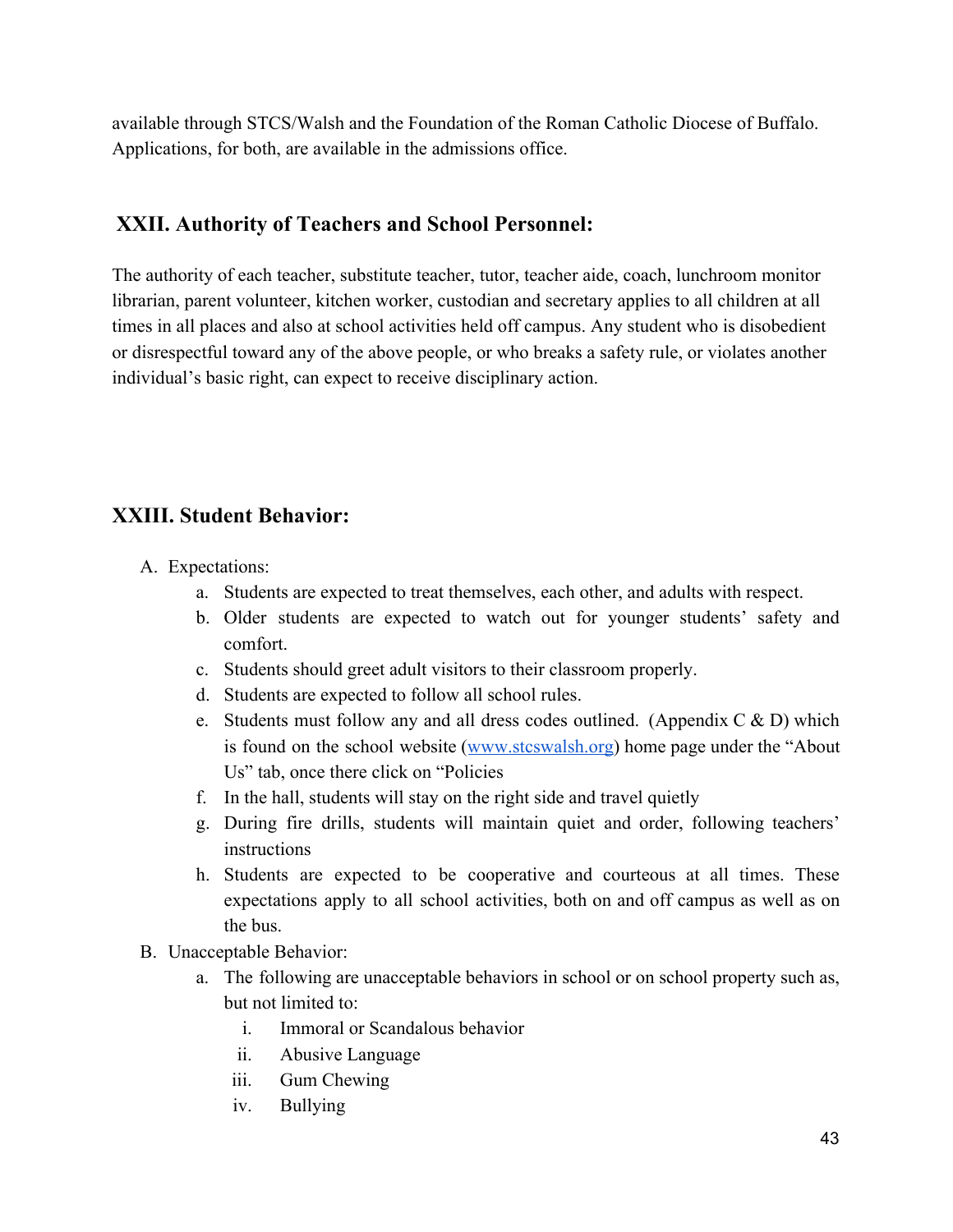- v. Lying
- vi. Cheating
- vii. Insubordination
- viii. Disrespect
- ix. Tardiness for class
- x. Fighting
- xi. Threatening Abuse
- xii. Gambling
- xiii. Vandalism
- xiv. Disregard for the moral teachings of the Catholic Church
- xv. Substance Abuse
- xvi. Sexual Harassment
- xvii. Possession of drugs or weapons
- b. While students are encouraged to report violations, false reports will not be tolerated and may result in consequences outlined in the Discipline Process Section of this document. (Section XXIII H.)
- C. Dignity and Treatment of Others:
	- a. Students at STCS/Walsh are expected to demonstrate respect, integrity, strong character, and moral values at all times. The way a student speaks and acts reflects what he/she believes and values. Demonstrating respect for students, faculty, staff, and visitors is mandatory. At no time should another person feel threatened or disrespected verbally, electronically, or physically. Use of obscene, profane, or suggestive language is prohibited. Destruction of school or private property within or around the school and stealing will not be tolerated. Behaviors including and related to fighting, hazing, insubordination and other such behaviors are not permitted.

Violation of this process for grades  $5 - 12$  may result in acceleration of the progressive discipline process, outlined in Section XXIII H, to the stage of immediate suspension OR expulsion, depending on the severity of the violation.

Students, parents, and any others who witness a violation of the dignity and treatment of others must make a report to the appropriate teacher, counselor, and/or administrative personnel. The form of this report may be verbal, written, or in an email and must include the reporter's name and contact information. Identifying information of the reporter will be held in strict confidentiality.

D. Appearance and Dress Code: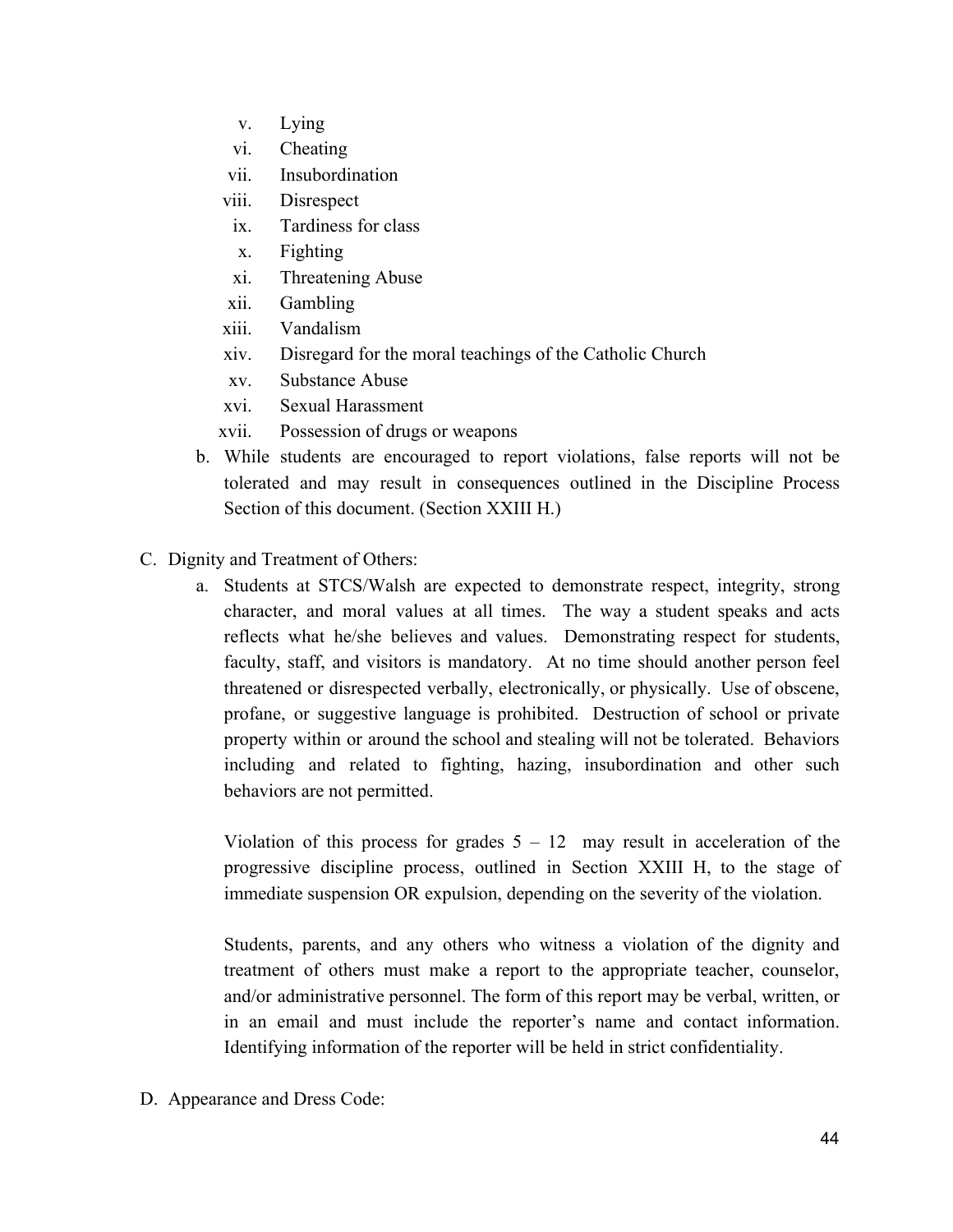a. Establishing our students' ability to understand and then comply with professional and neat attire while at school is part of the educational process. Therefore, the STCS/Walsh **Dress Code** will be in effect per the description at **[www.stcswalsh.org,](http://www.stcswalsh.org/)** on the school website homepage under the "About Us" tab, once there click on "Policies." The **Dress Code** will be enforced and is expected to be followed explicitly every day unless directed otherwise. Attention to detail is important in the dress code. Students must take responsibility for their own attire when attending school; professionalism and a neat and clean appearance are expected.

The first week of school, students out-of-compliance with the **Dress Code** for any reason will be given notice of the violation and their parents will be notified.

Varsity athletes will be permitted to wear their team jersey during school when there is a home game.

- b. Non-compliance of the uniform-dress code will result in the following:
	- i. Grade K-4:
		- 1. After two violations a non-compliance report will be sent home by the classroom teacher
		- 2. Upon the occurrence of a third violation the following steps will be taken:
			- a. A call will be placed to the parents at work/home to bring the item necessary to be in compliance.
			- b. Students will stay in the office until such time as the required item is brought to school or the student is taken home.
	- ii. Grade  $5 12$ :
		- 1. Beginning the second week of school, students who are not in compliance will be issued a lunch detention for dress code violations and a non-compliance report will be will be sent home.
		- 2. Repeated violations will result in the student being subject to the school's progressive discipline process outlined in Section XXIII H of this document.
		- 3. Students in grades 5-12 must be cognizant of the additional dress code requirements for **Prom/Formal/ Semi-formal event Dress Code** and **Dress Down**. These policies can be found on the school website homepage (www.stcswalsh.org) under the tab "About Us," once there click on "Policies."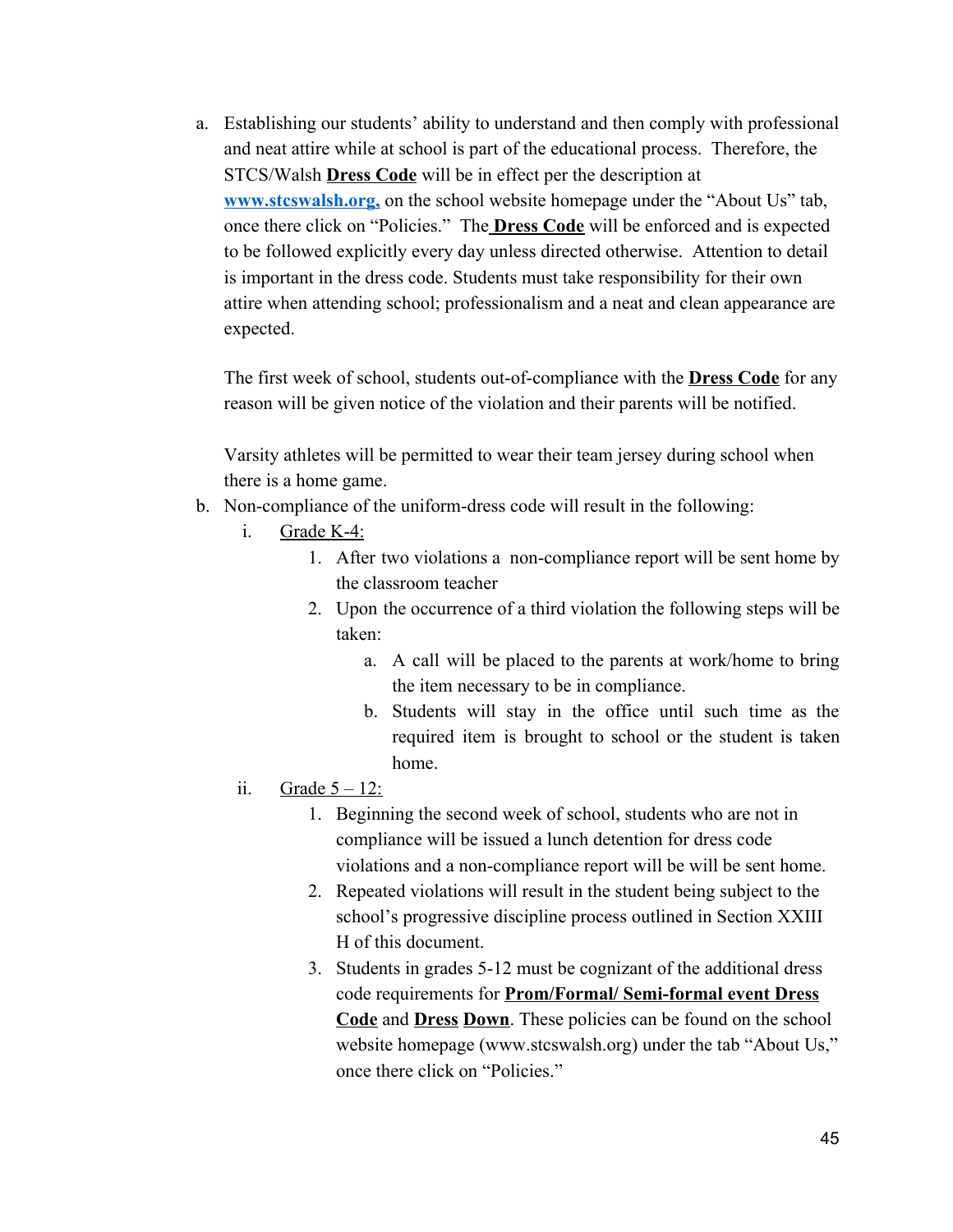- E. Electronic Device Use: *The school is not responsible for any missing or stolen personal electronic devices brought onto the school premises.*
	- a. The use of cell phones, tablet computers, music players, earbuds/headphones, and other electronic amusement devices are a privilege subject to a students responsible use in accordance with the Electronic Device Use policy. **Students in grades 5th -12th grades may bring an electronic device to school.**
	- b. Students in grades 5-12 must place all electronic devices in their locker or on silent by the second bell (8:00am). Students found in violation of the electronics device use policy must surrender the electronic device until it can be picked up by a parent/guardian. Failure to surrender the device will be considered an act of "insubordination" which is defined as refusing to comply with a directive from an administrator, a member of the faculty or staff, a Priest or Sister, member of the Board of Trustees, and/or a substitute employee.
	- c. Students will have access to their devices during lunch, and at the request of local classroom teachers. All other times during the day devices are to be kept in the students locker, on silent.
	- d. For grades M-4: It is recommended that students **NOT BRING** a device.
	- e. For grade  $5 12$ : In addition to surrendering the electronic device, students will also be subject to the school's progressive discipline process outlined in Section XXII H of this document.
- F. School Issued Equipment/Materials:
	- a. All school equipment and material issued to a student must be cared for properly and returned to the school in the same condition as it was received, either at year end or as requested by the school.
	- b. Any school equipment or school material issued to a student for his/her temporary use must be replaced or reimbursed by the student and parent in the event that it is lost, damaged, or stolen. If a student/parent fails to replace or reimburse the school for missing or damaged equipment or material, the student/parents will be billed appropriately.
	- c. For grades K-6 all damaged or lost equipment must be paid for before the child receives his/her final report card.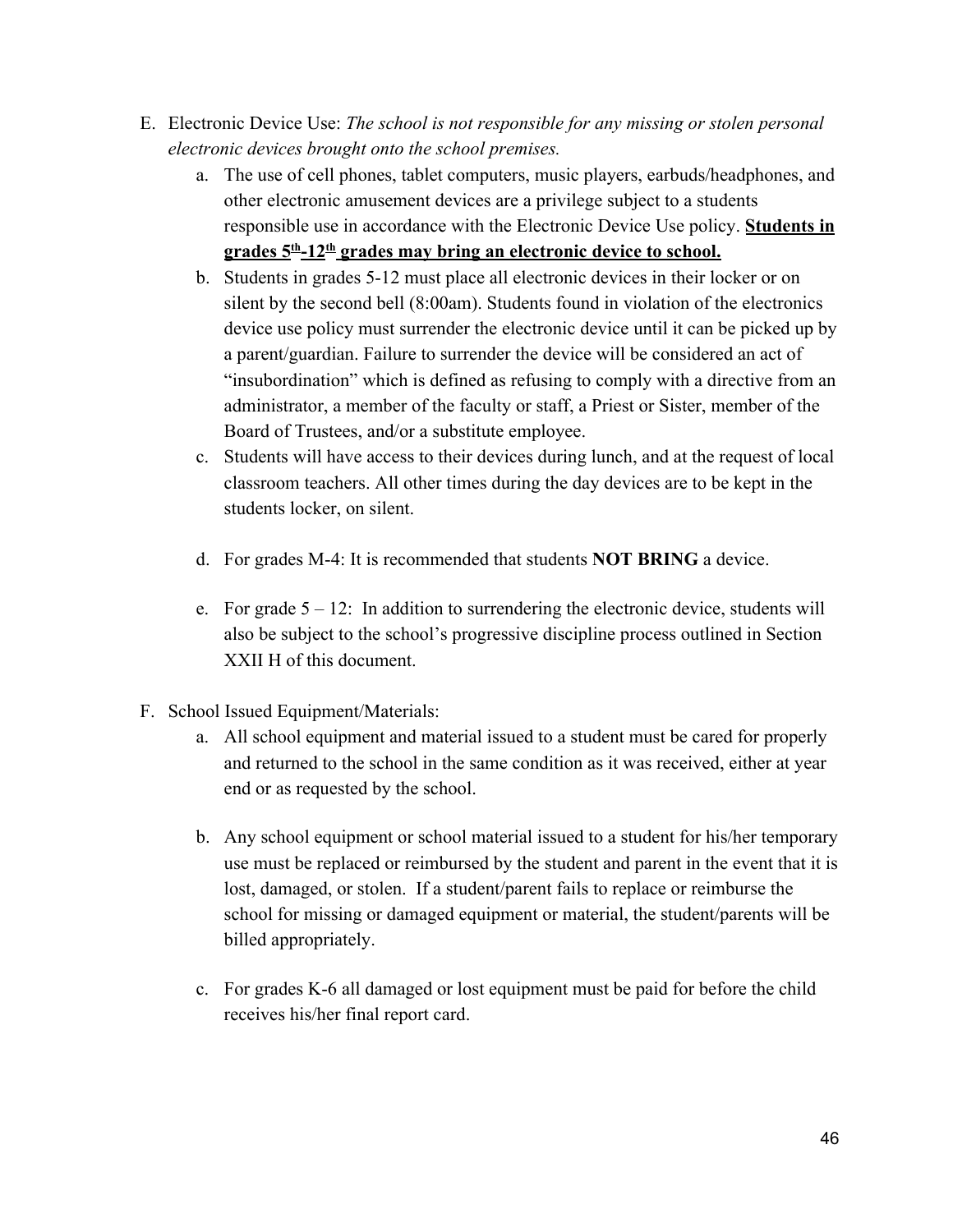- d. For grade 7-12 consequences for violations are outlined in Section XXIII H**.** of this document. Failure to honor the bill for reimbursement of equipment and material may result in suspension or expulsion from the school.
- G. Search and Seizure:
	- a. School personnel are free to enter a child's desk, back-pack, or locker at any time. The following materials, including but not limited to, may not be brought to school:
		- i. Guns, firearms, bombs
		- ii. Alcoholic beverages of any type
		- iii. Drugs (except where procedures for medication have been followed)
		- iv. Fireworks
		- v. Immoral or pornographic materials
		- vi. Tobacco, tobacco products or electronic cigarettes
	- b. Illegal items and materials (i.e. drugs, weapons, fireworks), may be turned over to law enforcement authorities. Other items will be given to the child's parents. Appropriate disciplinary actions will follow such an incident. The student may also face separate civil and/or criminal charges.
- H. Discipline Process:

#### a. **Grades K-4:**

- i. The following processes may be invoked for student misbehavior at the teacher's and school administrator's discretion.
	- 1. Verbal Warning
	- 2. Written Notification to Parent(s) or Guardian(s)
	- 3. Probation
	- 4. Reprimand
	- 5. Lunch detention
	- 6. Suspension from Participation in Athletic Events
	- 7. Suspension from Social or Extracurricular Activities
	- 8. Suspension from Other Privileges
	- 9. Exclusion from a Particular Class
	- 10. In-School Suspension
	- 11. Involuntary Transfer
	- 12. Suspension, not in excess of five days
	- 13. Suspension, in excess of five days

## b. **Grade 5-12:**

i. Lower level violations: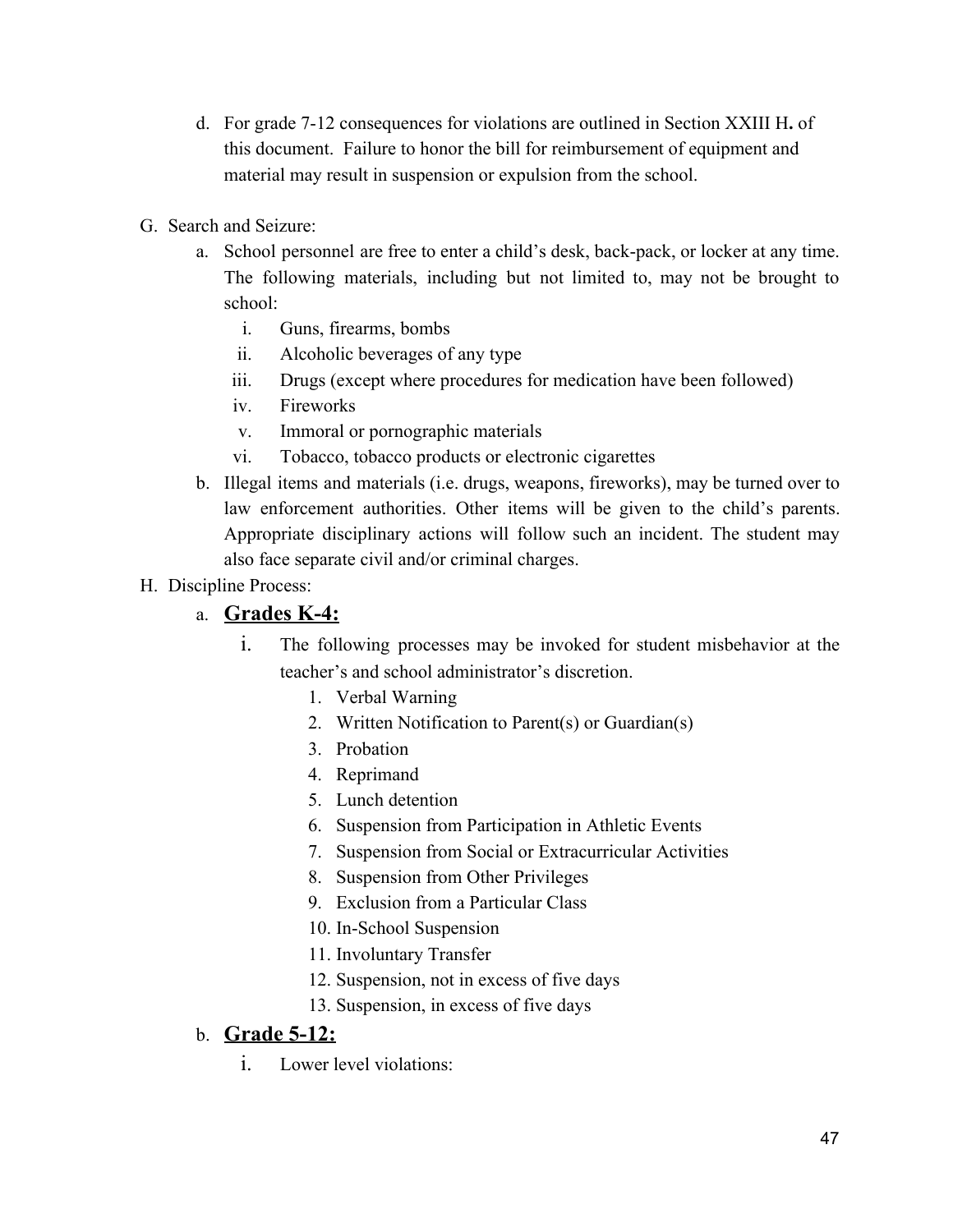Violations including but not limited to being tardy, uniform violation, cell phone use, gum, etc. will result in a lunch detention to be served during the next available lunch time with issuing faculty/staff member or in the main office and includes approved fulfilment of a written reflection. Repeated lower level violations may result in the student being subject to the school's progressive discipline process outlined below.

ii. Higher level violations:

Violations including but not limited to swearing, insubordination (failure to follow a direct order from an adult), fighting/physical violence, repeated excessive mistreatment of peers, lying, etc. will result in a standard detention to be served on the next Thursday as scheduled and includes approved fulfilment of a written reflection. Violations will follow the progressive process outlined below.

- 1. First violation  $-1$  hr Thursday detention (to be completed through approved fulfillment of a written reflection, working on assignments, copying of the policy, or service as designated by the detention monitor)
- 2. Second violation 2 hr detention (to be completed through approved fulfillment of a written reflection, working on assignments, or copying of the policy for 1 hr and service for 1 hr as designated by the detention monitor)
- 3. Third violation In school suspension (to be completed under supervision for 1 complete school day through working on assignments provided by teachers)
- 4. Fourth violation In school multiple day suspension (to be completed under supervision for 1 complete school day through working on assignments provided by teachers)(consisting of 2 days of non-attendance at school, no participation in extracurricular events including sports practices or games, no credit for missed homework or missed tests)
- 5. Fifth violation Out of school suspension (consisting of 1-5 days of non-attendance at school, no participation in extracurricular events including sports practices or games, no credit for missed homework or missed tests)
- 6. *It is important to note that any step in this discipline process may be accelerated given the gravity of the specific offense. Expulsion from the school may be considered by administration dependent*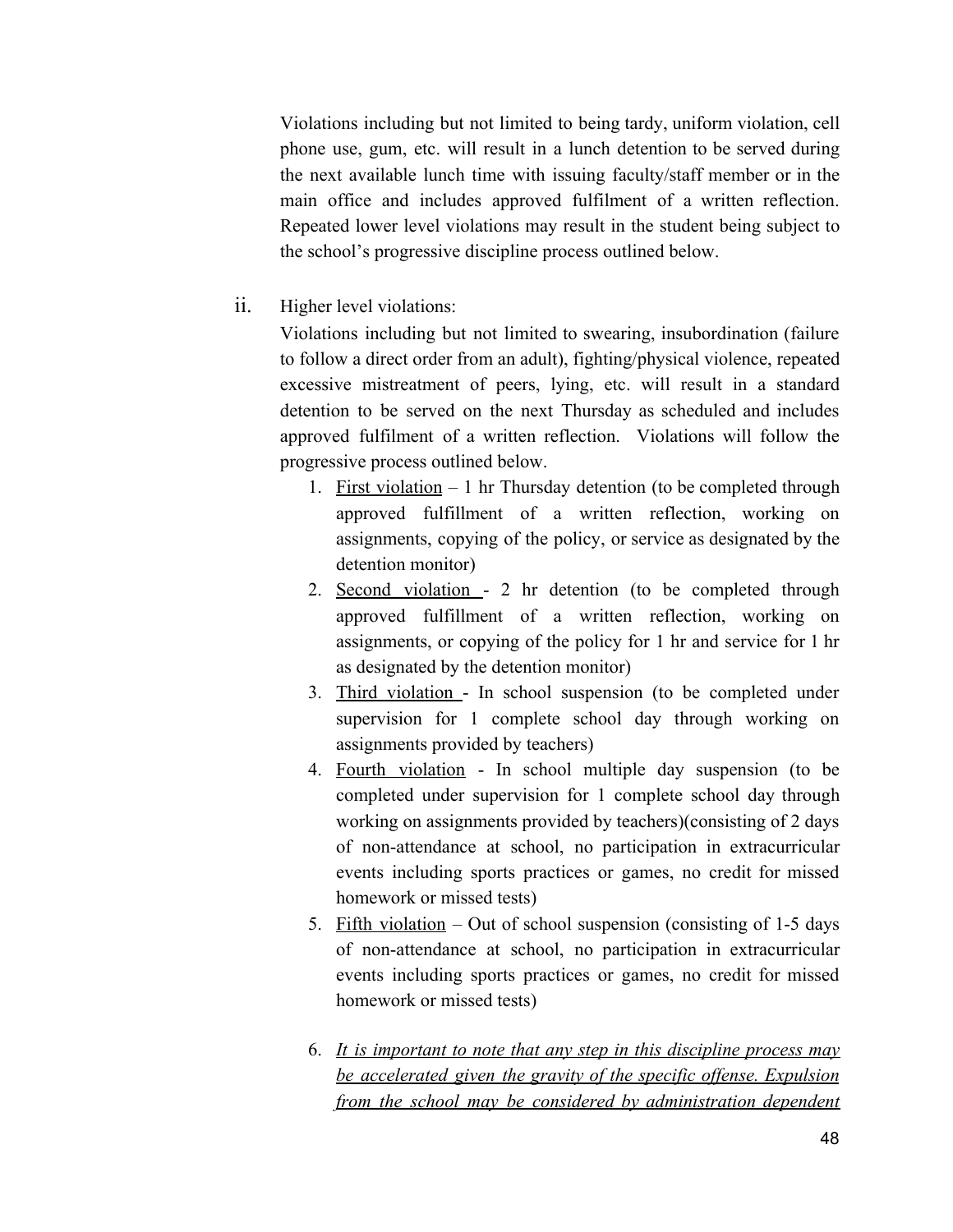iii. Lunch Detention:

At the discretion of the teacher a lunch detention may be issued for failing to turn in an assignment. A lunch detention consists of the student eating lunch and working on missing assignments in the classroom of the issuing teacher. The teacher will notify the parent/guardian of the violation and subsequent detention the day that it occurs. The lunch detention is also used as part of the lower level violations for grades 5-12 outlined in section H above. After repeated violations the teacher may issue a standard detention and the student is subject to the progressive discipline process outlined in Section H of this document.

iv. Detention:

When a detention is issued the student will receive a detention slip and a duplicate will be given to the school counselor. The teacher issuing the detention will contact the parent/guardian within 24 hours of issuance to provide notification and detail. Each Tuesday the School Counselor will contact the student and parent/guardian to schedule the detention. Each 1 hour detention is held on Thursdays 3:15pm-4:15pm. A detention issued after scheduling notices are sent out on a Tuesday will be scheduled for the next Thursday detention held. Each 2 hour detention and in-school suspension will be scheduled by school administration. Repeat violations of the same category will result in the student moving through the progressive discipline policy as outlined in Section XXIII H of this document. A student's violation count will be reset after the completion of the 1st semester.

- v. Probation:
	- 1. A student may be placed on probation for a specified time for serious or continued misconduct which does not require immediate drastic action. The following procedures are to be followed:
		- a. A conference including the parents, student and principal and sometimes the teacher is held to discuss the nature of the misconduct and the terms of the probation.
		- b. A written account is made of the agreements reached at the conference, with a copy given parents. The student and parents are made aware that the student has been given a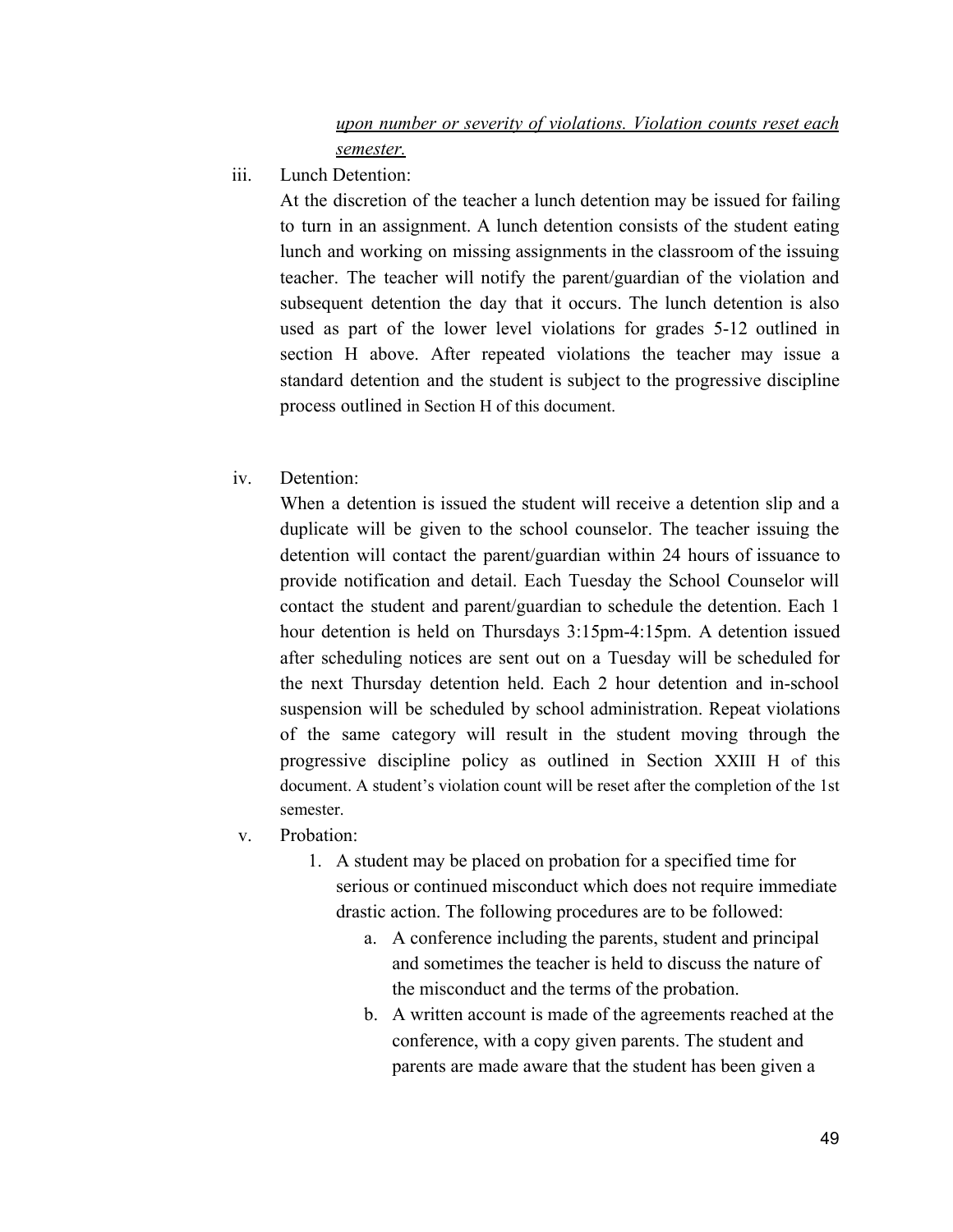definite period of time in which to conform to the behavior code of the school community.

- vi. Suspension:
	- 1. New York State Education Law permits suspension of a student for:
		- a. Insubordination or disorderly conduct otherwise endangers the health, safety, morals, health, or welfare of others.
		- b. Any behavior interrupting the educational process of the school. In suspending students, the following directives should be observed:
			- i. Parents are to be informed of the decision for suspension and reasons for the actions before the suspension date.
			- ii. For out of school suspension a conference must be held with the parent(s) or legal guardian(s) within 48 hours of receiving the notice.
			- iii. A written record of the suspension, including the date, reasons, and conference with the parent(s) report that clearly indicates the consequences of the suspension is to be kept on file and placed in the student's disciplinary file.
		- c. In-school suspension indicates that a student will not be permitted to attend classes, but will be supervised and provided with study assignments to be done during the suspension.
		- d. Out-of-school suspension indicates that the student will not attend school but will be provided with study assignments during the days of suspension.
- vii. Appeal Process:
	- 1. Students who feel they have been issued a detention due to *tardiness* in error have the right to appeal the detention. Students must submit a written appeal and request a meeting with the principal or the principal's designee within 24 hours of the issuance of the detention. An appeal that is not submitted in a timely manner will not be considered and the detention will be served. The ruling on the appeal will be issued prior to when the detention is scheduled to be served.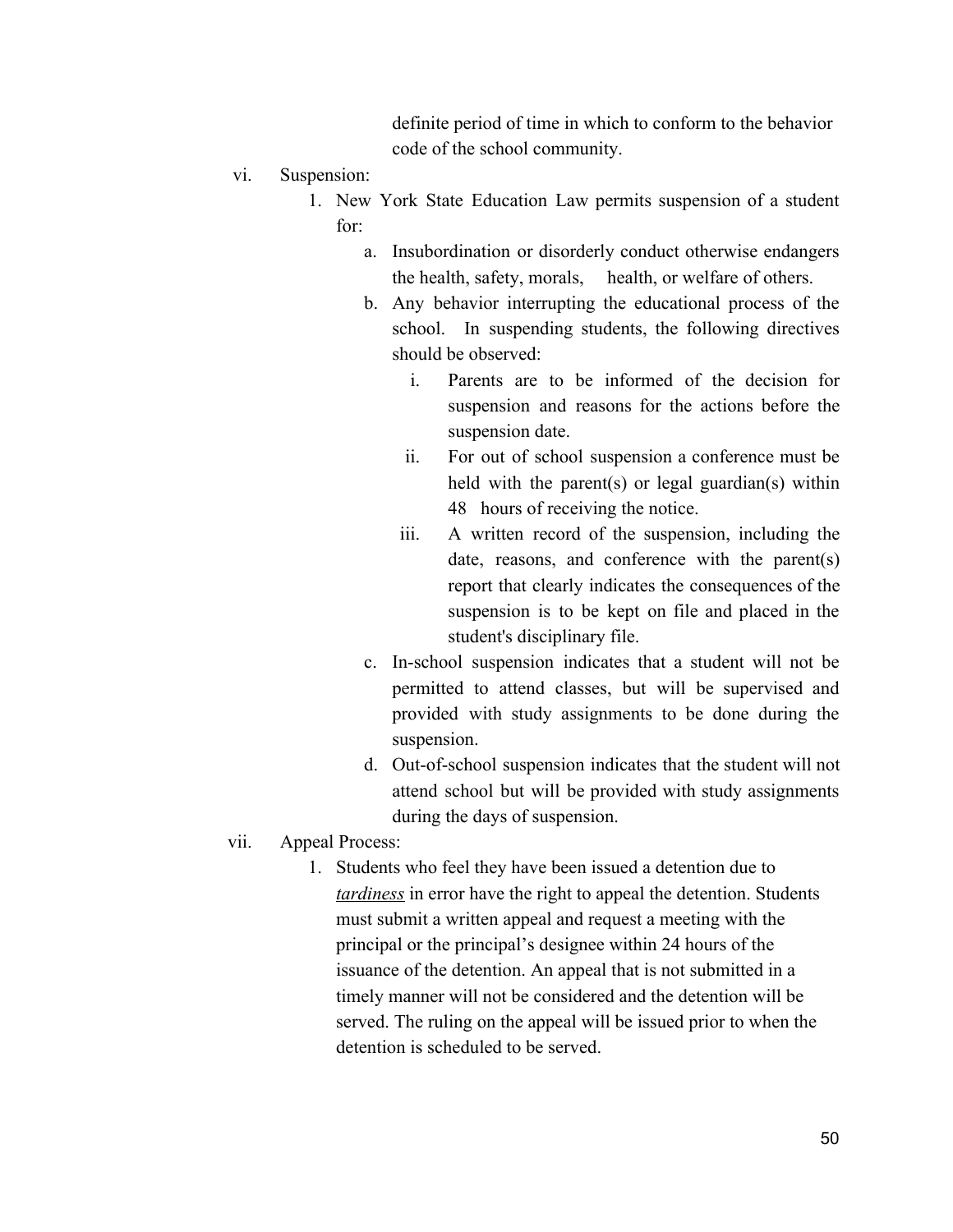- 2. All other detentions and in school suspensions are not subject to appeal.
- 3. Appealing an out-of-school suspension or expulsion will require a written appeal by the student and parent requesting a meeting with the assistant principal within 48 hours of the suspension notice. Should this meeting not materialize within the time frame due to parent or student failure to respond, the school will consider that the parent and student have waived their right to appeal. Should the parent and student disagree with the assistant principal's decision, the student and parent may appeal in writing to the school president within 48 hours of receipt of the assistant principal's decision. All decisions of the school president are final.

#### viii. Academic Lab:

- 1. Academic lab takes place daily from 3:10-4:00 p.m. Students are assigned to academic lab as outlined in Section II L of this document.
- 2. **Lab Expectations/Behaviors/Rules:** Failure to abide by these rules may result in Academic Lab attendance not counting towards eligibility.
	- Only students on the Academic Lab list are permitted to be present in Academic Lab
	- No cellphones or book bags are permitted in Academic Lab
	- Academic Lab is a silent study period; there is to be no conversation
	- Teachers requesting time to work with a student must arrive at Academic Lab and sign out their students

#### **XXIV. Cafeteria Policy**

- A. Lunchroom Rules
	- a. Keep conversation at a reasonable voice level.
	- b. When finished eating, return your tray to the proper disposal area.
	- c. Deposit all litter in the wastebasket.
	- d. Leave table, chairs, and floor around your place clean and neat for others.
	- e. All food items must remain in the cafeteria.
	- f. Stack chairs at your table before leaving the cafeteria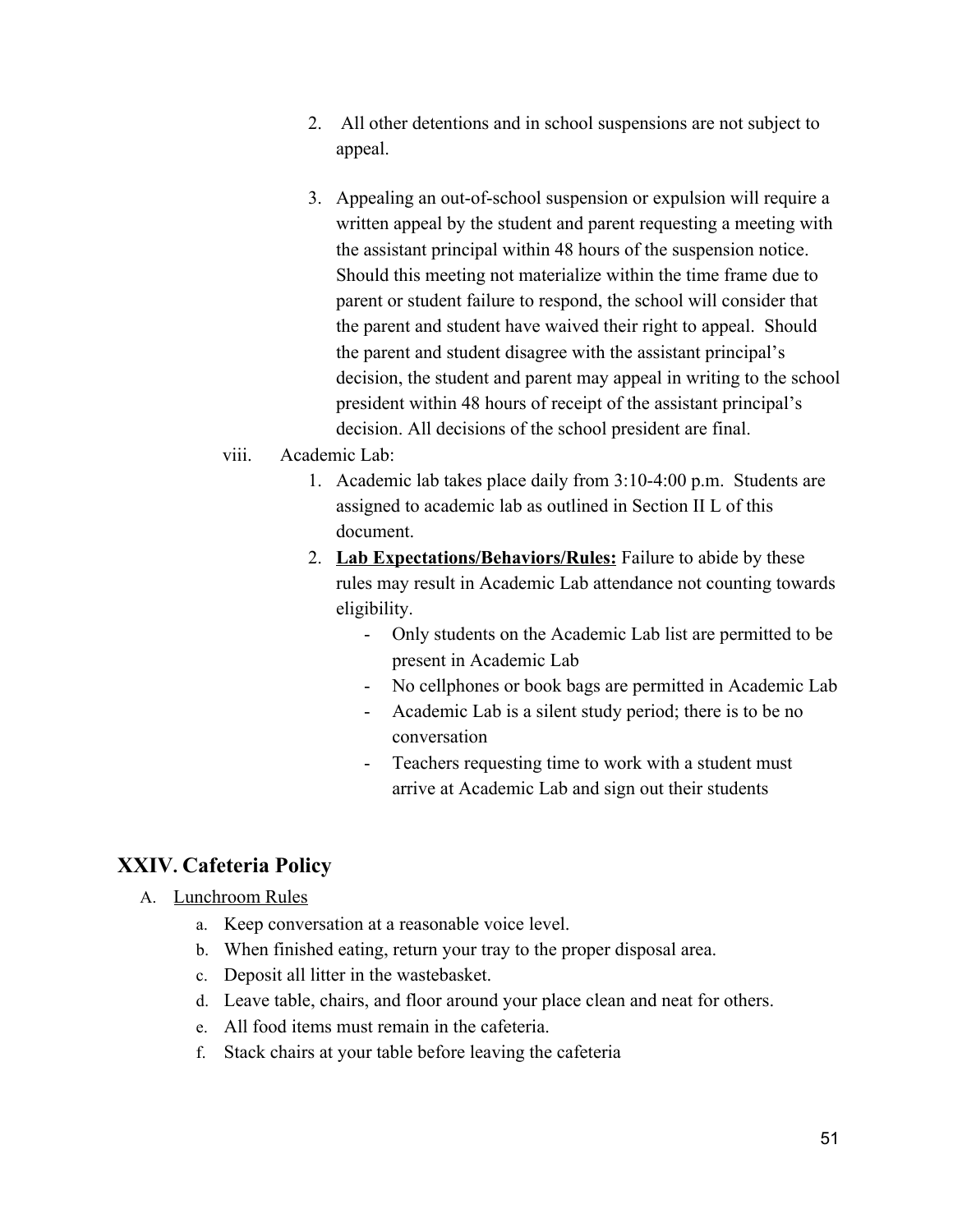- g. Remain seated in the cafeteria for the total lunch period after returning your tray to proper disposal area.You cannot leave without permission from a teacher or monitor.
- h. **NO STUDENTS ARE PERMITTED IN THE KITCHEN AREA WITHOUT EXPRESS PERMISSION FROM THE KITCHEN STAFF.**

## **XXV. Alcohol, Tobacco, and Drug Policy**

Archbishop Walsh Academy/STCS is a Drug-Free and Tobacco Free Zone. The school seeks to develop the individual student spiritually, intellectually, physically and psychologically. The fulfillment of this philosophy and mission entails the provision of an environment within which the individuals grow in their responsibility to themselves and all other persons. This atmosphere must be preserved from all unnecessary obstacles to achieving this goal.

Because the use of alcohol, tobacco, and drugs has been demonstrated to be a serious obstacle to the physical well being of persons, and serious impediments to their growth spiritually, intellectually, physically and emotionally, the following policy is prescribed for Archbishop Walsh Academy/STCS.

#### A. **Prevention**

a. The school will provide students with information and activities focused on abstaining from the use of Prohibited Substances. Such information and activities will address the legal, social, and health consequences of use of Prohibited Substances and will provide information about effective techniques for resisting peer pressure to use Prohibited Substances. The school will work in partnership with students, parents, social service organizations, and local law enforcement to reduce risks for students where possible.

#### B. **Intervention**

a. The school provides assistance through appropriate school staff, such as social workers, and guidance counselors, to intervene and counsel students who are involved with Prohibited Substances and to assist students in continuing their education. Information will be provided, as appropriate, about outside programs and resources that are available to assist students. It may be necessary to involve law enforcement dependent on the violation.

#### C. **Prohibited Conduct**

a. Students are prohibited from consuming, possessing, furnishing, selling, receiving, buying, manufacturing or being under the influence of prohibited substances before, during and after school hours: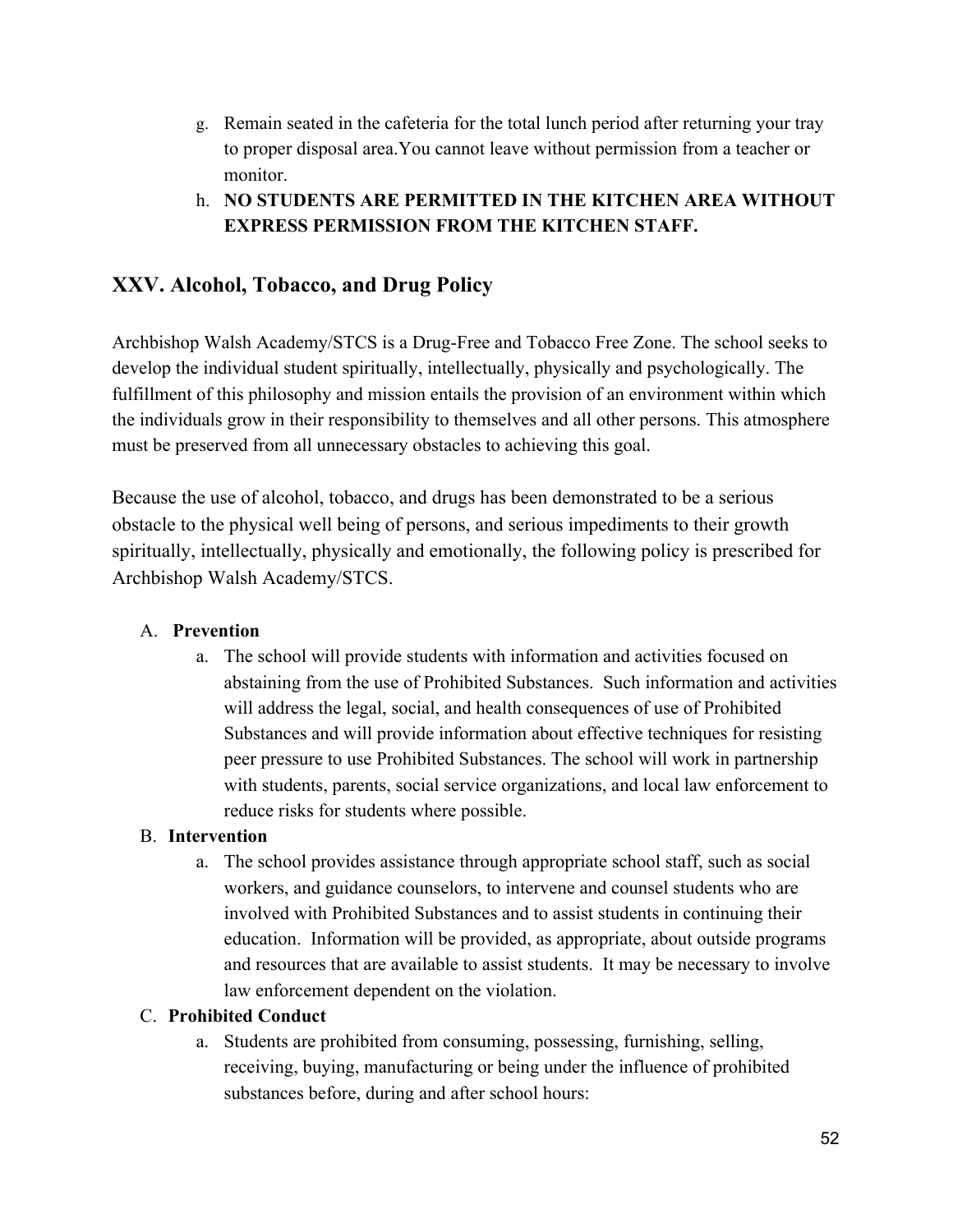- i. At school, in any school building or on any school premises;
- ii. In any school-owned vehicle or in any other school-approved vehicle used to transport students to and from school or school activities;
- iii. Off school property at any school-sponsored or school-approved activity, event or function (such as a field trip or athletic event) where students are under the jurisdiction of the school unit;
- iv. At any time or place if the student's conduct directly and substantially interferes with the operation, discipline or welfare of the schools.

## **STUDENTS ARE ALSO PROHIBITED, AT SCHOOL OR DURING SCHOOL ACTIVITIES, FROM OFFERING OR ACCEPTING TO FURNISH, SELL, RECEIVE OR BUY PROHIBITED SUBSTANCES OFF SCHOOL PREMISES.**

Students who participate in co-curricular and extracurricular activities are subject to additional rules and sanctions.

#### D. **Prohibited Substances**

- a. The term "Prohibited Substance" shall include, but not be limited to:
	- i. Alcohol
	- ii. Scheduled drugs
	- iii. Controlled substances
	- iv. Tobacco products of any kind
	- v. Electronic vaporizer devices, including but not limited to e-cigarettes, e-hookahs, vape pens, or similar devices
	- vi. Prescription drugs not prescribed for the student
	- vii. Any substance possessed or used for ingestion to produce an intoxicating effect (including but not limited to aerosols, paints, solvents and glue)
	- viii. Steroids or any performance-enhancing substances
	- ix. Paraphernalia implements used for distribution or consumption of a prohibited substance
	- x. Any look-alike drug or substance that is described as or is purported to be a prohibited substance defined in this section.
- E. **Consequences for Policy Violations**
	- **a. Prohibited Substances Other Than Paraphernalia and Tobacco Products Consuming, possessing, buying, receiving or being under the influence of a Prohibited Substance other than paraphernalia and tobacco products.**
	- b. First Violation in a School Year
		- i. The student will receive 1 day of in-school suspension and will be ruled ineligible for any extracurricular activity until further notice. The student will be required to meet with a school social worker or substance abuse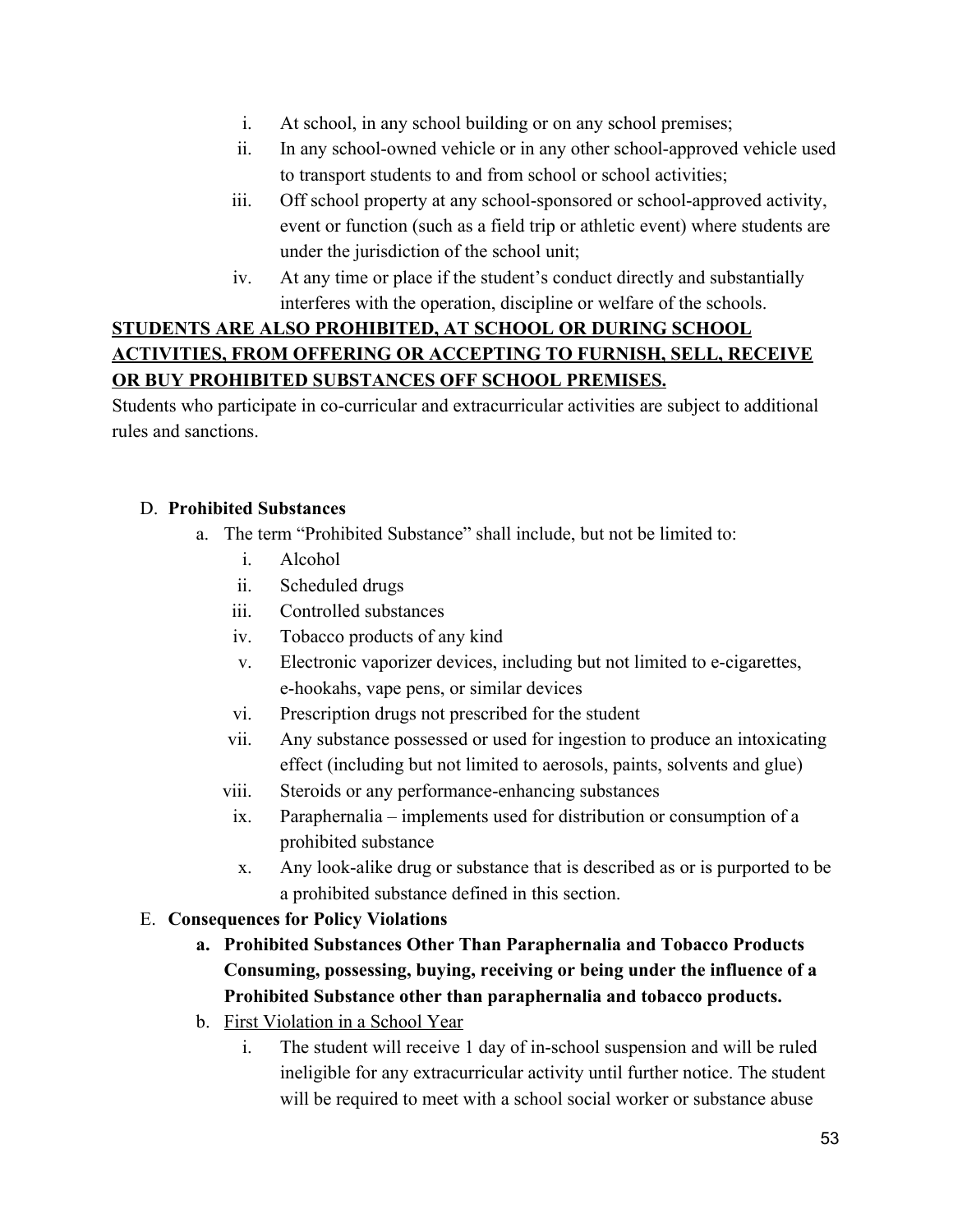counselor and participate in an appropriate educational program. If the student fails to comply with the action plan, further disciplinary action may be imposed.

- ii. *The student's parent(s)/guardian(s) are required to attend a meeting with appropriate school staff.*
- c. Second Violation in a School Year
	- i. The student will receive 3 days of in-school suspension and will be suspended from all extracurricular activities for the remainder of the current semester. The student must meet with a school social worker or substance abuse counselor and comply with any action plan developed by the social worker or substance abuse counselor. If the student fails to comply with the action plan, further consequences may be imposed.
	- ii. *The student's parent(s)/guardian(s) are required to attend a meeting with appropriate school staff.*
- d. Third Violation in a School Year
	- i. The student will receive in-school suspension for 5 days and will be suspended from all extracurricular activities indefinitely. The student may be referred to the Principal for consideration of possible expulsion.
- **e. Furnishing, selling or manufacturing a Prohibited Substance other than paraphernalia and tobacco products.**
- f. First Violation
	- i. The student will receive in-school suspension for 5 days and will be suspended from all extracurricular activities indefinitely. The student may be referred to the Principal for consideration of possible expulsion. Law enforcement may be contacted.
- g. **Paraphernalia, Tobacco and Electronic Vaporizer Device Violations**
- h. First Violation in a School Year
	- i. The student will receive 1 day of in-school suspension and will be ruled ineligible for any extracurricular activity until further notice. The student will be required to meet with a school social worker or substance abuse counselor and participate in an appropriate educational program. If the student fails to comply with the action plan, further disciplinary action may be imposed.
	- ii. *The student's parent(s)/guardian(s) are required to attend a meeting with appropriate school staff.*
- i. Second Violation in a School Year
	- i. The student will receive 3 days of in-school suspension and will be suspended from all extracurricular activities for the remainder of the current semester. The student must meet with a school social worker or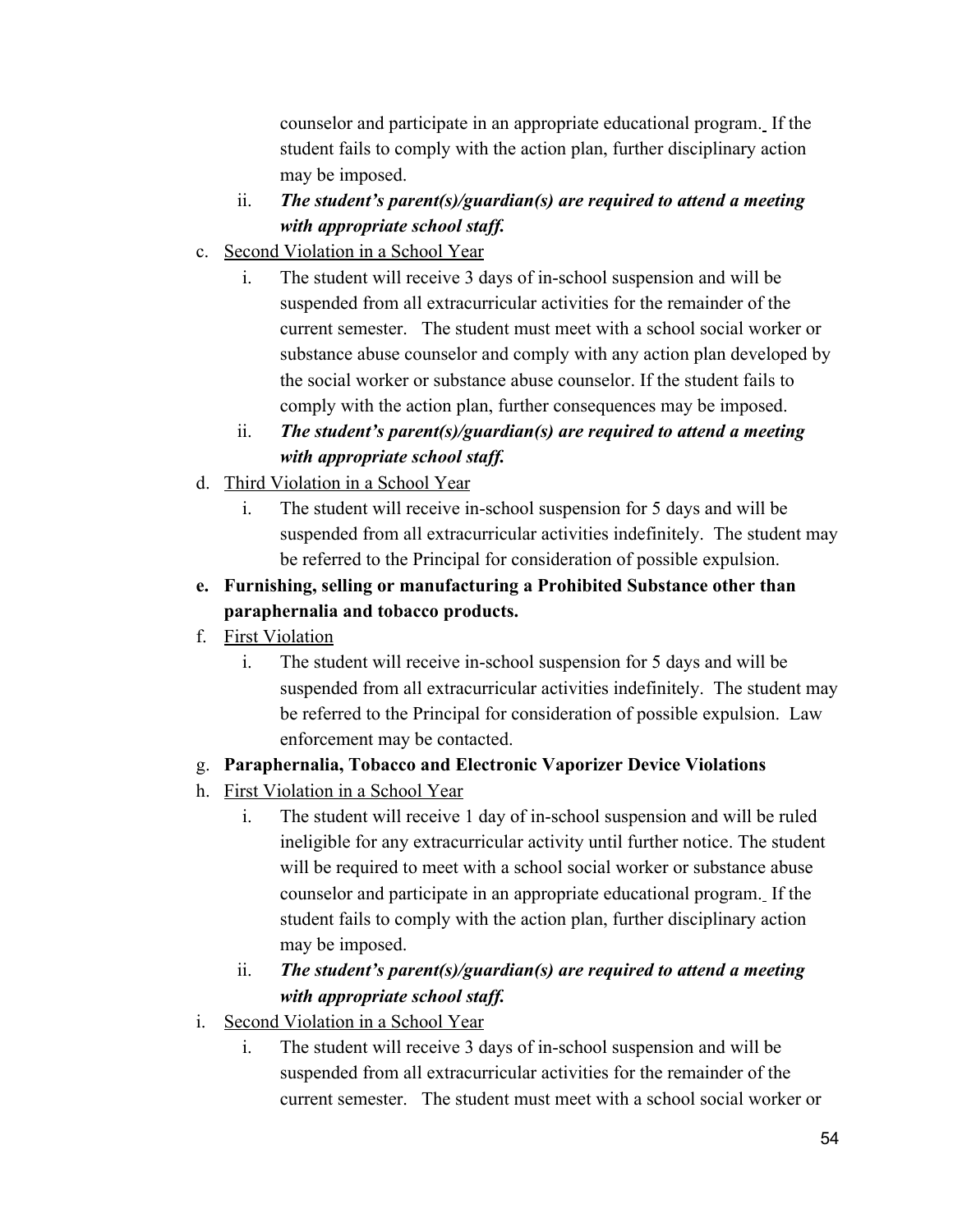substance abuse counselor and comply with any action plan developed by the social worker or substance abuse counselor. If the student fails to comply with the action plan, further consequences may be imposed.

- j. Third Violation in a School Year
	- i. The student will receive in-school suspension for 5 days and will be suspended from all extracurricular activities indefinitely. The student may be referred to the Principal for consideration of possible expulsion.